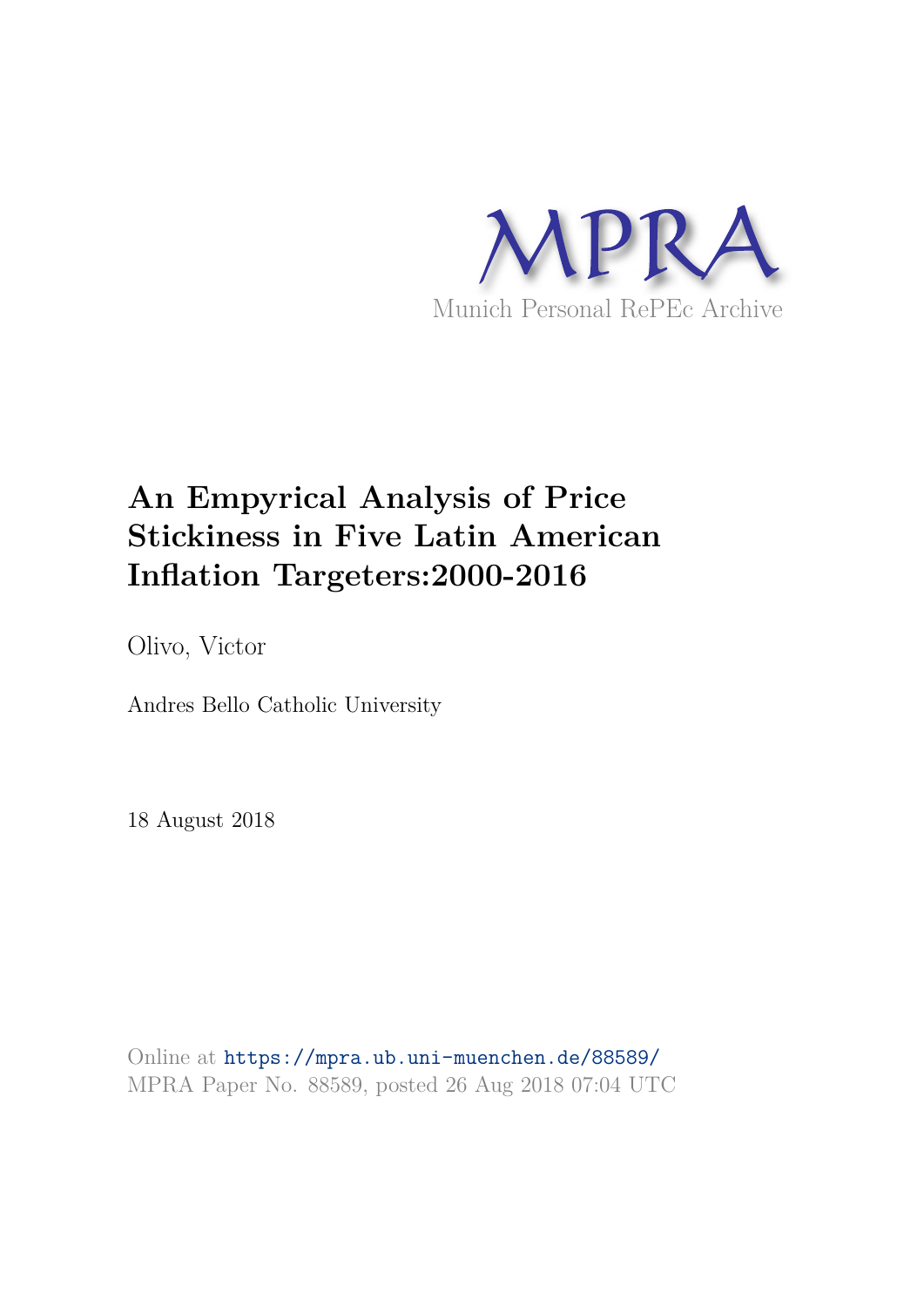# **An Empirical Analysis of Price Stickiness in Five Latin American Inflation Targeters: 2000-2016**

**Victor T. Olivo Romero/Andres Bello Catholic University. Caracas-Venezuela**

The main objective of this study is to examine empirically the assumption of price stickiness in five Latin American countries that have implemented inflation targeting schemes during the period under study 2000-2016. These countries are Brazil, Chile, Colombia, Mexico, and Peru. The study adopts a macroeconomic approach suggested by McCallum (1989, 1996) that in turn follows a methodology proposed by Barro (1977, 1978, 1981), and Barro and Rush (1980). An important contribution of this paper is that it separates monetary shocks in two categories: M1 shocks and policy rate shocks. Both types of shocks exhibit durable effects on real output, though in general, M1 surprises tend to be more persistent than policy rate surprises. Keywords: price stickiness, rational expectations, monetary policy, policy rate shocks, M1 shocks.

JEL classification: E31, E32, E52, E58.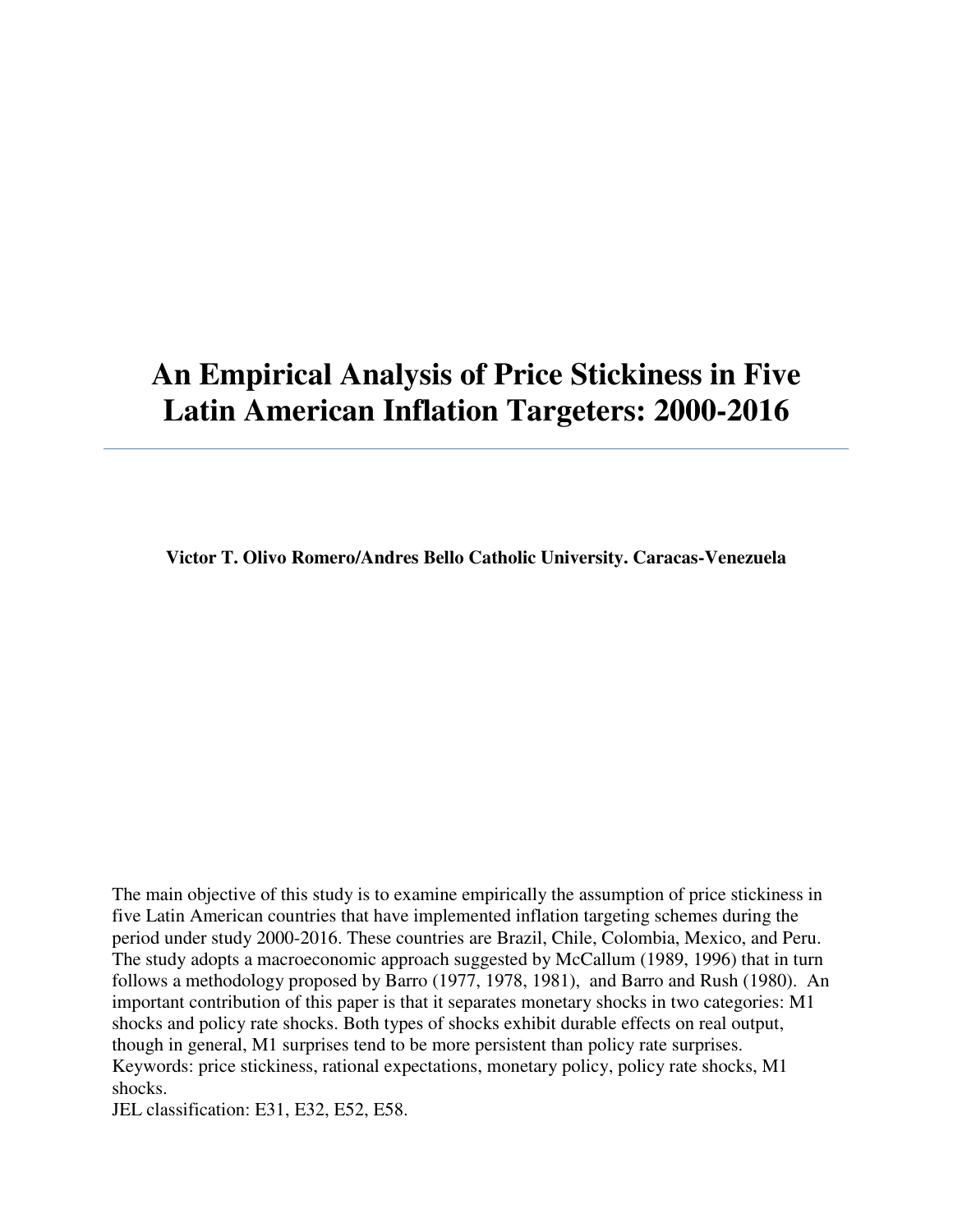## **1.- Introduction**

The main objective of this study is to examine empirically the assumption of price stickiness in five Latin American countries that have implemented inflation targeting schemes during the period under study 2000-2016. These countries are Brazil (BR), Chile (CH), Colombia (COL), Mexico (MX), and Peru (PER). In general, these countries have been relatively successful in controlling inflation, producing one digit low inflation rates above but close to the two percent commonly interpreted by many central banks as the benchmark of price stability (Olivo 2016). The exception is Brazil, which have struggled to maintain inflation rates in the range between 5 and 10 percent.

Price stickiness is a fundamental assumption in the first generation and second generation (DSGE) New Keynesian models that are very influential in macro theory and monetary policy formulation in central banks around the world.

As pointed by (Morandé and Tejada, 2008), most studies of the subject of price stickiness have been conducted for developed countries or countries outside the Latin American region. A survey article by Levy (2007) reviews 14 studies: eight of them use data from the US economy, three studies use data from Germany, one from the Netherlands, one from Hungary, and one from Israel. Additionally, the majority of the studies employ micro-level data. Morandé and Tejada (2008) study price stickiness in Brazil, Chile, Colombia and Mexico using a microeconomic approach. All the papers reported in Levy (2007) also use micro-level data.

This study adopts a macroeconomic approach suggested by McCallum (1989, 1996) that in turn follows a methodology proposed by Barro (1977, 1978, 1981), and Barro and Rush (1980). This empirical approach is supported theoretically by a macro-model developed by McCallum (1989). McCallum's (1989) is a Keynesian first generation macro-model with rational expectations and price stickiness, in which monetary policy is modeled around a monetary aggregate. I extend McCallum's (1989) model to consider the most common case in which monetary policy is conducted using a short-term interest rate as an instrument. The two versions of the McCallum's (1989) macro-model allow the consideration of two types of monetary shocks or surprises: monetary aggregate surprises and policy rate surprises, and their impact on the temporal adjustment of prices.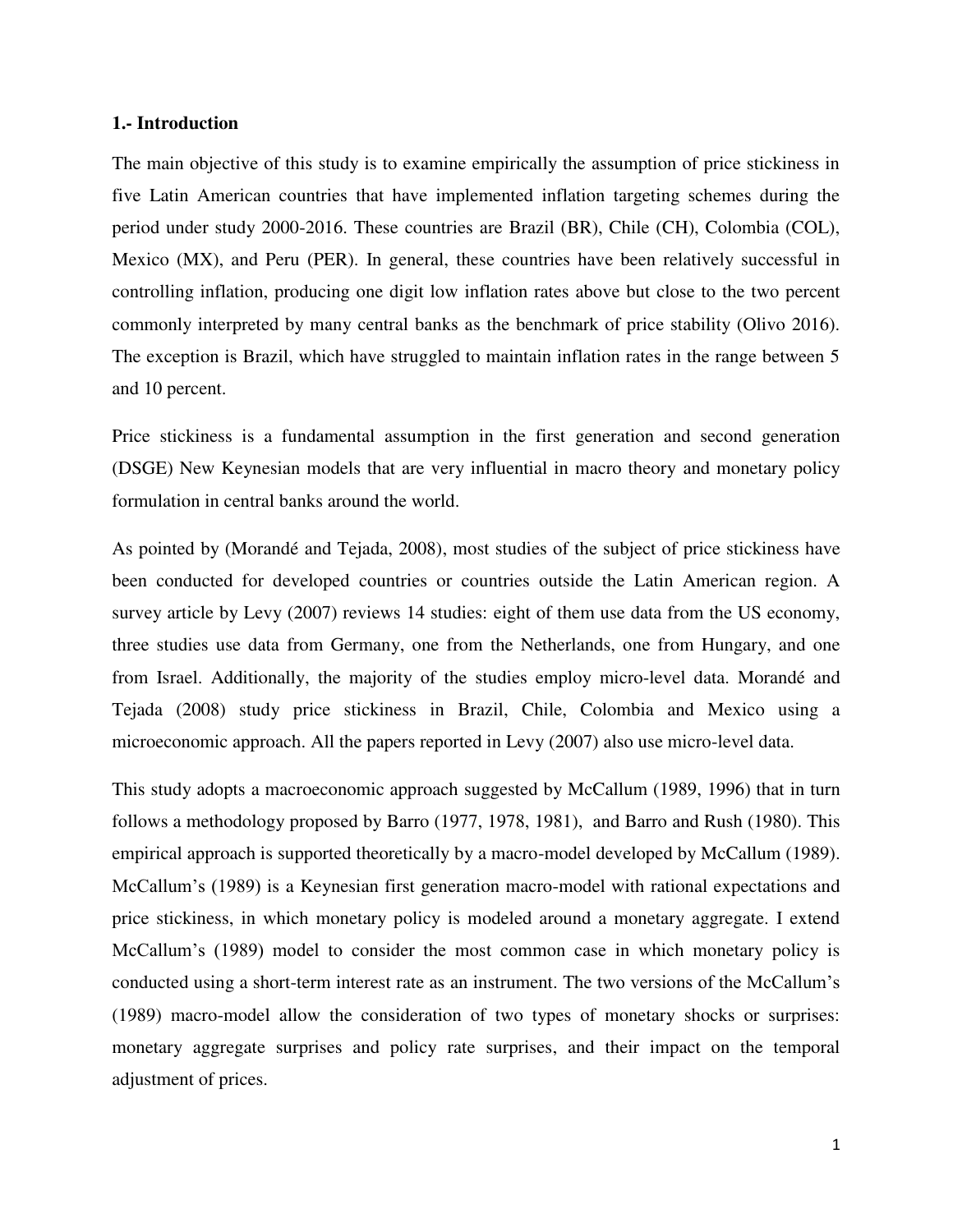For the empirical analysis, I use quarterly data of the five Latin American countries previously mentioned for the period 2000-2016. All data was obtained from the data base of the Economic Commission for Latin America and the Caribbean (ECLAC).

The paper is organized as follows. After this introduction, section 2 introduces the basic macromodel developed by McCallum (1989). Section 3 describes a modified version of McCallum's (1989) model that considers the case in which monetary policy uses a short-term interest rate as an instrument instead of a monetary aggregate. In section 4, I explain the methodological approach suggested by McCallum (1989, 1996), and present the main results obtained for each of the five countries under study. Section 5 discusses the main conclusions of the study.

## **2.-McCallum's basic model**

McCallum's (1989) basic model starts with the derivation of an aggregate demand function from an IS-LM framework. The IS relation is specified as follows:

$$
R_{t} = b_{0} + b_{1}y_{t} + E_{t-1}(p_{t+1} - p_{t}) + \eta_{t}(1)
$$

Where

 $R<sub>t</sub>$  = nominal interest rate

$$
p_t / p_{t+1} = \log \text{ of the price level in periods } t/t+1
$$

 $y_t = \log \text{ of real output}$ 

 $\eta_t$  = stochastic shock to saving or investment

The parameter signs are  $b_0 > 0$  and  $b_1 < 0$ . In equation (1) the term  $E_{t-1}(p_{t+1} - p_t)$  reflects the expected inflation rate between periods t and t+1 base on information in period t-1 and before.

The LM relation is specified as:

$$
m_t - p_t = c_0 + c_1 y_t + c_2 R_t + \varepsilon_t (2)
$$

In (2) the parameter signs are  $c_0 > 0$ ,  $c_1 > 0$  and  $c_2 < 0$ . This LM function summarizes behavior pertaining the money demand and supply. For simplicity the money stock  $m<sub>t</sub>$  is assumed to be under the control of the government's monetary authority.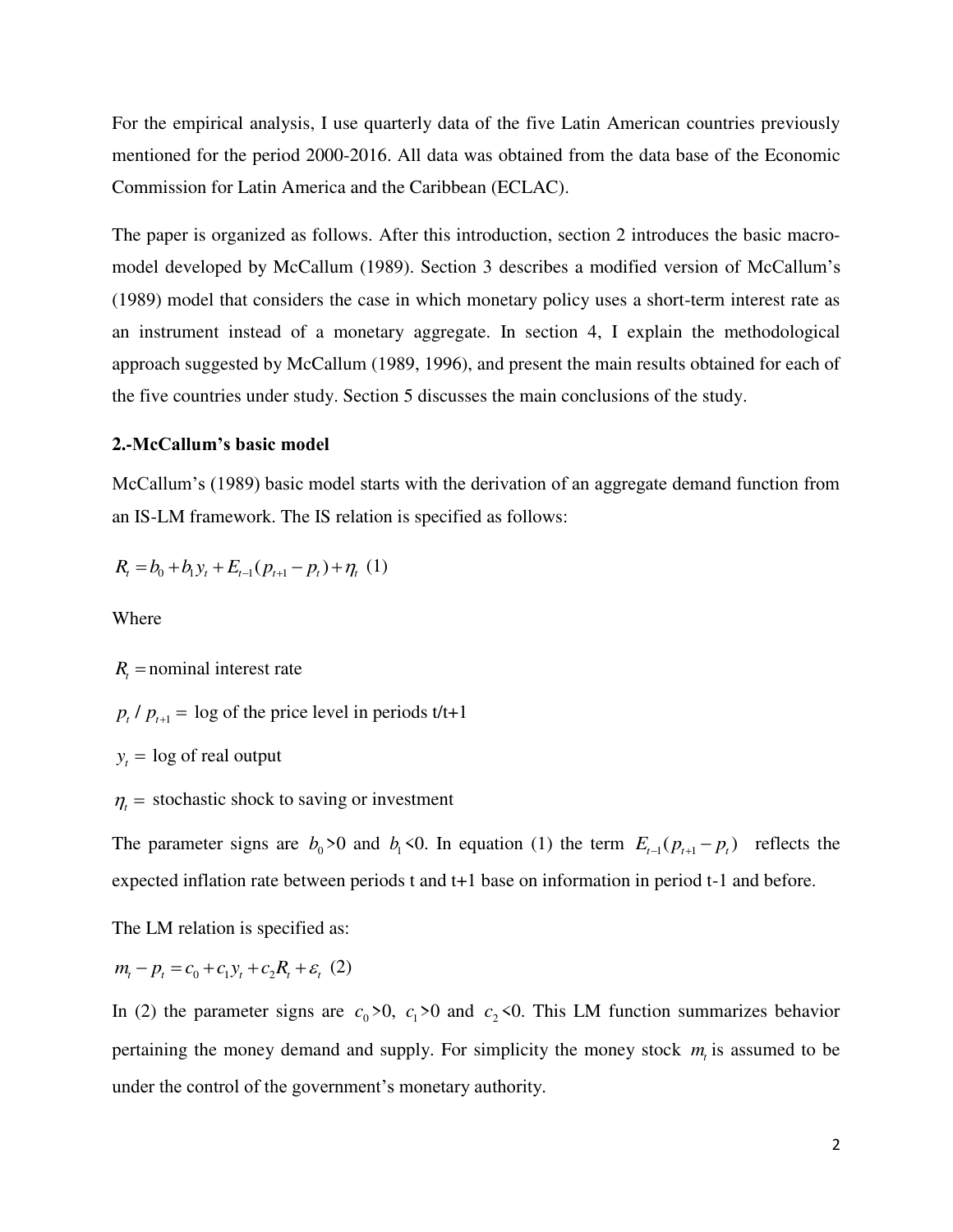Substituting (1) in (2) yields the following expression:

$$
m_{t} - p_{t} = c_{0} + c_{1}y_{t} + c_{2}[b_{0} + b_{1}y_{t} + E_{t-1}(p_{t+1} - p_{t}) + \eta_{t}] + \varepsilon_{t} (3)
$$

Solving (3) for  $y_t$  produces the aggregate demand function:

$$
y_t = \beta_0 + \beta_1 (m_t - p_t) + \beta_2 E_{t-1} (p_{t+1} - p_t) + v_t
$$
 (4)

Where

$$
\beta_0 = -\frac{c_0 + c_2 b_0}{c_1 + c_2 b_1}
$$

$$
\beta_1 = \frac{1}{c_1 + c_2 b_1}
$$

$$
\beta_2 = \frac{-c_2}{c_1 + c_2 b_1}
$$

$$
\nu_t = -\frac{\varepsilon_t + c_2 \eta_t}{c_1 + c_2 b_1}
$$

Since  $c_2$  and  $b_1$  are negative,  $\beta_1 > 0$  and  $\beta_2 < 0$ .

The next step is the derivation of an aggregate supply model. The general approach followed by McCallum (1989) presumes that product prices are set at the start of each period at expected market-clearing levels. These prices do not change within the period, thus unexpected shocks to demand or supply conditions will usually make the actual market-clearing values turn out to be different that had been expected. In such instances the quantity produced and sold will be that specified at the prevailing price by the demand function.

The assumption that  $p_t$  is preset at the expected value of the market-clearing price, which is denoted by  $\overline{p}_t$ , is expressed as:

$$
p_t = E_{t-1}\overline{p}_t \ (5)
$$

Now  $\bar{y}_t$  is defined as the value of  $y_t$  that corresponds to a situation of market- clearing (demand equals supply) in the labor market.  $\bar{y}_t$  is assumed to grow smoothly as time passes:

$$
\overline{y}_t = \delta_0 + \delta_1 t \ (6)
$$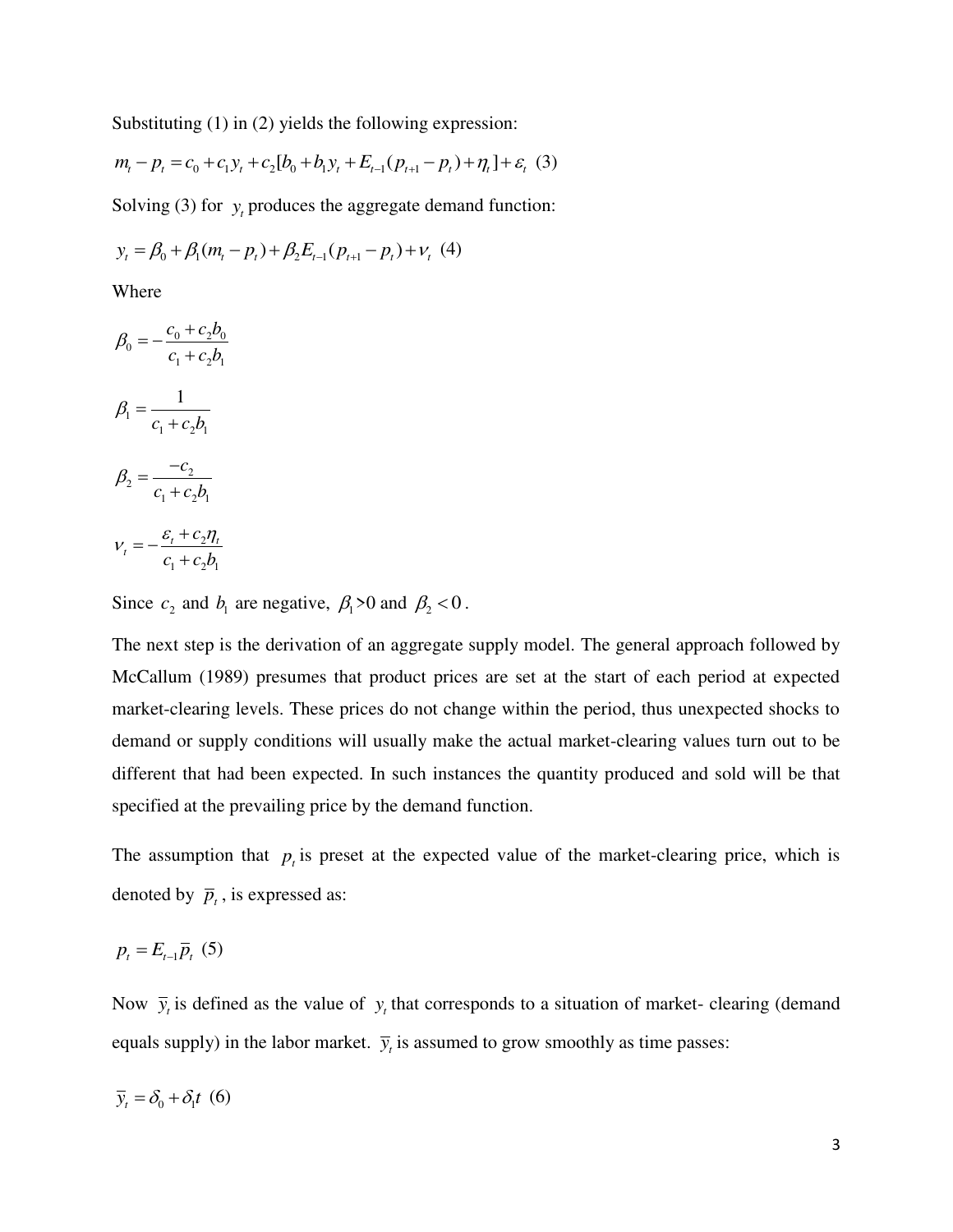Where  $\delta_1$  measures the rate of growth of market-clearing output.

In this framework, the market-clearing price  $\bar{p}_t$  is the value of  $p_t$  that satisfies the following equality:

$$
\beta_0 + \beta_1(m_t - p_t) + \beta_2 E_{t-1}(p_{t+1} - p_t) + v_t = \overline{y}_t
$$

By rearranging the previous expression the value of  $\bar{p}_i$  is:

$$
\overline{p}_t = \frac{\beta_0 - \overline{y}_t + \beta_1 m_t + \beta_2 p_{t+1} + v_t}{\beta_1 + \beta_2} (7)
$$

At this point we have a system consisting of the equations (4), (5), (6) and (7). Aggregate demand is given y (4), so equations (5)-(7) together might be thought as something akin to aggregate supply.

To complete the model a relation that describes monetary policy behavior should be added. Let us assume that  $m<sub>t</sub>$  is generated according to:

$$
m_{t} = \mu_{0} + \mu_{1} m_{t-1} + e_{t} \quad (8)
$$

Where  $e_t$  is a white noise disturbance representing nonsystematic or purely random policy behavior.

The system can be solved in terms of  $y_t$  and  $p_t$ . For our purposes, however, the solution for  $y_t$ is the relevant one. To obtain this solution, we start with the fact that the definition of  $\bar{p}_i$  implies that:

$$
\bar{y}_t = \beta_0 + \beta_1 (m_t - \bar{p}_t) + \beta_2 E_{t-1} (p_{t+1} - \bar{p}_t) + V_t (9)
$$

The conditional expectation (given the information set  $\Omega_{t-1}$ ) of each side of (9) is:

$$
E_{t-1}\overline{y}_t = \beta_0 + \beta_1 E_{t-1}(m_t - \overline{p}_t) + \beta_2 E_{t-1}(p_{t+1} - \overline{p}_t) (10)
$$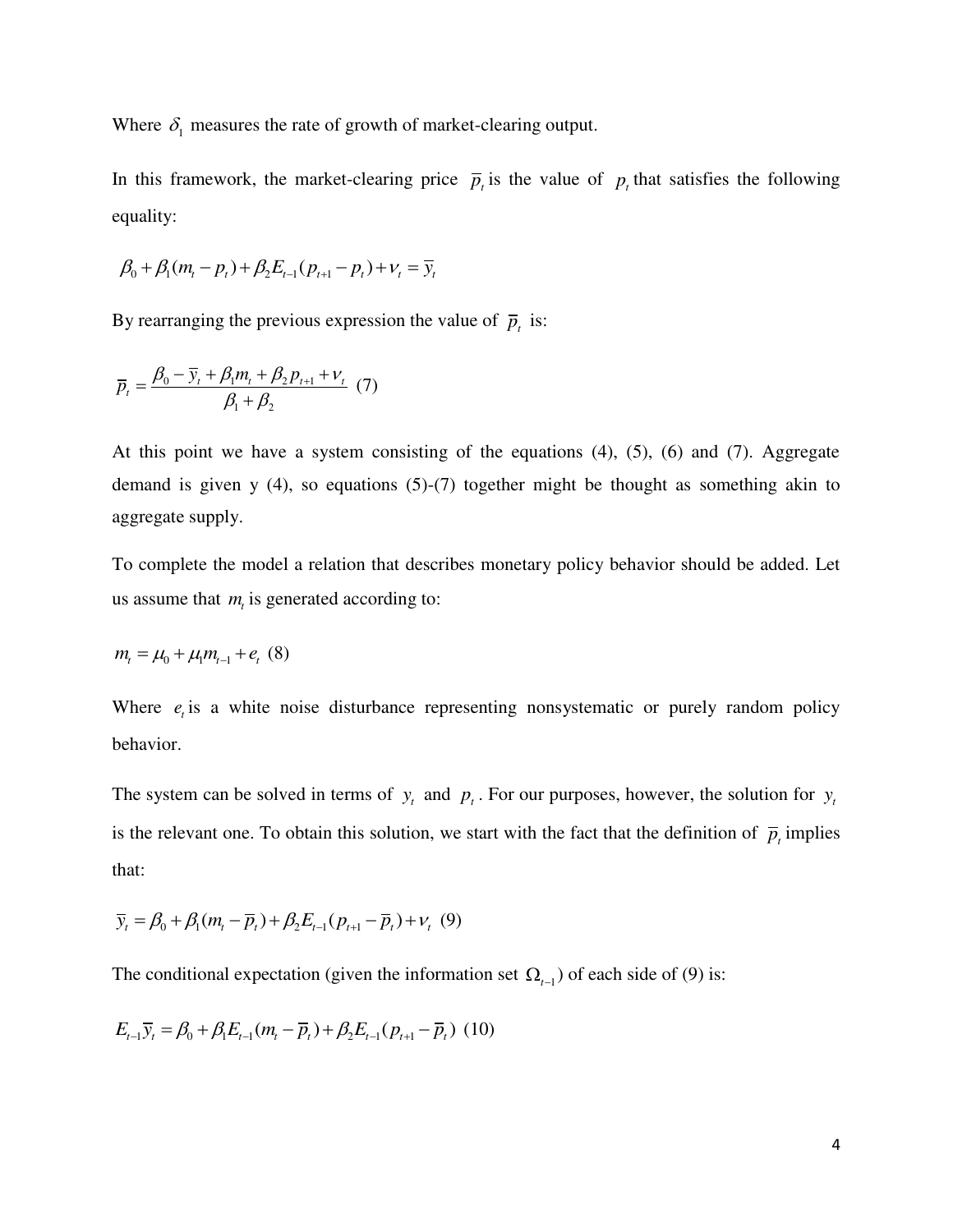But with equation (6) generating  $\overline{y}_t$ ,  $E_{t-1}\overline{y}_t = \overline{y}_t$ . Also from (5)  $p_t = E_{t-1}\overline{p}_t$ . Then (10) can be written as:

$$
\overline{y}_t = \beta_0 + \beta_1 (E_{t-1}m_t - p_t) + \beta_2 E_{t-1} (p_{t+1} - p_t)
$$
 (11)

Now we calculate  $y_t - E_{t-1} \overline{y}_t = y_t - \overline{y}_t$ . Subtracting (11) from (4), yields:

$$
y_t - \bar{y}_t = \beta_1 (m_t - E_{t-1} m_t) + v_t (12)
$$

Since  $m_t - E_{t-1}m_t = e_t$ , equation (12) can also be expressed as:

$$
y_t = \overline{y}_t + \beta_1 e_t + v_t \quad (13)
$$

In (13),  $y_t$  is expressed in terms of shocks all of which are exogenous. In this equation output deviates from its market-clearing value  $\bar{y}_t$  whenever a nonzero shock affects aggregate demand  $(v_t \neq 0)$  or a monetary policy shock occurs  $(m_t \neq E_{t-1}m_t)$ . Since the parameter  $\beta_1$  is positive, a positive monetary surprise  $(m_t > E_{t-1}m_t)$  will give rise to an output level greater than  $\bar{y}_t$ . This happens because, with  $p_t$  temporarily fixed, an unexpectedly large money stock makes the demand for output unexpectedly high, and suppliers meet the demand by producing more than they would normally choose to produce.

However, because  $E(v_t) = 0$  and  $E(e_t) = 0$ , then  $E(y_t - \overline{y}_t) = 0$ . Thus, this model satisfies the natural-rate hypothesis. There is no monetary policy that will keep  $y_t$  permanently high or low in relation to  $\overline{y}_t$ .

## **2.1.- Multiperiod pricing**

McCallum (1989) introduces an important modification of his basic model by considering the idea that prices may be preset not for one period, but as in the models of Taylor (1979, 1980) and Fischer (1977), for two or more periods.

Let us consider the case of two periods. At the start of t, half of the sellers set prices for t at the level  $E_{t-1} \overline{p}_t$  and for t+1 at the level  $E_{t-1} \overline{p}_{t+1}$ . In this economy, half of the prices prevailing in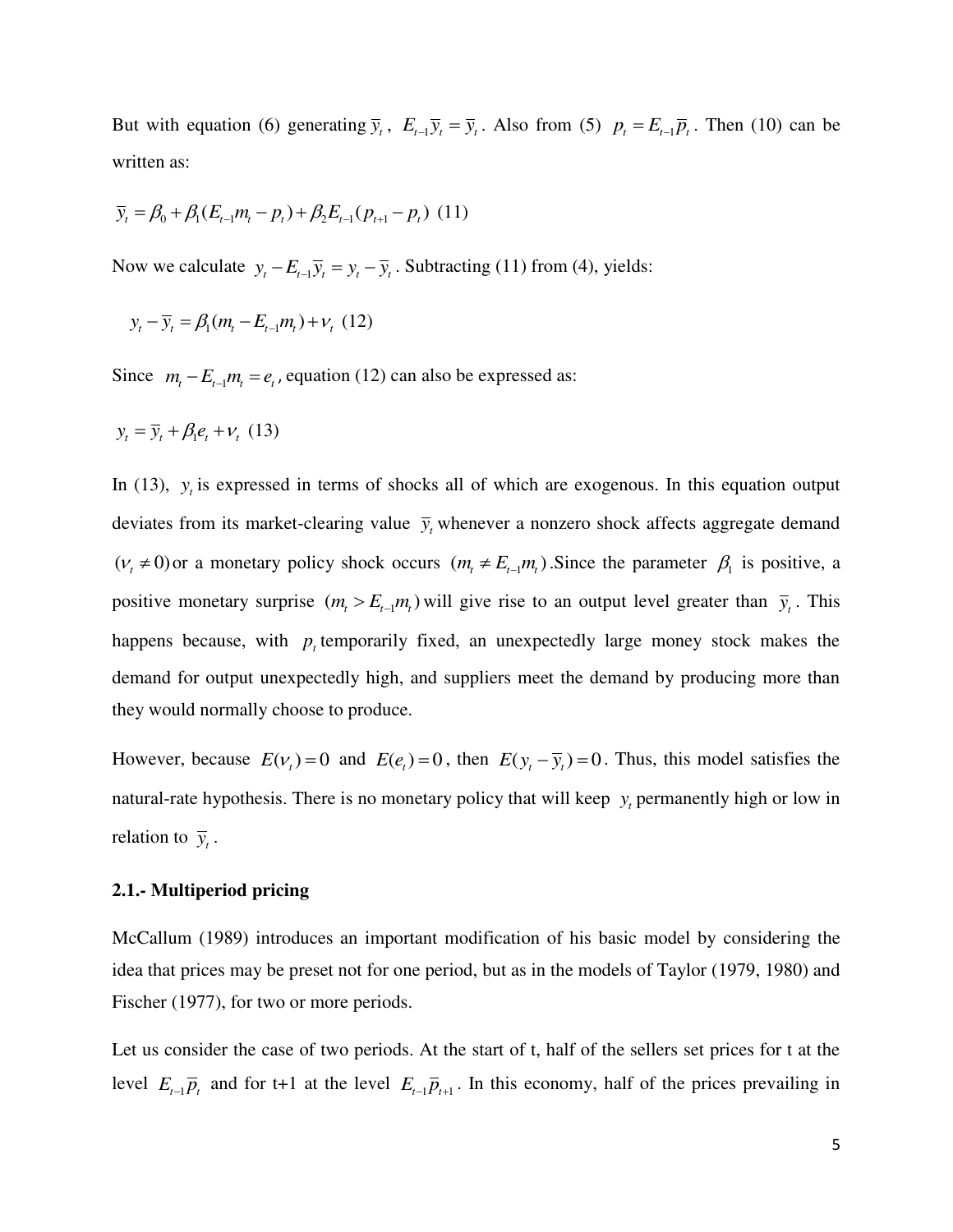period t will be equal to  $E_{t-1} \overline{p}_t$  while the other half will have been set one period earlier at the level  $E_{t-2} \bar{p}_t$ . In place of equation (5), the modified model specifies that the average price level in period t is:

$$
p_t = 0.5(E_{t-1}\bar{p}_t + E_{t-2}\bar{p}_t) (14)
$$

We have now a system compose of (4), (6), (7), (8), and (14). However, with this modification the special features of the basic model that permit a simple derivation of a solution for  $y_t$  are lost. To illustrate some of the features of this model without excessive complication, McCallum (1989) takes a special case of the aggregate demand function in which  $\beta_2 = 0$ . In this case:

$$
y_{t} = \beta_{0} + 0.5\beta_{1}(m_{t} - E_{t-1}\overline{p}_{t}) + 0.5\beta_{1}(m_{t} - E_{t-2}\overline{p}_{t}) + v_{t}
$$
  
0.5( $E_{t-1}\overline{y}_{t} + E_{t-2}\overline{y}_{t}) = \overline{y}_{t} = 0.5\beta_{1}(E_{t-1}m_{t} - E_{t-1}\overline{p}_{t}) + 0.5\beta_{1}(E_{t-2}m_{t} - E_{t-2}\overline{p}_{t})$   

$$
y_{t} - 0.5(E_{t-1}\overline{y}_{t} + E_{t-2}\overline{y}_{t}) = 0.5\beta_{1}(m_{t} - E_{t-1}m_{t}) + 0.5\beta_{1}(m_{t} - E_{t-2}m_{t}) + v_{t}
$$
 (15)

Where  $m_t - E_{t-1}m_t = e_t$  and:

$$
E_{t-2}m_t = E_{t-2}(\mu_0 + \mu_1 m_{t-1} + e_t) = \mu_0 + \mu_1 E_{t-2}m_{t-1} (16)
$$

$$
m_{t-1} - E_{t-2}m_{t-1} = e_{t-1} \rightarrow E_{t-2}m_{t-1} = m_{t-1} - e_{t-1}
$$

$$
\rightarrow E_{t-2}m_{t} = \mu_{0} + \mu_{1}(m_{t-1} - e_{t-1})
$$
  
\n
$$
\rightarrow m_{t} - E_{t-2}m_{t} = \mu_{0} + \mu_{1}m_{t-1} + e_{t} - (\mu_{0} + \mu_{1}m_{t-1} - \mu_{1}e_{t-1})
$$

$$
m_{t} - E_{t-2}m_{t} = e_{t} + \mu_{1}e_{t-1} \tag{17}
$$

Replacing (17) in (15), yields:

$$
y_t = \overline{y}_t + 0.5\beta_1 e_t + 0.5\beta_1 (e_t + \mu_1 e_{t-1}) + v_t
$$

$$
y_t = \overline{y}_t + 0.5\beta_1 e_t + 0.5\beta_1 \mu_1 e_{t-1} + v_t
$$
 (18)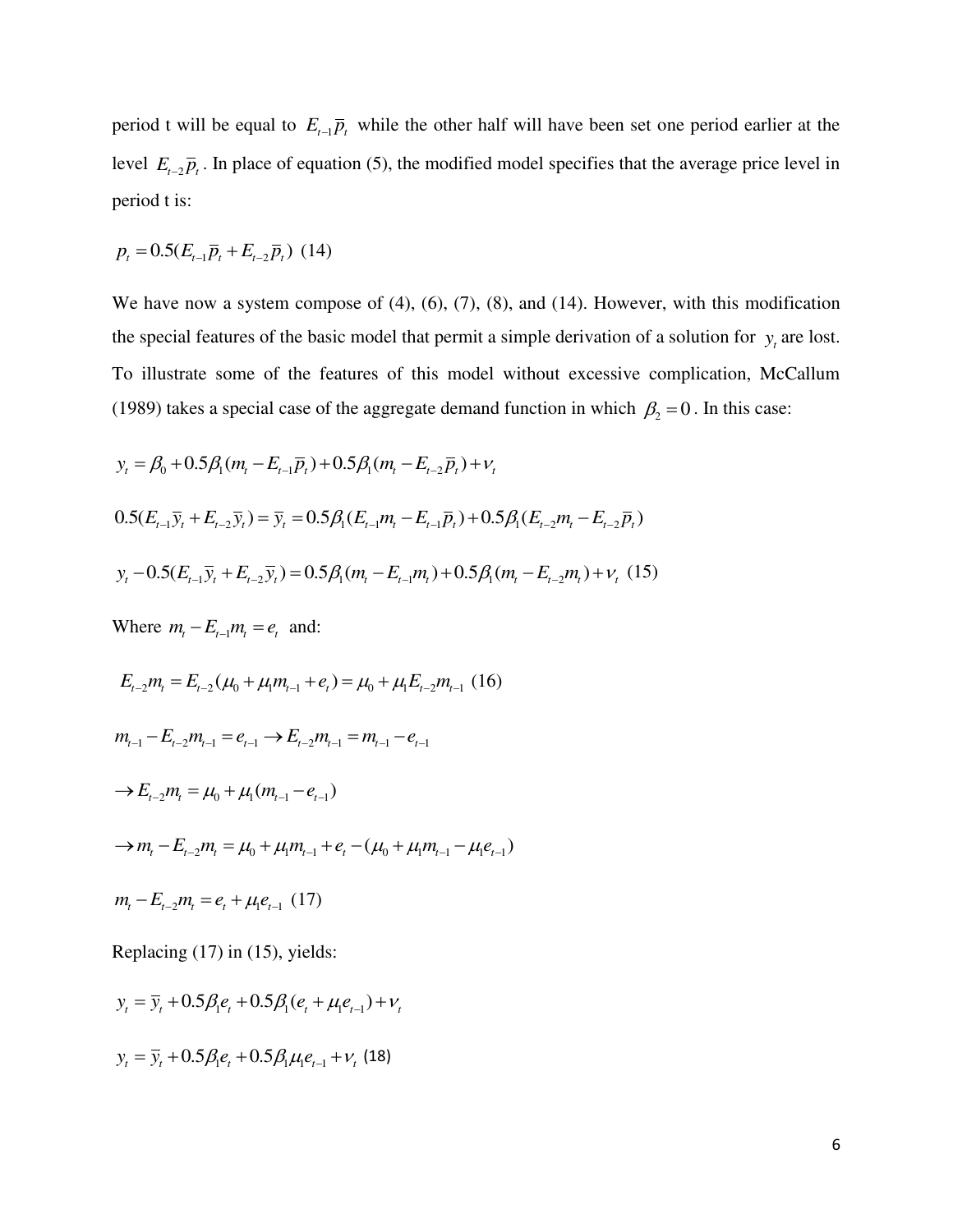Thus in this case where prices are set for two periods, the current policy shock  $(e_t)$  as well as the previous period policy shock  $(e_{t-1})$ , affect current output. From the previous discussion it is clear that more lagged values of  $e$  would affect  $y<sub>t</sub>$  if prices were preset for more than two periods of time.

## **3.- McCallum's model with the interest rate as the policy instrument**

McCallum's (1989) basic model can be modified to consider the case of a monetary policy that uses a short-term interest rate as the policy instrument instead of a monetary aggregate.

Let us write the IS relation with  $y_t$  in the left hand side:

$$
y_{t} = d_{0} - d_{1}[R_{t} - E_{t-1}(p_{t+1} - p_{t})] + \chi_{t} (19)
$$

Now we assume that the policy rate is generated according to:

$$
R_{t} = \gamma_{0} + \gamma_{1} R_{t-1} + \omega_{t}, |\gamma_{1}| < 1 \text{ (20)}
$$

We maintain from the basic model the following relations:

$$
p_t = E_{t-1}\overline{p}_t \ (5)
$$

 $\overline{y}_t = \delta_0 + \delta_1 t$  (6)

Now  $\overline{p}_t$  is derived as:

$$
d_0 - d_1[R_t - E_{t-1}(p_{t+1} - p_t)] + \chi_t = \overline{y}_t
$$

$$
\overline{p}_t = \frac{d_0 - \overline{y}_t}{d_1} - R_t + E_{t-1} p_{t+1} + \frac{1}{d_1} \chi_t
$$
 (21)

At this point we have a system specified by equations (19), (20), (5), (6) and (21). To derive a solution for  $y_t$ , we note that the definition of  $\bar{p}_t$  implies that:

$$
\overline{y}_t = d_0 - d_1 R_t + d_1 E_{t-1} (p_{t+1} - \overline{p}_t) + \chi_t (22)
$$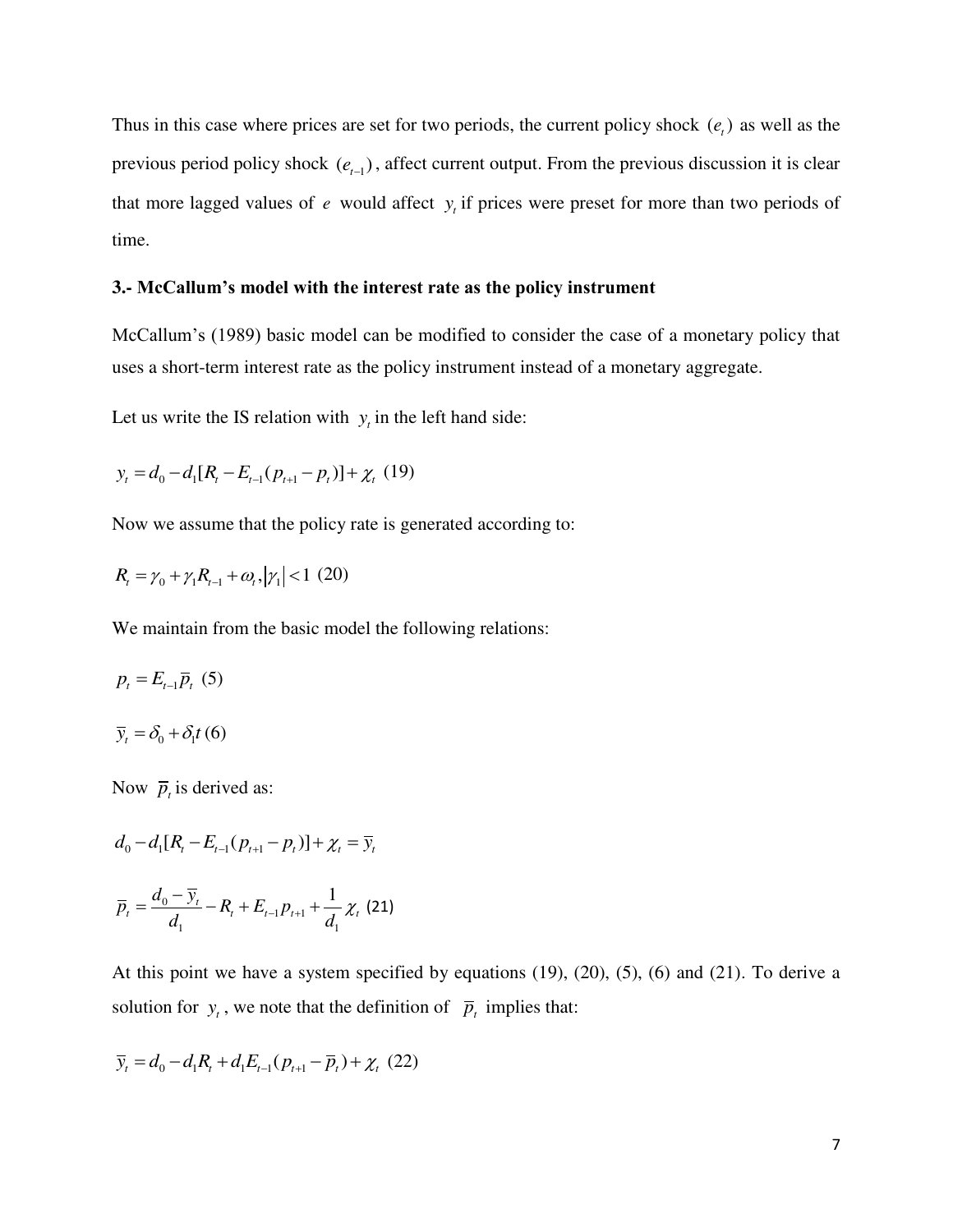Then we calculate the conditional expectation (given the information set  $\Omega_{t-1}$ ) of (22):

$$
E_{t-1}\overline{y}_t = d_0 - d_1 E_{t-1} R_t + d_1 E_{t-1} (p_{t+1} - \overline{p}_t) (23)
$$

Given (6),  $E_{t-1}\overline{y}_t = \overline{y}_t$ . Also from (5),  $p_t = E_{t-1}\overline{p}_t$ . This implies that (23) can be written as:

$$
\overline{y}_t = d_0 - d_1 E_{t-1} R_t + d_1 (E_{t-1} p_{t+1} - p_t) (24)
$$

Now (24) can be subtracted from (19) to obtain:

$$
y_t - \overline{y}_t = -d_1(R_t - E_{t-1}R_t) + \chi_t (25)
$$

Since (20) implies that  $R_t - E_{t-1}R_t = \omega_t$ , equation (25) can be equivalently written as:

$$
y_t = \overline{y}_t - d_1 \omega_t + \chi_t (26)
$$

This equation expresses  $y_t$  in terms of shocks, all of which are exogenous.

As in the case of the basic model, the introduction of multiperiod pricing would modify (26) in a way that lagged values of the policy rate shock  $(\omega)$  would appear in the output equation.

## **4.- Price stickiness, empirical results.**

McCallum (1996) reviews two approaches to test empirically the hypothesis of price stickiness from a macroeconomic standpoint. The first approach is based on the estimation of a Vector Autoregression Model (VAR) and the analysis of the impact of the monetary shocks on output and prices using the innovation accounting tools produced by these models. I present some results from applying this approach in Appendix A. In general, this methodology indicates that monetary shocks do not have a statistical significant influence on output and thus, provides a very limited support of the price stickiness assumption. In the case of Brazil, policy rate shocks have a statistically significant impact on real output three quarters ahead. In Peru, M1 shocks have a statistically significant effect on real output three and four quarters ahead. For the rest of the countries under study, the impulse response functions that capture the effects on output of the policy rate and M1 shocks are not statistically significant.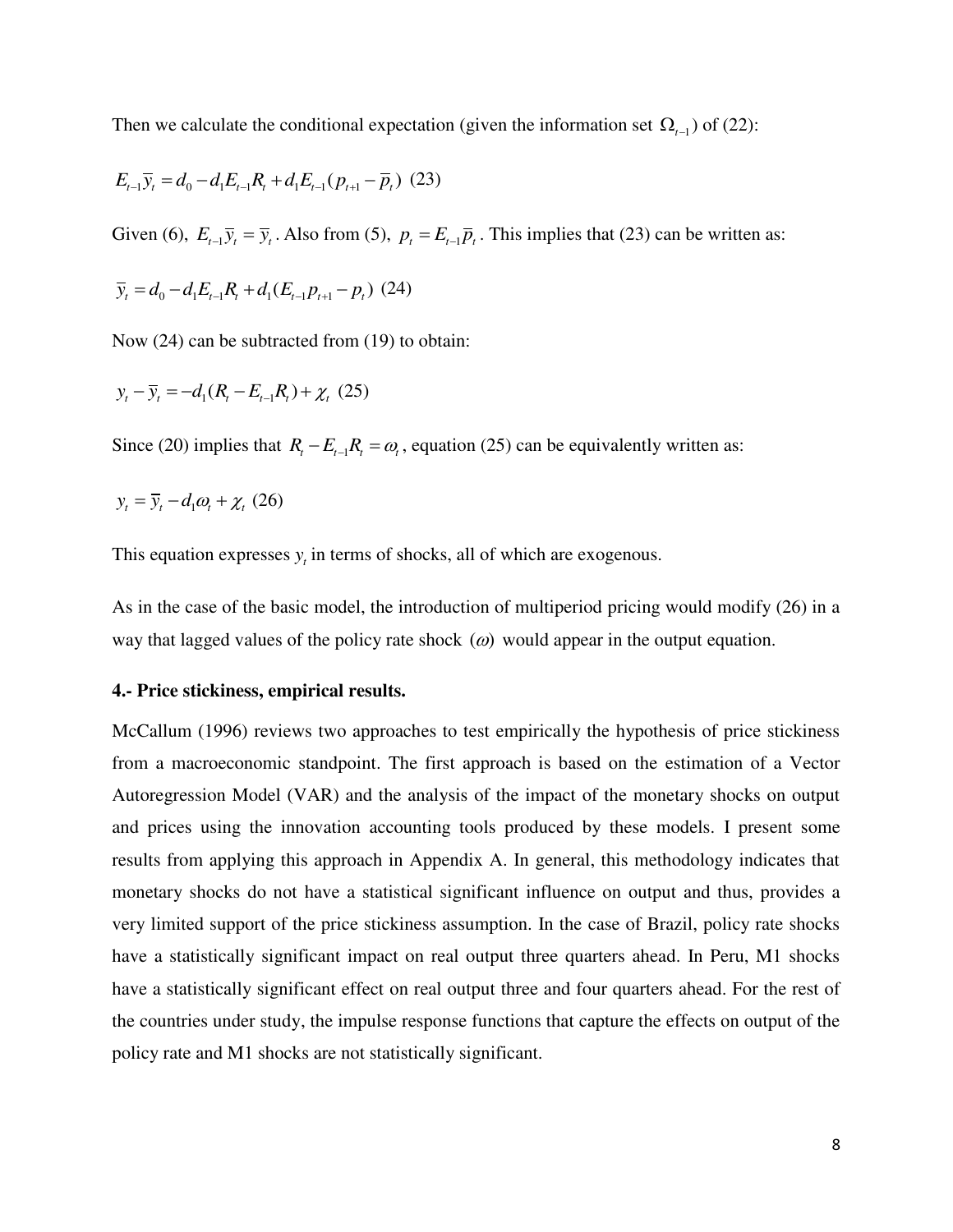The second method is proposed by McCallum (1989, 1996) and based on an idea developed originally by Barro (1977, 1978, 1980, 1981). This is the approach that I explore in detail in this section. In a first stage, I estimate equations for the rate of growth of M1 and the policy rate. These equations are estimated initially as simple autoregressions using OLS. If the residuals from these equations still exhibit autocorrelation according to the Q statistics of the correlogram, a Cochrane-Orcutt type of procedure and/or MA terms are introduced in the specification until obtaining white noise residuals. The non-autocorrelated residuals from these equations are interpreted as the monetary shocks or surprises: M1 shocks and policy rate shocks. Next, I move to a second stage in which current and lagged values of these shocks are introduced in an autoregressive specification for the log of output. If these monetary surprises have the expected signs (positive for the M1 surprises and negative for the policy rate surprises) and are statistically significant in the output equation, there is evidence of price stickiness as these shocks tend to generate persistent real effects. The output equations should also yield white noise residuals. If the basic specifications produce autocorrelated residuals, a Cochrane-Orcutt type of procedure and/or MA terms are introduced in the specification until obtaining white noise residuals. Though the cross correlation between the M1 surprises and the policy rate surprises show in general relatively low values (see Appendix B), I estimate separate equations for the log of output in terms of its own lags and each type of monetary shocks.

Appendix B contains the equations estimated for M1 growth (DM1) and the policy rate (I) for each country under study, and an analysis of the residuals derived from these equations. Here in the main text, I present the results of the equations of the log of output (LY) for each country and each kind of monetary shocks: M1 shocks (EM1) and policy rate shocks (EI).

i) Brazil

Table 1 presents the results of the log of output for Brazil (LYBR) using M1 surprises (EM1BR). The current M1 shock and M1 shocks lagged one, three and eight quarters have a statistical significant impact on current output and exhibit the positive sign expected.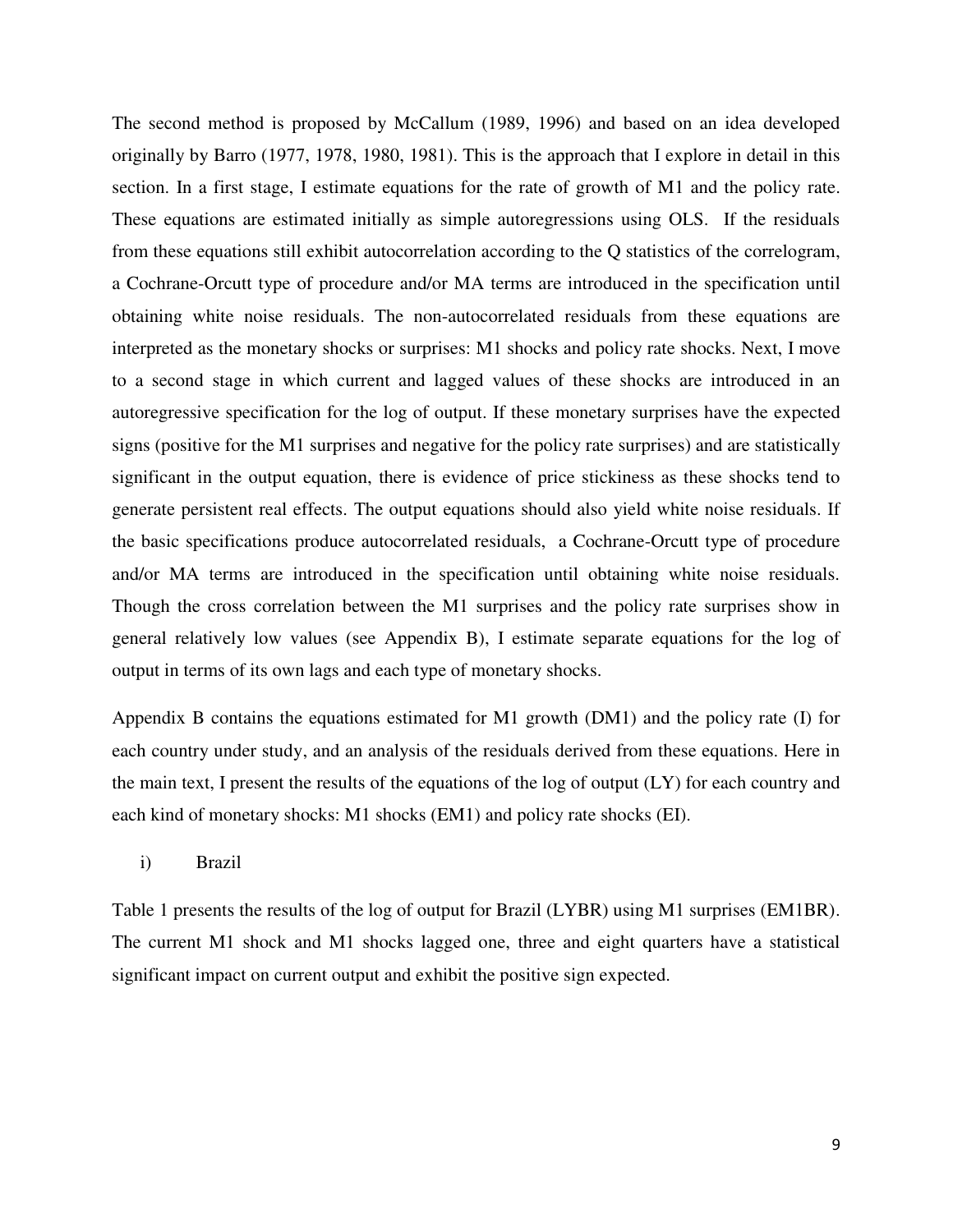Dependent Variable: LYBR Method: ARMA Maximum Likelihood (OPG - BHHH) Date: 07/12/18 Time: 19:28 Sample: 2004Q2 2016Q4 Included observations: 51 Convergence achieved after 32 iterations Coefficient covariance computed using outer product of gradients

| Variable           | Coefficient | Std. Error            | Prob.       |             |
|--------------------|-------------|-----------------------|-------------|-------------|
| C                  | 0.599679    | 0.384473<br>1.559744  |             | 0.1265      |
| $LYBR(-1)$         | 0.731196    | 0.139944              | 5.224928    | 0.0000      |
| $LYBR(-4)$         | 0.794674    | 0.069135              | 11.49454    | 0.0000      |
| $LYBR(-5)$         | $-0.573327$ | 0.111495              | $-5.142195$ | 0.0000      |
| EM1BR              | 0.151613    | 0.085735              | 1.768384    | 0.0844      |
| $EM1BR(-1)$        | 0.095476    | 0.051543              | 1.852338    | 0.0712      |
| $EM1BR(-3)$        | 0.093279    | 0.047946              | 1.945522    | 0.0586      |
| $EM1BR(-8)$        | 0.096604    | 0.057213              | 1.688504    | 0.0989      |
| MA(1)              | 0.485760    | 0.165431              | 2.936332    | 0.0054      |
| <b>SIGMASQ</b>     | 0.000173    | 4.70E-05<br>3.683871  |             | 0.0007      |
| R-squared          | 0.986223    | Mean dependent var    |             | 12.51059    |
| Adjusted R-squared | 0.983199    | S.D. dependent var    |             | 0.113230    |
| S.E. of regression | 0.014677    | Akaike info criterion |             | $-5.425952$ |
| Sum squared resid  | 0.008831    | Schwarz criterion     |             | $-5.047163$ |
| Log likelihood     | 148.3618    | Hannan-Quinn criter.  |             | $-5.281205$ |
| F-statistic        | 326.1190    | Durbin-Watson stat    | 2.109206    |             |
| Prob(F-statistic)  | 0.000000    |                       |             |             |
| Inverted MA Roots  | $-49$       |                       |             |             |

Table 2 shows the results of the log of output for Brazil (LYBR) using the policy rate surprises (EIBR). Policy rate shocks lagged two and four quarters have a statistical significant impact on current output and exhibit the negative sign expected. The policy rate shock lagged five quarters is statistically significant, but presents a theoretically inconsistent positive sign.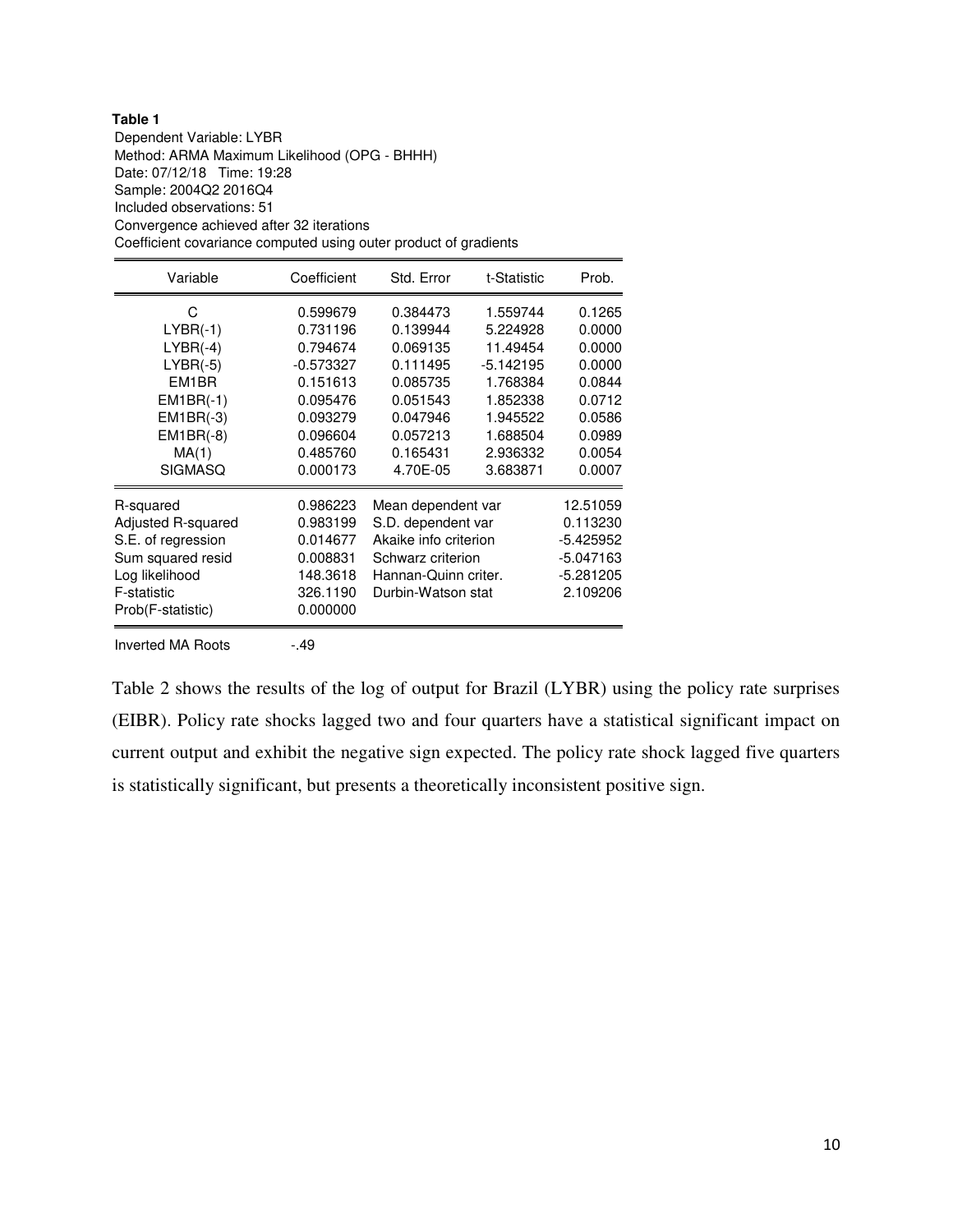#### **Table 2**  Dependent Variable: LYBR Method: Least Squares Date: 07/16/18 Time: 19:21 Sample (adjusted): 2003Q1 2016Q4 Included observations: 56 after adjustments

| Variable           | Coefficient | Std. Error<br>t-Statistic |             | Prob.       |
|--------------------|-------------|---------------------------|-------------|-------------|
| C                  | 0.416876    | 0.212477<br>1.961980      |             | 0.0557      |
| $LYBR(-1)$         | 1.033207    | 0.115784                  | 8.923550    | 0.0000      |
| $LYBR(-2)$         | $-0.392970$ | 0.142310                  | $-2.761360$ | 0.0082      |
| $LYBR(-3)$         | 0.328683    | 0.143897                  | 2.284162    | 0.0269      |
| $LYBR(-4)$         | 0.541606    | 0.139158                  | 3.892025    | 0.0003      |
| $LYBR(-5)$         | $-0.543639$ | 0.105437                  | $-5.156052$ | 0.0000      |
| $EIBR(-2)$         | $-0.008140$ | 0.002549<br>$-3.193100$   |             | 0.0025      |
| $EIBR(-4)$         | $-0.006613$ | 0.002794                  | $-2.366855$ | 0.0221      |
| $EIBR(-5)$         | 0.006400    | 0.002744<br>2.332272      |             | 0.0240      |
| R-squared          | 0.990050    | Mean dependent var        |             | 12.48671    |
| Adjusted R-squared | 0.988357    | S.D. dependent var        |             | 0.132745    |
| S.E. of regression | 0.014324    | Akaike info criterion     |             | $-5.507572$ |
| Sum squared resid  | 0.009643    | Schwarz criterion         |             | $-5.182069$ |
| Log likelihood     | 163.2120    | Hannan-Quinn criter.      | $-5.381375$ |             |
| F-statistic        | 584.5921    | Durbin-Watson stat        |             | 2.011290    |
| Prob(F-statistic)  | 0.000000    |                           |             |             |

The results contained in tables 1 and 2 indicate that monetary surprises generate persistent effects on output as the theory suggests in the case of price stickiness. M1 shocks exhibit a more durable effect on output than policy rate surprises.

## ii) Chile

Table 3 displays the results of the log of output for Chile (LYCH) using M1 surprises (EM1CH). The current M1 shocks and M1 shocks lagged one quarter have a statistical significant impact on current output and exhibit the positive sign expected.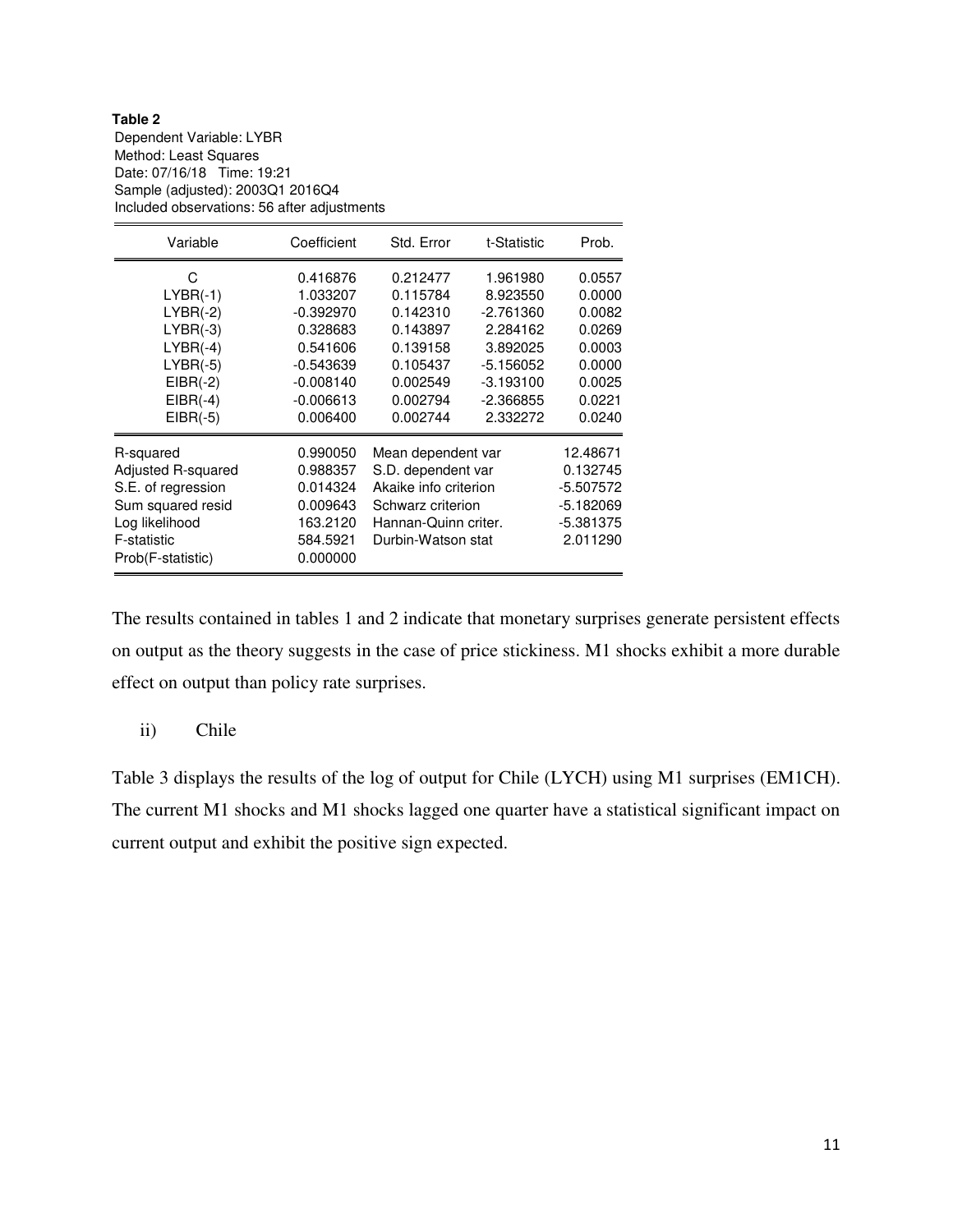Dependent Variable: LYCH Method: ARMA Maximum Likelihood (OPG - BHHH) Date: 07/16/18 Time: 18:59 Sample: 2001Q3 2016Q4 Included observations: 62 Convergence achieved after 12 iterations Coefficient covariance computed using outer product of gradients

| Variable                                                                                                                         | Coefficient                                                                                     | Std. Error                                                                                                                                                   | t-Statistic                                                                         | Prob.                                                                         |
|----------------------------------------------------------------------------------------------------------------------------------|-------------------------------------------------------------------------------------------------|--------------------------------------------------------------------------------------------------------------------------------------------------------------|-------------------------------------------------------------------------------------|-------------------------------------------------------------------------------|
| C.<br>$LYCH(-1)$<br>$LYCH(-4)$<br>$LYCH(-5)$<br>EM <sub>1</sub> CH<br>$EM1CH(-1)$<br>MA(1)<br><b>SIGMASQ</b>                     | 0.081347<br>0.826890<br>0.981838<br>$-0.816080$<br>0.098496<br>0.111318<br>0.252546<br>0.000121 | 0.132166<br>0.086084<br>0.029057<br>0.089792<br>0.054159<br>0.060158<br>0.161500                                                                             | 0.615495<br>9.605616<br>33.78952<br>$-9.088518$<br>1.818629<br>1.850406<br>1.563751 | 0.5408<br>0.0000<br>0.0000<br>0.0000<br>0.0745<br>0.0697<br>0.1237<br>0.0000  |
| R-squared<br>Adjusted R-squared<br>S.E. of regression<br>Sum squared resid<br>Log likelihood<br>F-statistic<br>Prob(F-statistic) | 0.996563<br>0.996117<br>0.011789<br>0.007506<br>191.5896<br>2236.687<br>0.000000                | 2.35E-05<br>5.159758<br>Mean dependent var<br>S.D. dependent var<br>Akaike info criterion<br>Schwarz criterion<br>Hannan-Quinn criter.<br>Durbin-Watson stat |                                                                                     | 10.25238<br>0.189203<br>$-5.922244$<br>$-5.647775$<br>$-5.814480$<br>1.974585 |

Table 4 shows the results of the log of output for Chile (LYCH) using the policy rate surprises (EICH). The policy rate shocks lagged two, three, and five quarters have a statistical significant impact on current output and exhibit the negative sign expected. The current policy rate surprises are statistically significant, but have a positive sign contrary to what is theoretically anticipated.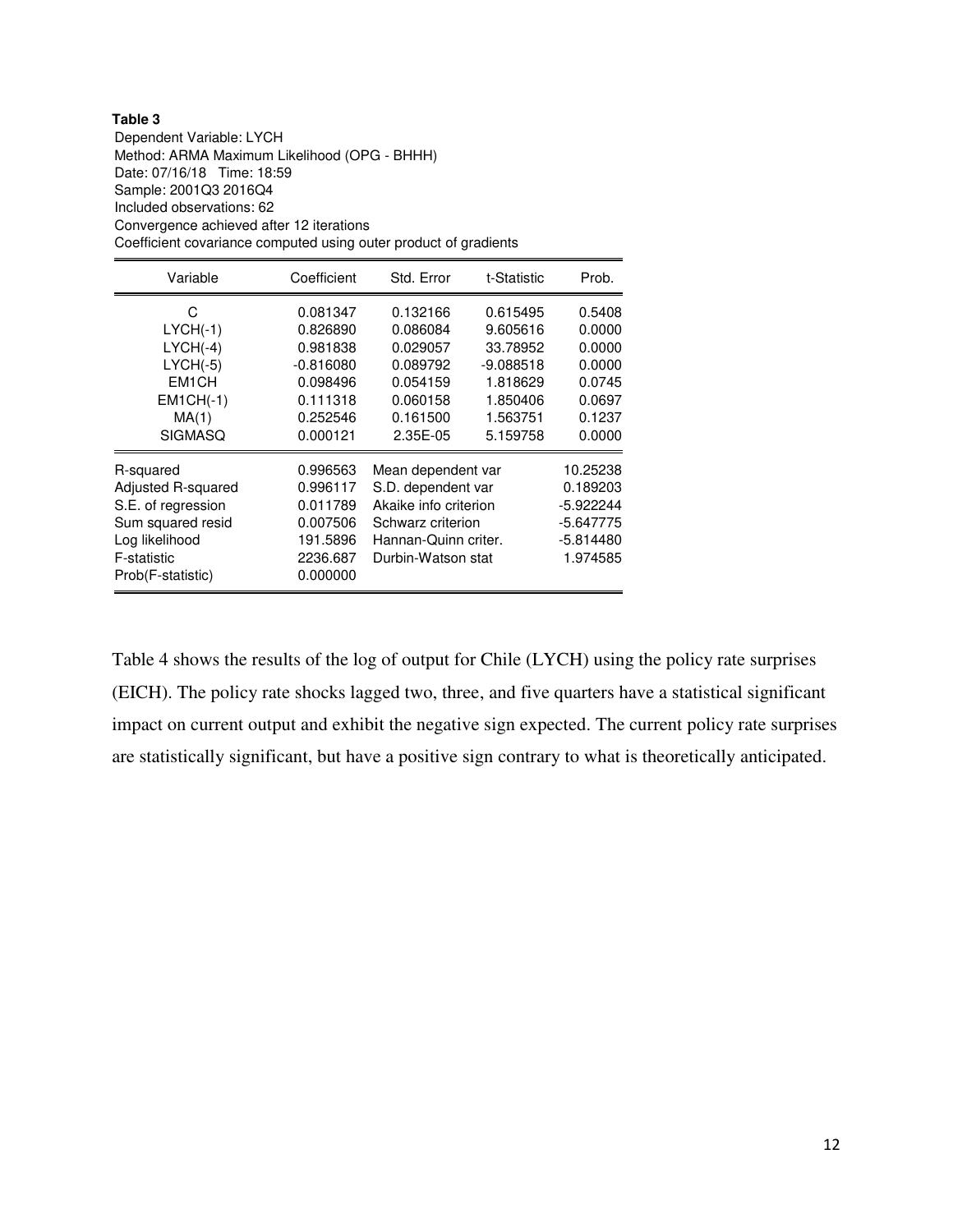Dependent Variable: LYCH Method: Least Squares Date: 06/22/18 Time: 22:40 Sample (adjusted): 2002Q2 2016Q4 Included observations: 59 after adjustments

| Variable                                                                                                                         | Coefficient                                                                                              | Std. Error                                                                                                                           | Prob.                                                                                                |                                                                               |
|----------------------------------------------------------------------------------------------------------------------------------|----------------------------------------------------------------------------------------------------------|--------------------------------------------------------------------------------------------------------------------------------------|------------------------------------------------------------------------------------------------------|-------------------------------------------------------------------------------|
| C<br>$LYCH(-1)$<br>$LYCH(-4)$<br>$LYCH(-5)$<br><b>EICH</b><br>$EICH(-2)$<br>$EICH(-3)$<br>$EICH(-5)$                             | 0.211717<br>0.741866<br>0.963527<br>$-0.725067$<br>0.008506<br>$-0.007097$<br>$-0.005905$<br>$-0.006810$ | 0.084556<br>0.068051<br>0.028041<br>0.069710<br>0.002734<br>0.002734<br>0.002251<br>0.002303                                         | 2.503873<br>10.90168<br>34.36108<br>-10.40122<br>3.110889<br>$-2.595699$<br>-2.623984<br>$-2.956234$ | 0.0155<br>0.0000<br>0.0000<br>0.0000<br>0.0031<br>0.0123<br>0.0114<br>0.0047  |
| R-squared<br>Adjusted R-squared<br>S.E. of regression<br>Sum squared resid<br>Log likelihood<br>F-statistic<br>Prob(F-statistic) | 0.997030<br>0.996622<br>0.010329<br>0.005441<br>190.3783<br>2445.436<br>0.000000                         | Mean dependent var<br>S.D. dependent var<br>Akaike info criterion<br>Schwarz criterion<br>Hannan-Quinn criter.<br>Durbin-Watson stat |                                                                                                      | 10.26930<br>0.177706<br>$-6.182314$<br>$-5.900614$<br>$-6.072350$<br>1.677548 |

The results shown in tables 3 and 4 suggest that monetary surprises generate durable effects on output as the theory holds in the case of price stickiness. However, the persistent is much less marked in the case of M1 surprises compared to policy rate surprises.

## iii) Colombia

Table 5 presents the results of the log of output for Colombia (LYCOL) using M1 surprises (EM1COL). The current M1 shock, and M1 shocks lagged three and six quarters have a statistically significant impact on current output and exhibit the positive sign expected.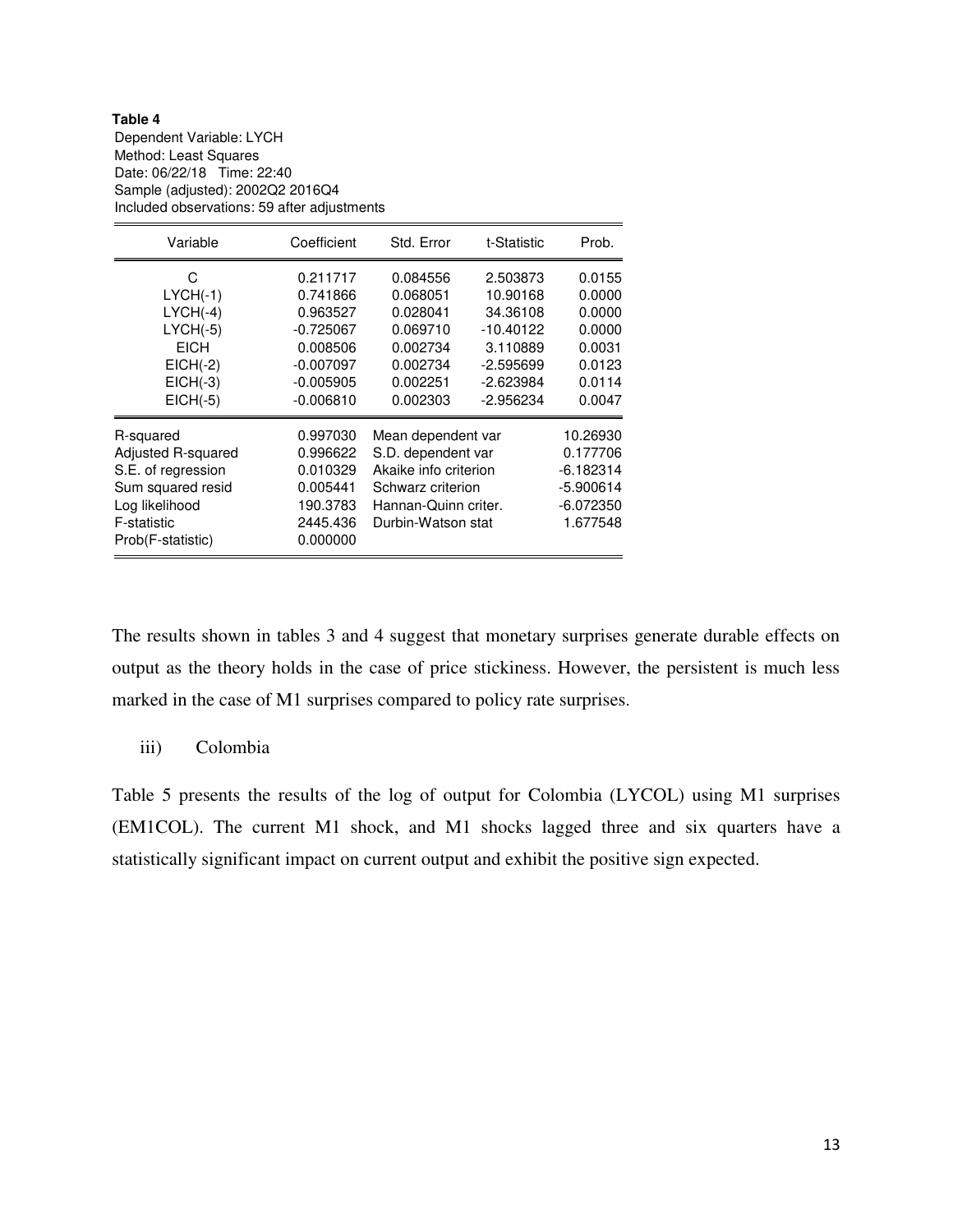Dependent Variable: LYCOL Method: ARMA Maximum Likelihood (OPG - BHHH) Date: 07/16/18 Time: 18:57 Sample: 2003Q4 2016Q4 Included observations: 53 Convergence achieved after 9 iterations Coefficient covariance computed using outer product of gradients

| Variable                  | Coefficient | Std. Error            | Prob.           |             |
|---------------------------|-------------|-----------------------|-----------------|-------------|
| C                         | 0.122969    | 0.035273              | 0.0011          |             |
| $LYCOL(-1)$               | 0.990275    | 0.003047              | 324.9570        | 0.0000      |
| EM1COL                    | 0.145225    | 0.036942              | 3.931153        | 0.0003      |
| $EM1COL(-3)$              | 0.120008    | 0.039120              | 3.067695        | 0.0036      |
| $EM1COL(-6)$              | 0.055046    | 0.032866              | 1.674857        | 0.1007      |
| MA(4)                     | $-0.588815$ | 0.171773              | $-3.427877$     | 0.0013      |
| <b>SIGMASQ</b>            | 3.31E-05    | 6.81E-06              | 4.865283        | 0.0000      |
| R-squared                 | 0.998806    | Mean dependent var    |                 | 11.57810    |
| <b>Adjusted R-squared</b> | 0.998650    | S.D. dependent var    |                 | 0.168195    |
| S.E. of regression        | 0.006179    | Akaike info criterion |                 | $-7.180754$ |
| Sum squared resid         | 0.001756    | Schwarz criterion     |                 | $-6.920527$ |
| Log likelihood            | 197.2900    | Hannan-Quinn criter.  |                 | -7.080684   |
| F-statistic               | 6414.352    | Durbin-Watson stat    | 2.281809        |             |
| Prob(F-statistic)         | 0.000000    |                       |                 |             |
| <b>Inverted MA Roots</b>  | .88         | $-0.00 + 0.88i$       | $-0.00 - 0.88i$ | -.88        |

Table 6 shows the results of the log of output for Colombia (LYCOL) using the policy rate shocks (EICOL). In the case of Colombia, only the current policy rate shocks have a statistical significant impact on current output and exhibit the negative sign expected.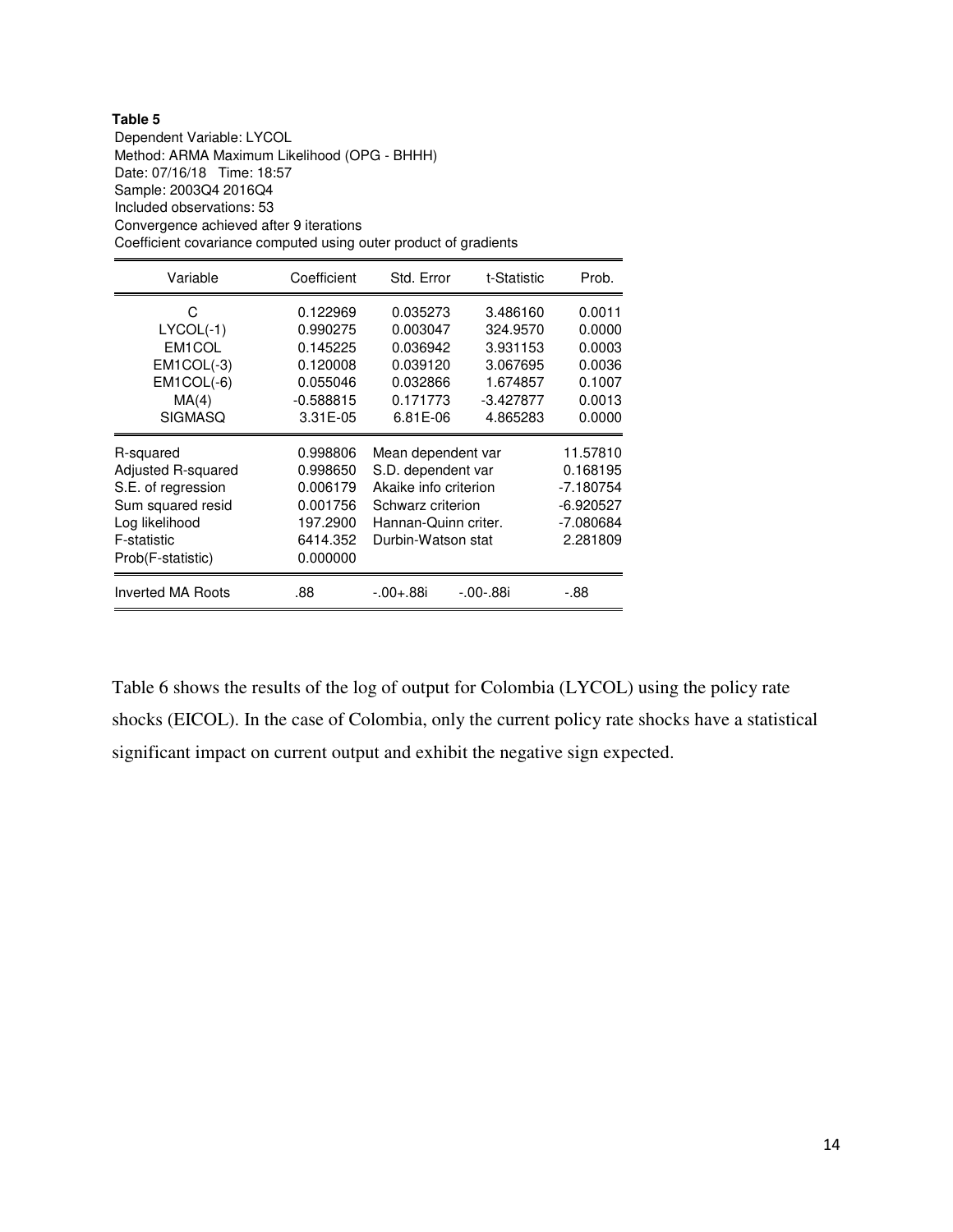#### **Table 6**  Dependent Variable: LYCOL Method: Least Squares Date: 06/22/18 Time: 22:43 Sample (adjusted): 2001Q1 2016Q4 Included observations: 64 after adjustments

| Variable                                                                                                                         | Coefficient                                                                      | Std. Error<br>t-Statistic                                                                                                            |  | Prob.                                                                         |
|----------------------------------------------------------------------------------------------------------------------------------|----------------------------------------------------------------------------------|--------------------------------------------------------------------------------------------------------------------------------------|--|-------------------------------------------------------------------------------|
| С<br>$LYCOL(-1)$<br>$LYCOL(-2)$<br>$LYCOL(-4)$<br><b>EICOL</b>                                                                   | 0.069181<br>0.947690<br>0.296725<br>$-0.249947$<br>$-0.004474$                   | 0.058708<br>1.178383<br>0.122492<br>7.736728<br>0.153078<br>1.938399<br>0.091003<br>$-2.746576$<br>0.002538<br>$-1.762787$           |  | 0.2434<br>0.0000<br>0.0574<br>0.0080<br>0.0831                                |
| R-squared<br>Adjusted R-squared<br>S.E. of regression<br>Sum squared resid<br>Log likelihood<br>F-statistic<br>Prob(F-statistic) | 0.998479<br>0.998376<br>0.008319<br>0.004083<br>218,3002<br>9683.610<br>0.000000 | Mean dependent var<br>S.D. dependent var<br>Akaike info criterion<br>Schwarz criterion<br>Hannan-Quinn criter.<br>Durbin-Watson stat |  | 11.51554<br>0.206435<br>$-6.665631$<br>$-6.496968$<br>$-6.599186$<br>2.007731 |

The results shown in tables 5 and 6 indicate that monetary surprises produce durable effects on output as the theory holds in the case of price stickiness. However, the persistent is much less marked in the case of the policy rate surprises compared to M1 surprises.

## iv) Mexico

Table 7 contains the results of the log of output for Mexico (LYMX) using M1 surprises (EM1MX). The M1 shocks lagged two, four, and eight quarters have a statistical significant impact on current output and exhibit the positive sign expected.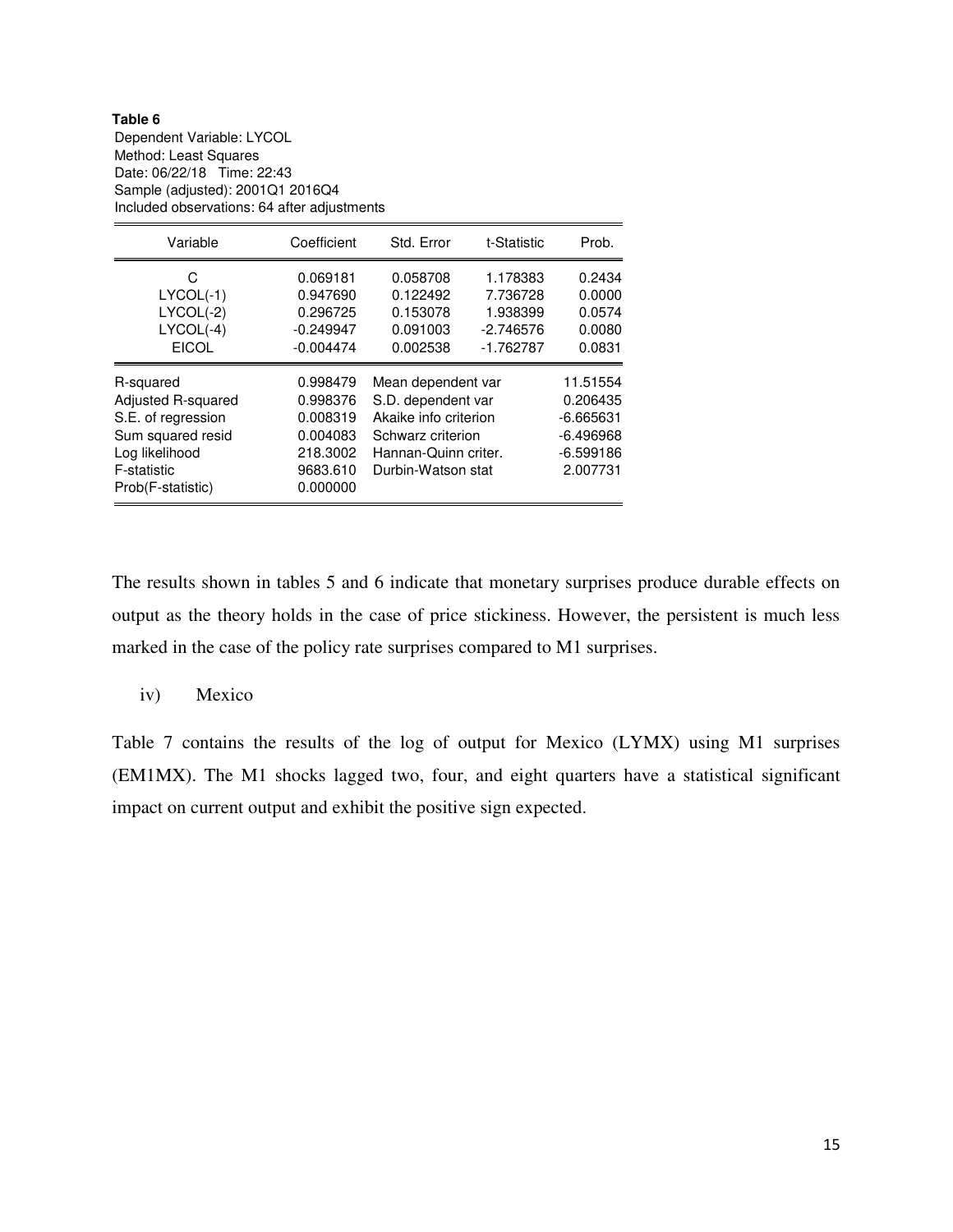Dependent Variable: LYMX Method: Least Squares Date: 06/22/18 Time: 22:35 Sample (adjusted): 2003Q2 2016Q4 Included observations: 55 after adjustments

| Variable           | Coefficient | Std. Error            | Prob.       |             |
|--------------------|-------------|-----------------------|-------------|-------------|
| C                  | 4.703472    | 1.869777<br>2.515526  |             | 0.0156      |
| $LYMX(-1)$         | 0.899566    | 0.096746              | 9.298213    | 0.0000      |
| $LYMX(-3)$         | $-0.526126$ | 0.108823              | -4.834685   | 0.0000      |
| $LYMX(-4)$         | 0.827208    | 0.074373              | 11.12242    | 0.0000      |
| $LYMX(-5)$         | $-0.628390$ | 0.107446              | -5.848446   | 0.0000      |
| $LYMX(-7)$         | 0.356065    | 0.110587              | 3.219761    | 0.0024      |
| $LYMX(-9)$         | $-0.216447$ | 0.091130              | $-2.375155$ | 0.0220      |
| @TREND             | 0.001571    | 0.000599<br>2.624436  |             | 0.0119      |
| $EM1MX(-2)$        | 0.157334    | 0.082701              | 1.902454    | 0.0637      |
| $EM1MX(-4)$        | 0.177705    | 0.086900              | 2.044943    | 0.0469      |
| $EM1MX(-8)$        | 0.232361    | 0.074618              | 3.114030    | 0.0032      |
| R-squared          | 0.983033    | Mean dependent var    |             | 16.53997    |
| Adjusted R-squared | 0.979177    | S.D. dependent var    |             | 0.090494    |
| S.E. of regression | 0.013058    | Akaike info criterion |             | $-5.661906$ |
| Sum squared resid  | 0.007503    | Schwarz criterion     |             | $-5.260439$ |
| Log likelihood     | 166.7024    | Hannan-Quinn criter.  | -5.506656   |             |
| F-statistic        | 254.9257    | Durbin-Watson stat    | 2.148544    |             |
| Prob(F-statistic)  | 0.000000    |                       |             |             |

Table 8 displays the results of the log of output for Mexico (LYMX) using the policy rate surprises (EIMX). The policy rate shocks lagged one, three, and eight quarters have a statistical significant impact on current output and exhibit the negative sign expected. The current policy rate shock is statistically significant but with the opposite sign to what is anticipated.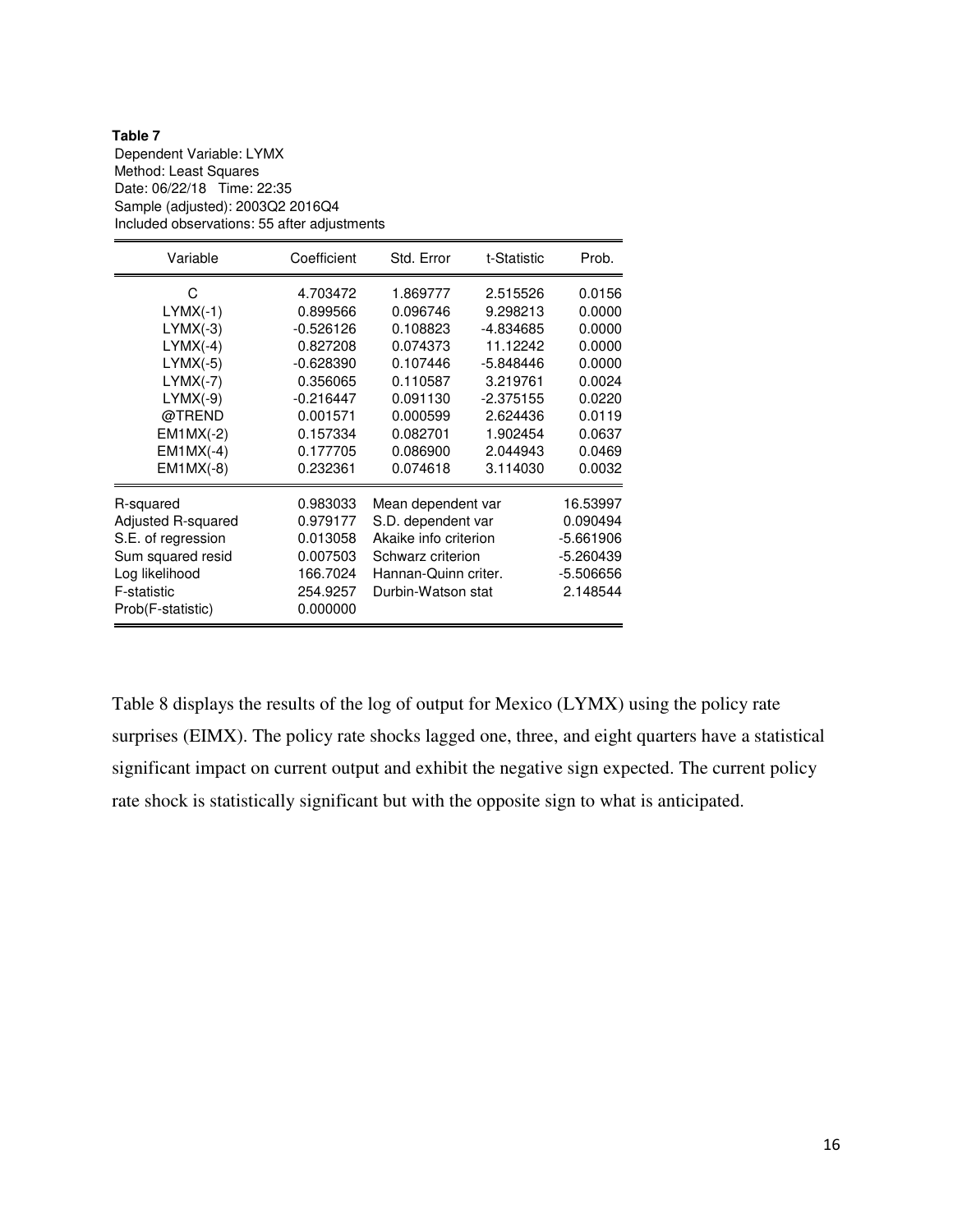Dependent Variable: LYMX Method: Least Squares Date: 06/22/18 Time: 22:45 Sample (adjusted): 2003Q4 2016Q4 Included observations: 53 after adjustments

| Variable           | Coefficient | Std. Error<br>t-Statistic |             | Prob.       |
|--------------------|-------------|---------------------------|-------------|-------------|
| C                  | 0.395722    | 0.457801<br>0.864398      |             | 0.3922      |
| $LYMX(-1)$         | 0.953468    | 0.097623                  | 9.766791    | 0.0000      |
| $LYMX(-3)$         | $-0.378014$ | 0.114836                  | $-3.291763$ | 0.0020      |
| $LYMX(-4)$         | 0.973245    | 0.062666                  | 15.53056    | 0.0000      |
| $LYMX(-5)$         | $-0.798501$ | 0.109905                  | -7.265343   | 0.0000      |
| $LYMX(-7)$         | 0.226334    | 0.095629                  | 2.366806    | 0.0225      |
| <b>EIMX</b>        | 0.013526    | 0.005565<br>2.430754      |             | 0.0193      |
| $EIMX(-1)$         | $-0.013086$ | 0.005618<br>-2.329325     |             | 0.0246      |
| $EIMX(-3)$         | $-0.008218$ | 0.003621                  | -2.269336   | 0.0283      |
| $EIMX(-8)$         | $-0.005651$ | 0.003227<br>$-1.751174$   |             | 0.0870      |
| R-squared          | 0.978352    | Mean dependent var        |             | 16.54579    |
| Adjusted R-squared | 0.973821    | S.D. dependent var        |             | 0.086899    |
| S.E. of regression | 0.014060    | Akaike info criterion     |             | $-5.522692$ |
| Sum squared resid  | 0.008500    | Schwarz criterion         |             | -5.150939   |
| Log likelihood     | 156.3513    | Hannan-Quinn criter.      |             | -5.379734   |
| F-statistic        | 215.9282    | Durbin-Watson stat        | 2.080608    |             |
| Prob(F-statistic)  | 0.000000    |                           |             |             |

The results contained in tables 7 and 8 indicate that monetary surprises produce durable effects on output as the theory holds in the case of price stickiness. In the case of Mexico, the persistence of the impact of both kinds of monetary shocks on output is fairly similar.

## v) Peru

Table 9 presents the results of the log of output for Peru (LYPER) using M1 surprises (EM1PER). The current M1 shocks, and the M1 shocks lagged two and seven quarters have a statistical significant impact on current output and exhibit the positive sign expected. The M1 shock lagged five quarters is statistically significant, but with a negative sign.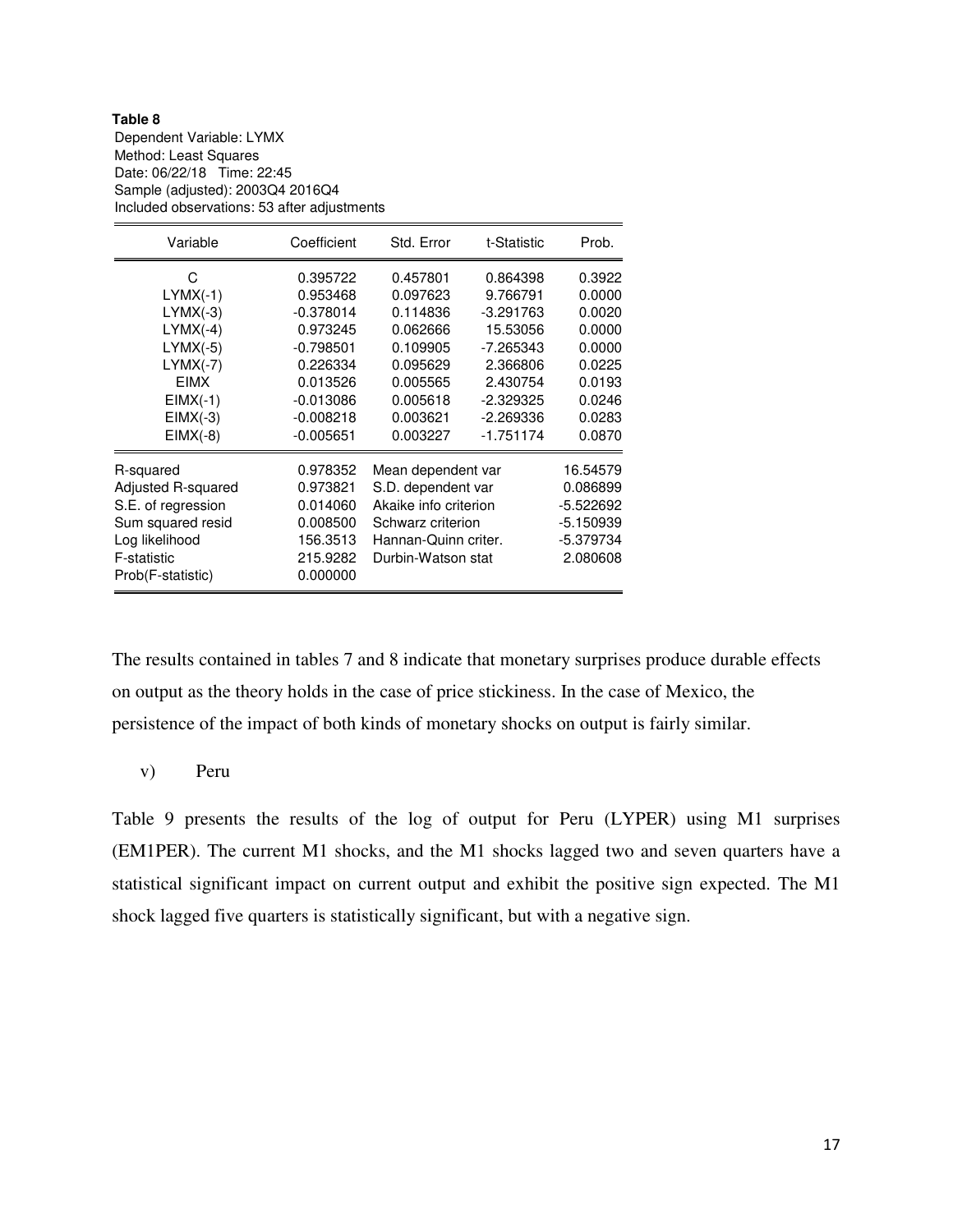Dependent Variable: LYPER Method: Least Squares Date: 06/22/18 Time: 22:39 Sample (adjusted): 2004Q1 2016Q4 Included observations: 52 after adjustments

| Variable                                                                                                                               | Coefficient                                                                                                                   | Std. Error<br>t-Statistic                                                                                                            |                                                                                                                           | Prob.                                                                                            |
|----------------------------------------------------------------------------------------------------------------------------------------|-------------------------------------------------------------------------------------------------------------------------------|--------------------------------------------------------------------------------------------------------------------------------------|---------------------------------------------------------------------------------------------------------------------------|--------------------------------------------------------------------------------------------------|
| С<br>$LYPER(-1)$<br>$LYPER(-4)$<br>$LYPER(-5)$<br>$LYPER(-8)$<br>$LYPER(-9)$<br>EM1PER<br>$EM1PER(-2)$<br>$EM1PER(-5)$<br>$EM1PER(-7)$ | 0.011789<br>0.949254<br>0.552967<br>$-0.610277$<br>0.354919<br>$-0.246982$<br>0.197649<br>0.108926<br>$-0.095901$<br>0.124238 | 0.097137<br>0.074280<br>0.115874<br>0.110354<br>0.119699<br>0.103083<br>0.046296<br>0.048567<br>0.047160<br>0.051990                 | 0.121361<br>12.77942<br>4.772135<br>-5.530159<br>2.965094<br>-2.395946<br>4.269269<br>2.242823<br>$-2.033514$<br>2.389626 | 0.9040<br>0.0000<br>0.0000<br>0.0000<br>0.0050<br>0.0211<br>0.0001<br>0.0302<br>0.0484<br>0.0214 |
| R-squared<br>Adjusted R-squared<br>S.E. of regression<br>Sum squared resid<br>Log likelihood<br>F-statistic<br>Prob(F-statistic)       | 0.998166<br>0.997773<br>0.010694<br>0.004803<br>167.7489<br>2539.682<br>0.000000                                              | Mean dependent var<br>S.D. dependent var<br>Akaike info criterion<br>Schwarz criterion<br>Hannan-Quinn criter.<br>Durbin-Watson stat |                                                                                                                           | 11.44002<br>0.226598<br>$-6.067267$<br>-5.692028<br>$-5.923409$<br>2.367880                      |

Table10 contains the results of the log of output for Peru (LYPER) using the policy rate surprises (EIPER). The policy rate surprises lagged three and four quarters have a statistical significant impact on current output and exhibit the negative sign expected.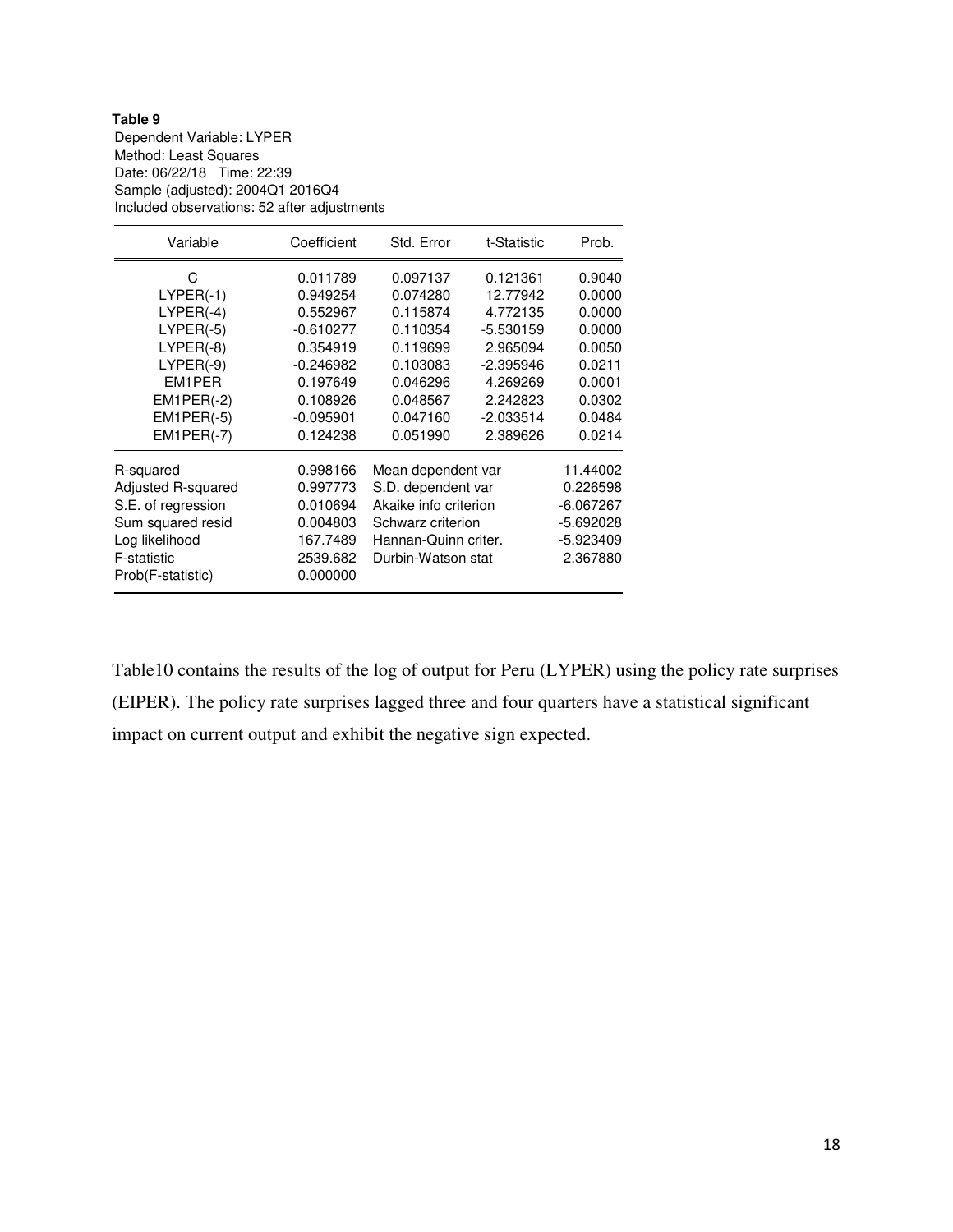Dependent Variable: LYPER Method: ARMA Maximum Likelihood (OPG - BHHH) Date: 07/16/18 Time: 19:17 Sample: 2002Q3 2016Q4 Included observations: 58 Convergence achieved after 11 iterations Coefficient covariance computed using outer product of gradients

| Variable                 | Coefficient | Std. Error            | Prob.        |           |
|--------------------------|-------------|-----------------------|--------------|-----------|
| С                        | 0.049006    | 0.069486              | 0.4839       |           |
| $LYPER(-1)$              | 0.906456    | 0.065621              | 13.81353     | 0.0000    |
| $LYPER(-4)$              | 0.966558    | 0.036096              | 26.77765     | 0.0000    |
| $LYPER(-5)$              | $-0.876867$ | 0.068844              | $-12.73703$  | 0.0000    |
| $EIPER(-3)$              | $-0.010984$ | 0.004357              | $-2.520851$  | 0.0149    |
| $EIPER(-4)$              | $-0.005260$ | 0.004221              | $-1.246210$  | 0.2185    |
| MA(4)                    | $-0.341914$ | 0.150493              | $-2.271960$  | 0.0274    |
| <b>SIGMASQ</b>           | 0.000157    | 3.55E-05              | 4.419962     | 0.0001    |
| R-squared                | 0.997573    | Mean dependent var    |              | 11.39271  |
| Adjusted R-squared       | 0.997233    | S.D. dependent var    |              | 0.256413  |
| S.E. of regression       | 0.013488    | Akaike info criterion |              | -5.637982 |
| Sum squared resid        | 0.009097    | Schwarz criterion     |              | -5.353783 |
| Log likelihood           | 171.5015    | Hannan-Quinn criter.  |              | -5.527281 |
| F-statistic              | 2935.556    | Durbin-Watson stat    | 1.939375     |           |
| Prob(F-statistic)        | 0.000000    |                       |              |           |
| <b>Inverted MA Roots</b> | .76         | $-0.0 + 0.76i$        | $-.00-.76$ i | -.76      |

The results contained in tables 9 and 10 indicate that monetary surprises produce durable effects on output as the theory holds in the case of price stickiness. However, the persistent is somewhat less marked in the case of the policy rate surprises compared to M1 surprises.

## **5.-Conclusions**

A simple VAR model with four variables (log of real output, log of the price level, a policy interest rate, and the rate of growth of M1), offers little support of the price stickiness assumption in the five Latin American countries examined in this study. Based on an alternative empirical strategy suggested by McCallum (1989, 1996), I find ample evidence that suggest that monetary shocks have a persistent influence on real output in the five Latin American countries included in the investigation. This persistent impact of monetary shocks on real output is according to the theoretical framework developed by McCallum (1989), consistent with the assumption of no instantaneous adjustment of the price level (price stickiness).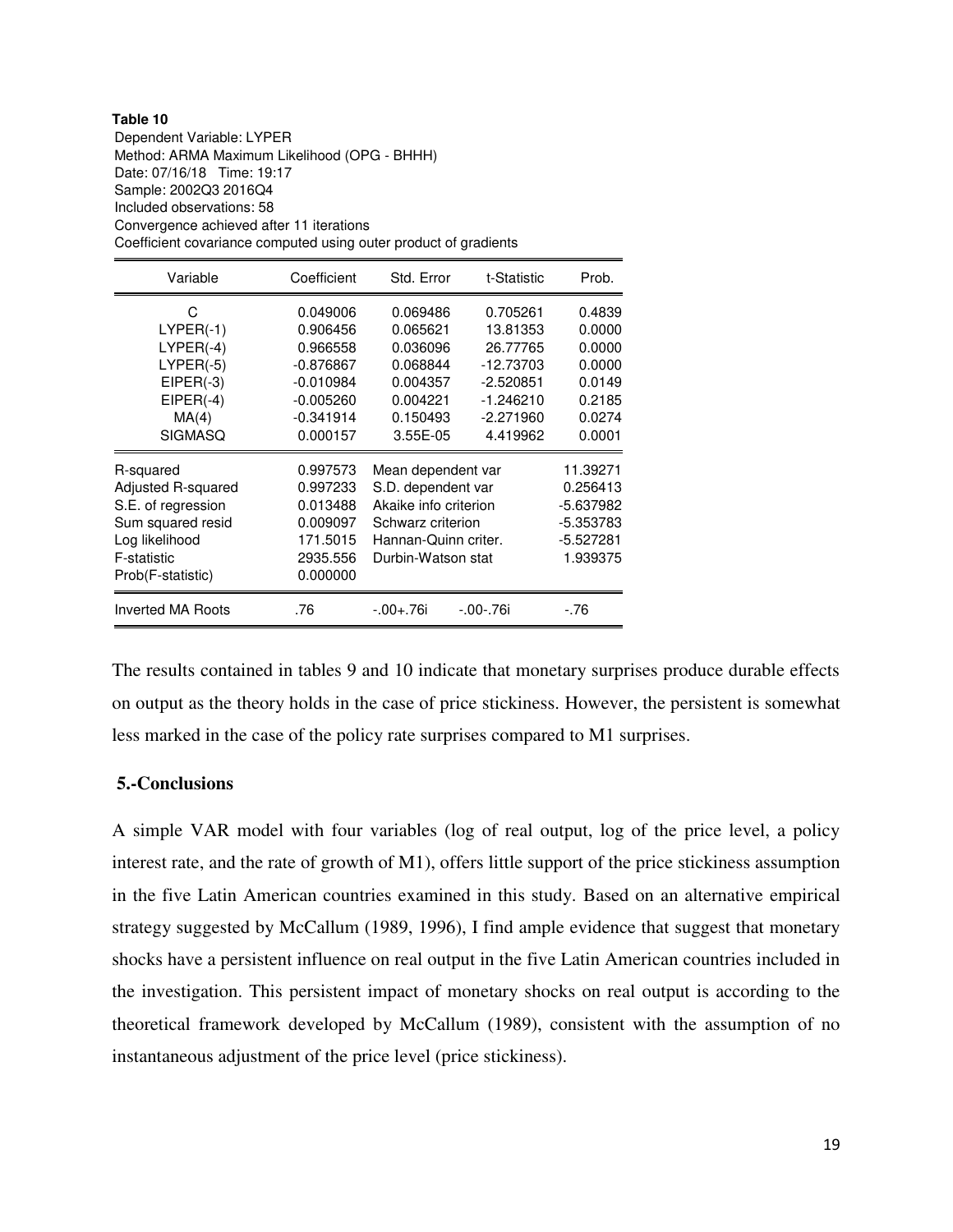An important contribution of this paper is that it separates monetary shocks in two categories: M1 shocks and policy rate shocks. In most instances, the impact of these shocks on real output has the sign suggested by the theory: positive for M1 surprises and negative for policy rate surprises. I find that these two kinds of shocks display a relatively low dynamic correlation between them and have, in most of the cases examined, a different time impact on real output. This, in turn, implies a different temporal adjustment process of prices. In the case of Brazil, prices adjust slower to M1 surprises than to policy rate surprises. In the case of Chile the opposite is observed. Prices adjust more slowly to policy rate shocks than to M1 shocks. Colombia is perhaps the case in which the impact of the two types of shocks is more different. The price adjustment process occurs in one quarter with a policy rate shock, while it takes up to six quarters with a M1 surprise. In Peru, the price adjustment mechanism is also slower with a M1 shock than with a policy rate shock. Only in the case of Mexico, the pattern of the temporal price adjustment process looks quite similar under both types of shocks. In general, the price adjustment mechanism tends to be slower with M1 surprises than with policy rate shocks. Many of the results, especially with M1 shocks, suggest a period of adjustment longer than four quarters.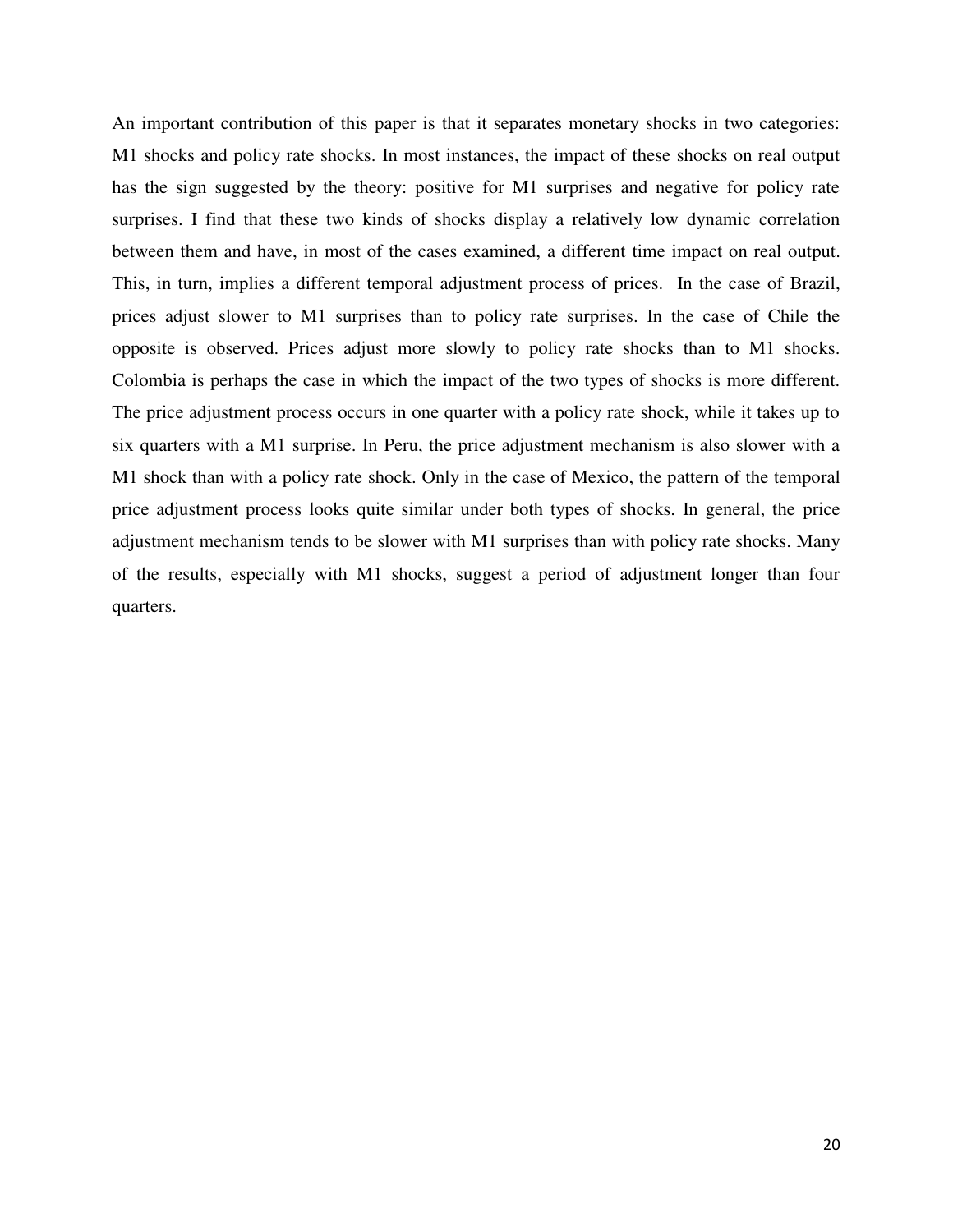## **References**

Barro, Robert J. (1977). Unanticipated Money Growth and Unemployment in the United States. *American Economic Review 67*.

Barro, Robert J. (1978). Unanticipated Money, Output, and the Price Level in the United States. *Journal of Political Economy 86*.

Barro, Robert J. (1981). Unanticipated Money Growth and Economic Activity in the United States. Published in *Money, Expectations, and Business Cycles. Essays in Macroeconomics*, ed. Robert J. Barro. Academic Press.

Barro, Robert J. and Mark Rush (1980). Unanticipated Money and Economic Activity. Published in *Rational Expectations and Economic Policy*, ed. Stanley Fischer. University of Chicago Press for National Bureau of Economic Research.

Fischer, Stanley (1981). Long-Term Contracts, Rational Expectations, and the Optimal Money Supply Rule. Published in *Rational Expectations and Econometric Practice*, eds. Robert E. Lucas Jr. and Thomas J.Sargent.The University of Minnesota Press.

McCallum, Bennett T. (1989). *Monetary Economics: Theory and Policy. Third edition*. McMillan Publishing Company.

McCallum, Bennett T. (1996). *International Monetary Economics*. Oxford University Press.

Olivo, Víctor T. (2016). Estabilidad de Precios en América Latina: ¿Ya llegamos Allí? *Munich Personal RePEc Archive*.

Taylor, John B. (1979). Staggered Wage Setting in a Macro Model. *American Economic Review Papers and Proceedings 69*.

Taylor, John B. (1980). Aggregate Dynamics and Staggered Contracts. *Journal of Political Economy 88*.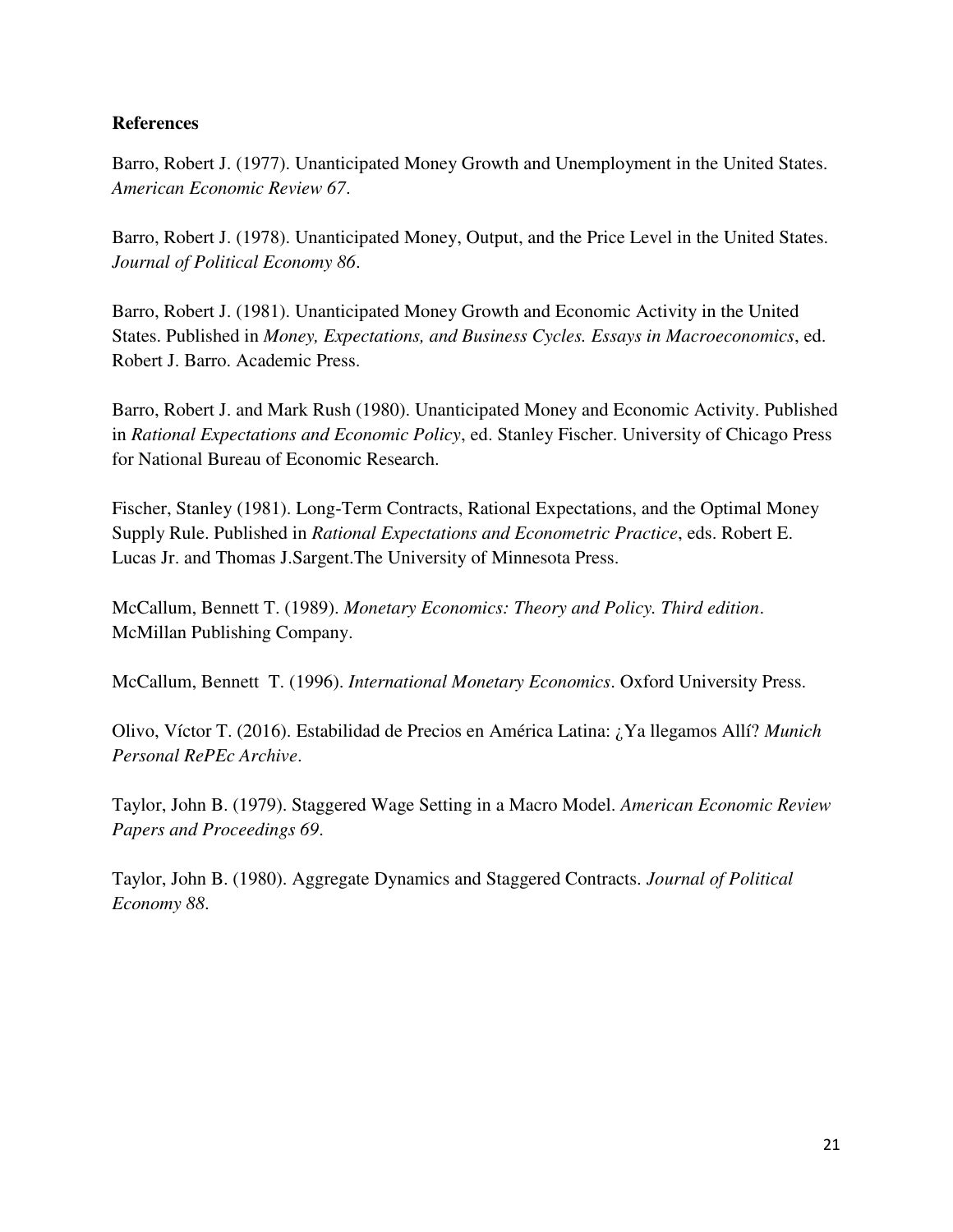# **Appendix A**

This appendix contains the impulse response functions of the log of output (LY) to the policy rate shocks (I) and the M1 shocks (DM1). To obtain these impulse response functions, I estimated VAR models for each country under analysis with four variables ordered as follow: log of output (LY), log of the price level (LP), policy rate (I), rate of growth of M1 (DM1).

## i) Brazil

VAR model with four lags



ii) Chile



## VAR model with eight lags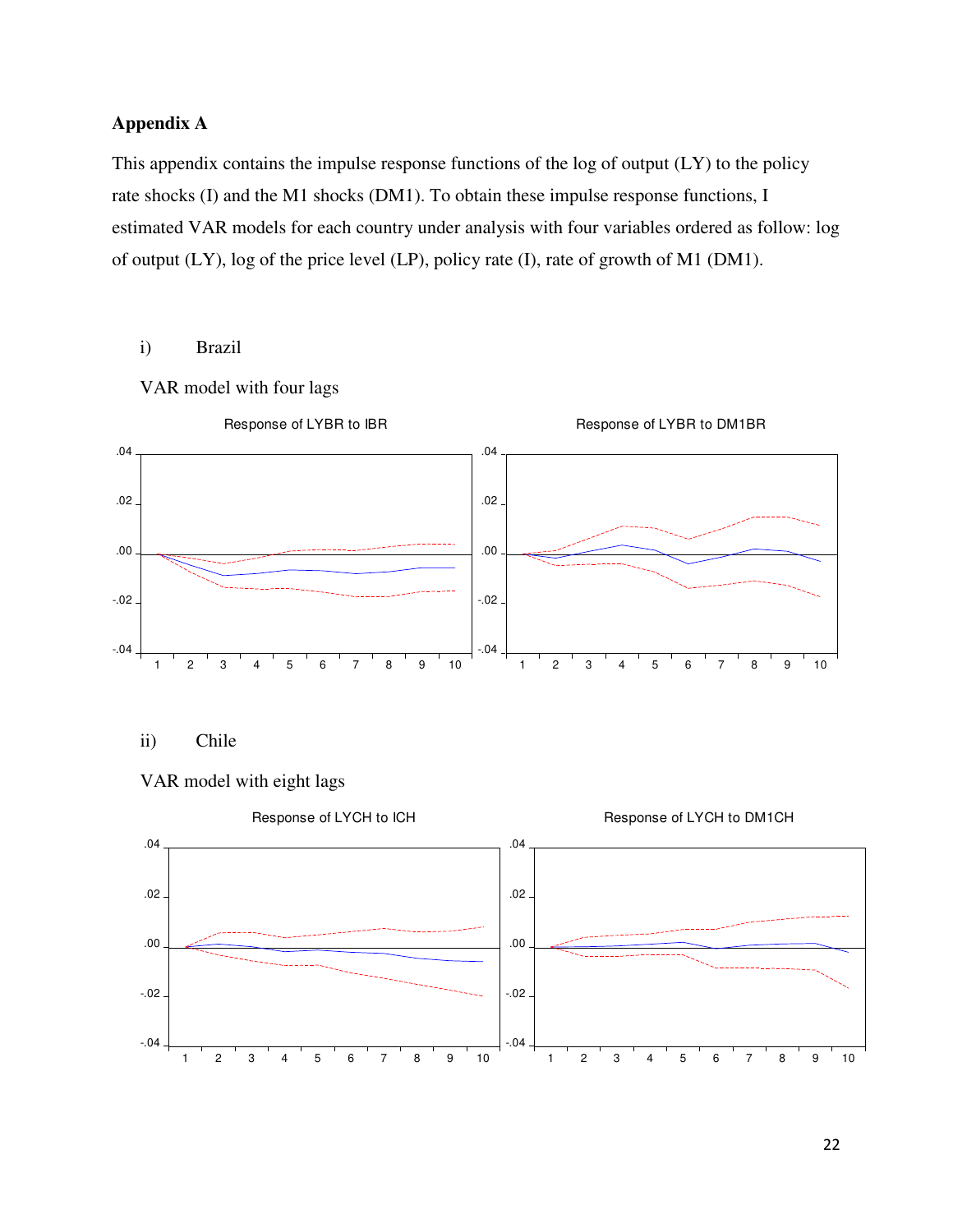# iii) Colombia

## VAR model with three lags



iv) Mexico

# VAR model with four lags

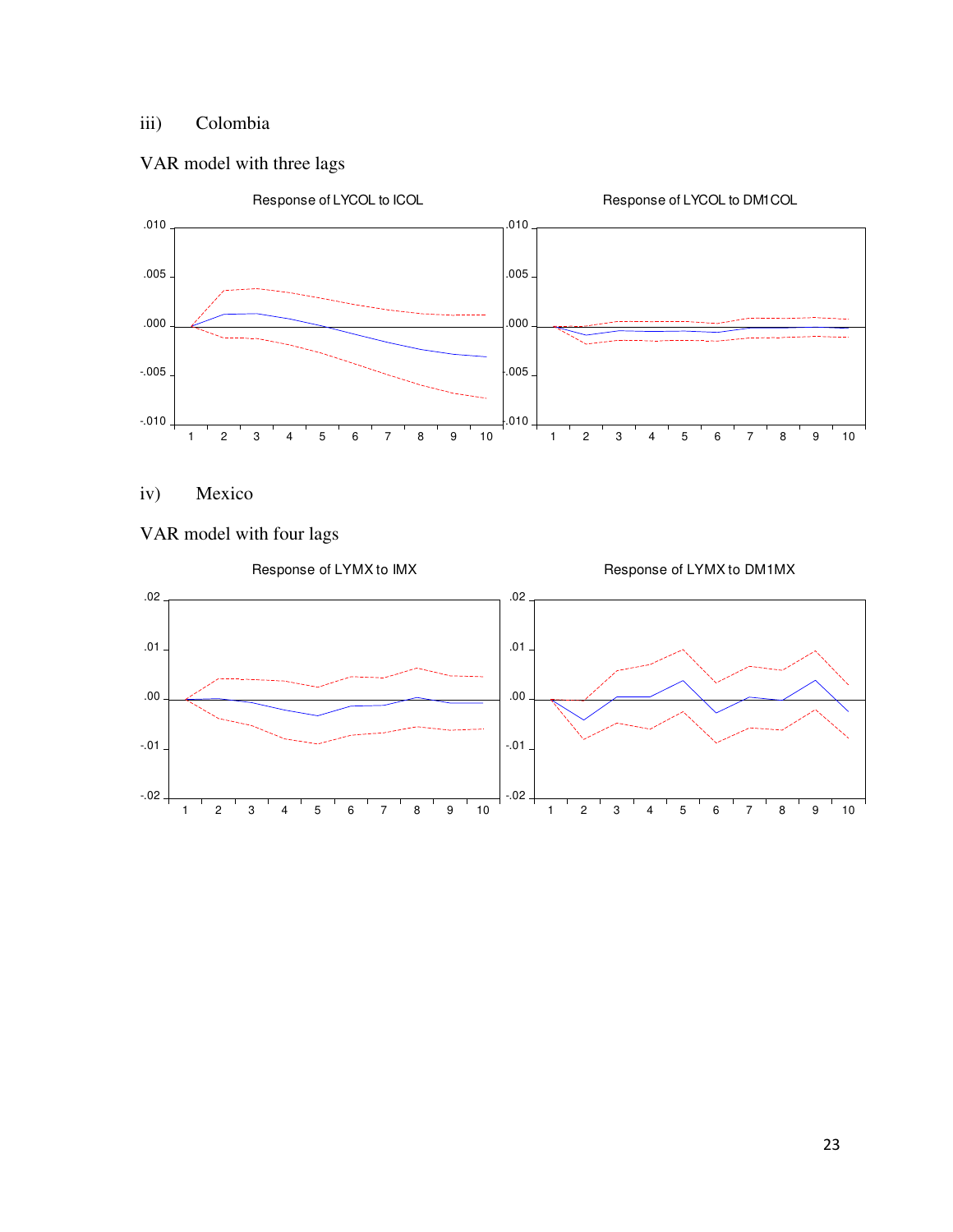# v) Peru

# VAR model with four lags

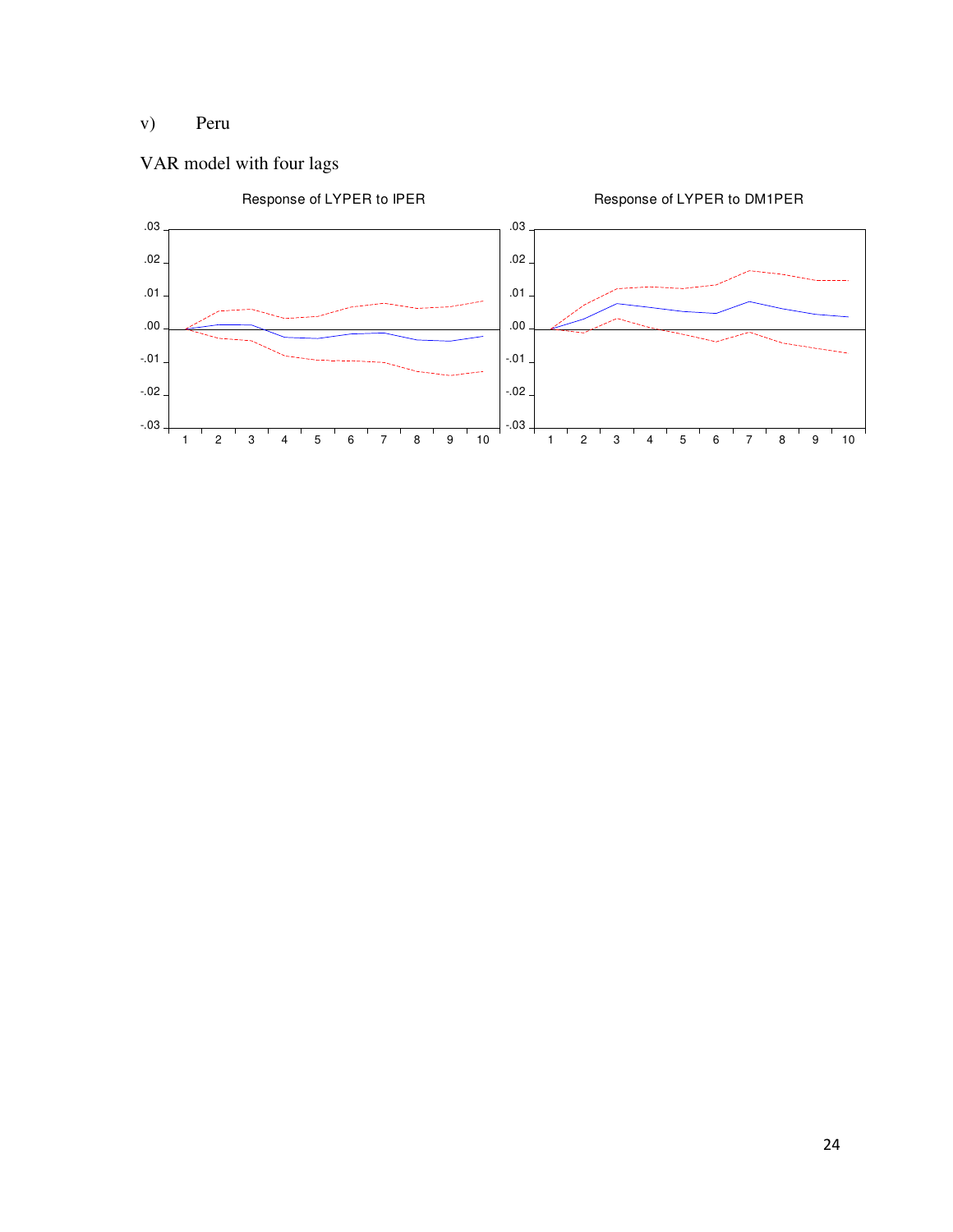# **Appendix B**

i) Brasil

Dependent Variable: DM1BR Method: ARMA Maximum Likelihood (OPG - BHHH) Date: 07/15/18 Time: 22:02 Sample: 2002Q2 2016Q4 Included observations: 59 Convergence achieved after 20 iterations Coefficient covariance computed using outer product of gradients

| Variable                                                                                                                         | Coefficient                                                                      | Std. Error                                                                                                                                         | Prob. |                                                                               |
|----------------------------------------------------------------------------------------------------------------------------------|----------------------------------------------------------------------------------|----------------------------------------------------------------------------------------------------------------------------------------------------|-------|-------------------------------------------------------------------------------|
| C.<br>$DM1BR(-4)$<br>$DM1BR(-8)$<br>AR(8)<br>AR(11)<br><b>SIGMASQ</b>                                                            | $-0.003684$<br>0.185750<br>0.757265<br>$-0.426736$<br>0.381107<br>0.001075       | 0.004666<br>$-0.789403$<br>1.964476<br>0.094554<br>9.387756<br>0.080665<br>0.111396<br>$-3.830794$<br>0.111876<br>3.406512<br>0.000182<br>5.903283 |       | 0.4334<br>0.0547<br>0.0000<br>0.0003<br>0.0013<br>0.0000                      |
| R-squared<br>Adjusted R-squared<br>S.E. of regression<br>Sum squared resid<br>Log likelihood<br>F-statistic<br>Prob(F-statistic) | 0.911521<br>0.903174<br>0.034591<br>0.063418<br>115.7767<br>109.2025<br>0.000000 | Mean dependent var<br>S.D. dependent var<br>Akaike info criterion<br>Schwarz criterion<br>Hannan-Quinn criter.<br>Durbin-Watson stat               |       | 0.026411<br>0.111166<br>$-3.721246$<br>$-3.509971$<br>$-3.638772$<br>1.755289 |

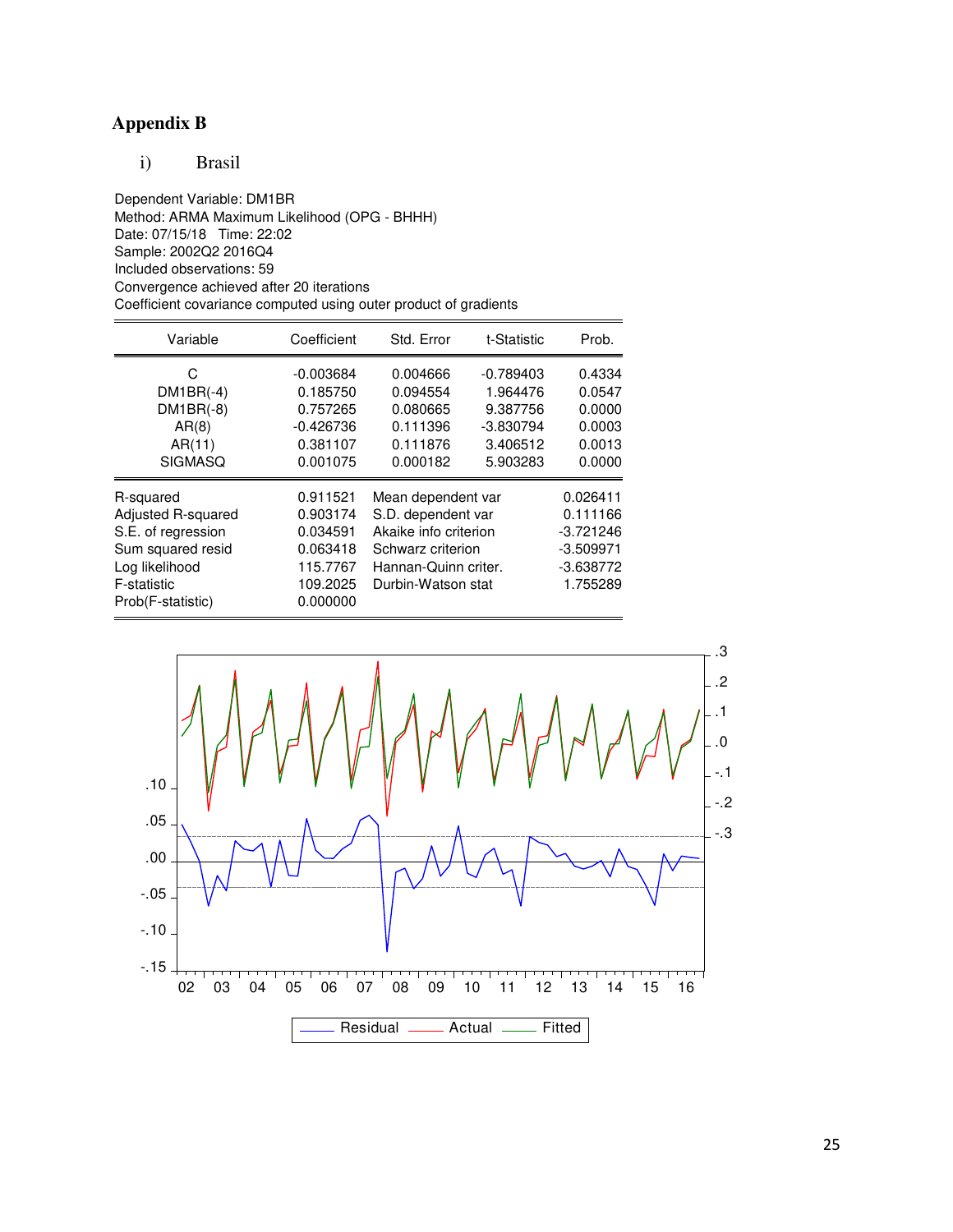## Sample: 2000Q1 2016Q4

Included observations: 59

Q-statistic probabilities adjusted for 2 ARMA terms and 2 dynamic

regressors

| Autocorrelation      | <b>Partial Correlation</b> |    | AC       | <b>PAC</b> | Q-Stat | Prob* |
|----------------------|----------------------------|----|----------|------------|--------|-------|
| $\cdot$  *.          | $\cdot$  *.                | 1  | 0.102    | 0.102      | 0.6409 |       |
| .   .                |                            | 2  | $-0.051$ | $-0.062$   | 0.8049 |       |
| $\cdot$ $\vert$ .    | $\cdot$ .                  | 3  | $-0.078$ | $-0.067$   | 1.1990 | 0.274 |
| $\cdot$ .            | $\cdot$ .                  | 4  | $-0.153$ | $-0.144$   | 2.7318 | 0.255 |
| $\cdot$ .            | $\cdot$ .                  | 5  | $-0.129$ | $-0.112$   | 3.8383 | 0.279 |
| .   .                | $\cdot$                    | 6  | 0.050    | 0.053      | 4.0104 | 0.405 |
| .   .                | $\cdot$                    | 7  | 0.058    | 0.017      | 4.2471 | 0.514 |
| .*  .                | ∴" ∴                       | 8  | $-0.066$ | $-0.108$   | 4.5539 | 0.602 |
| .*  .                | ∴" .                       | 9  | $-0.070$ | $-0.085$   | 4.9093 | 0.671 |
| .   .                | $\cdot$                    | 10 | 0.060    | 0.072      | 5.1728 | 0.739 |
| .                    | ٠١.                        | 11 | $-0.026$ | $-0.034$   | 5.2219 | 0.815 |
| .*  .                | ∴" .                       | 12 | $-0.148$ | $-0.180$   | 6.9039 | 0.734 |
| $\cdot$  *.          | $\cdot$  *.                | 13 | 0.104    | 0.097      | 7.7503 | 0.735 |
| $\cdot$  *.          |                            | 14 | 0.081    | 0.062      | 8.2694 | 0.764 |
| . ∣*.                | $\cdot$  *.                | 15 | 0.092    | 0.095      | 8.9622 | 0.776 |
| $^{\star\star}$      | **                         | 16 | $-0.224$ | $-0.328$   | 13.164 | 0.514 |
| $\cdot$ .            | $^{\star\star}$            | 17 | $-0.205$ | $-0.207$   | 16.749 | 0.334 |
| $\cdot$ $\vert$ .    | $\cdot$                    | 18 | $-0.109$ | $-0.000$   | 17.791 | 0.336 |
| $\cdot$ .            | $\cdot$  *.                | 19 | 0.063    | 0.131      | 18.149 | 0.380 |
| $\cdot$ $\vert^{**}$ | . $\vert^*$ .              | 20 | 0.258    | 0.138      | 24.283 | 0.146 |
| $\cdot$  *.          | ∴" .                       | 21 | 0.150    | $-0.071$   | 26.411 | 0.119 |
| .   .                |                            | 22 | 0.030    | 0.034      | 26.500 | 0.150 |
|                      |                            | 23 | $-0.053$ | 0.039      | 26.778 | 0.178 |
| ٠١.                  | $\cdot \mid \cdot$         | 24 | $-0.034$ | 0.015      | 26.898 | 0.215 |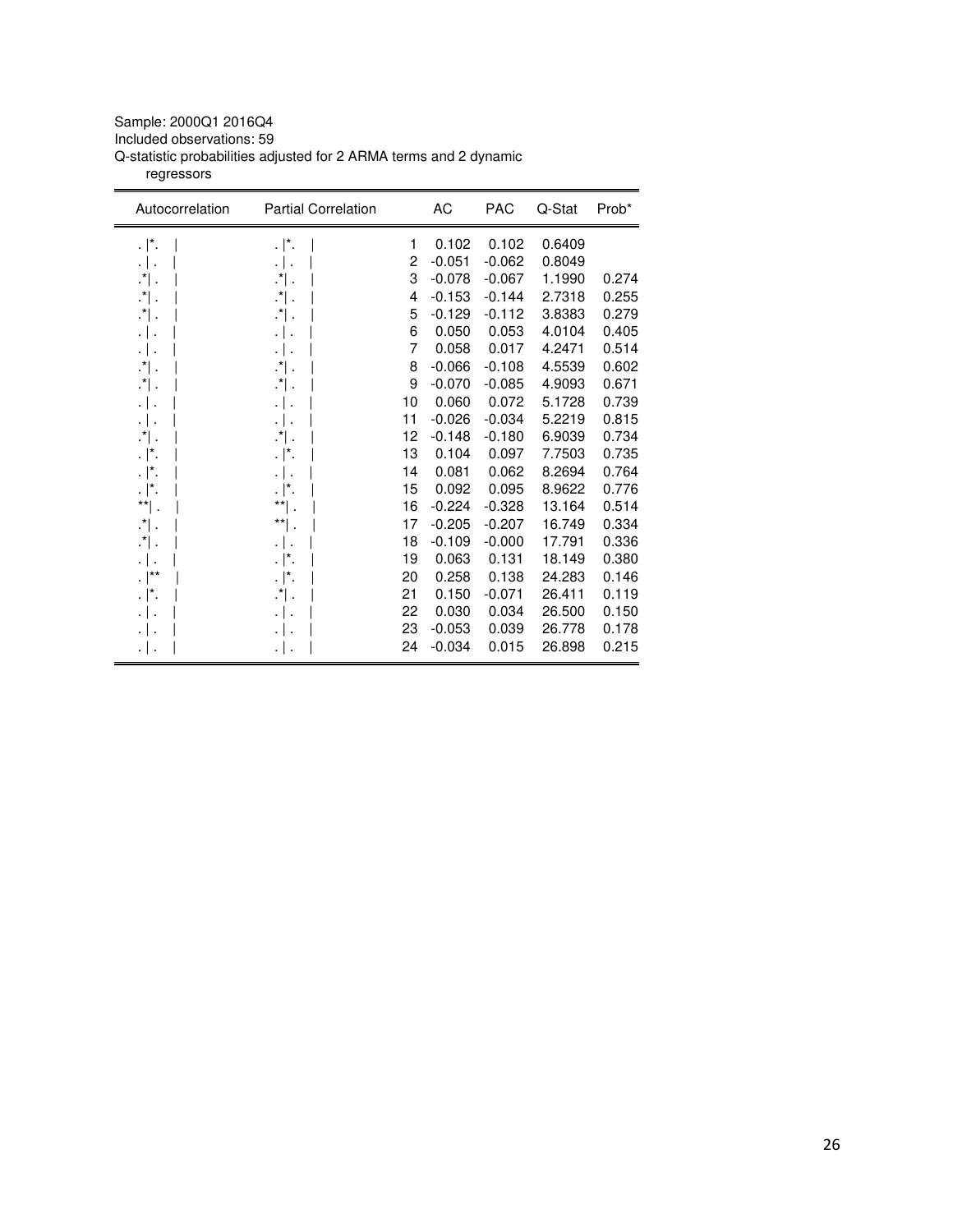Dependent Variable: IBR Method: Least Squares Date: 07/12/18 Time: 19:06 Sample (adjusted): 2001Q4 2016Q4 Included observations: 61 after adjustments

| Variable                                                                                                                                      | Coefficient                                                                                     | Std. Error                                                                                                                                       | t-Statistic                                                                          | Prob.                                                    |
|-----------------------------------------------------------------------------------------------------------------------------------------------|-------------------------------------------------------------------------------------------------|--------------------------------------------------------------------------------------------------------------------------------------------------|--------------------------------------------------------------------------------------|----------------------------------------------------------|
| C<br>$IBR(-1)$<br>$IBR(-2)$<br>$IBR(-3)$<br>$IBR(-5)$<br>$IBR(-6)$                                                                            | 0.453324<br>1.917543<br>$-1.426883$<br>0.383314<br>0.338822<br>$-0.476203$                      | 0.391305<br>0.122835<br>0.239986<br>0.189982<br>0.184915<br>0.230451                                                                             | 1.158493<br>15.61075<br>-5.945697<br>2.017637<br>1.832312<br>$-2.066397$<br>1.912127 | 0.2518<br>0.0000<br>0.0000<br>0.0486<br>0.0724<br>0.0436 |
| $IBR(-7)$<br>R-squared<br>Adjusted R-squared<br>S.E. of regression<br>Sum squared resid<br>Log likelihood<br>F-statistic<br>Prob(F-statistic) | 0.225786<br>0.968208<br>0.964675<br>0.835751<br>37.71793<br>$-71.89274$<br>274.0884<br>0.000000 | 0.118081<br>Mean dependent var<br>S.D. dependent var<br>Akaike info criterion<br>Schwarz criterion<br>Hannan-Quinn criter.<br>Durbin-Watson stat | 0.0612<br>13.80574<br>4.446703<br>2.586647<br>2.828878<br>2.681580<br>1.772478       |                                                          |

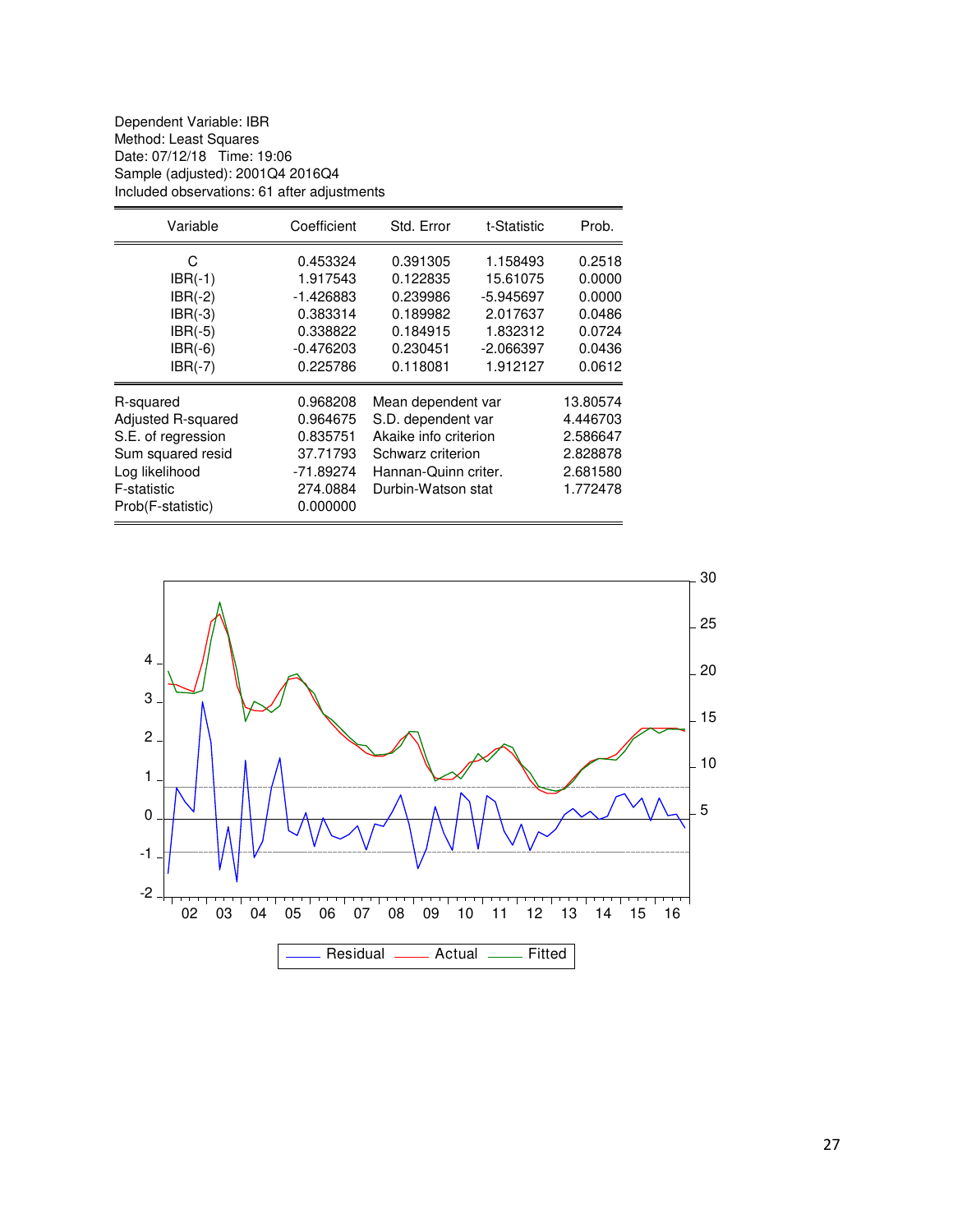Sample: 2000Q1 2016Q4 Included observations: 61 Q-statistic probabilities adjusted for 6 dynamic regressors

| Autocorrelation | <b>Partial Correlation</b> |    | AC       | <b>PAC</b> | Q-Stat | Prob  |
|-----------------|----------------------------|----|----------|------------|--------|-------|
| . $\vert^*$ .   | $\cdot$  *.                | 1  | 0.087    | 0.087      | 0.4818 | 0.488 |
| $\cdot$ .       | $\cdot$ .                  | 2  | $-0.077$ | $-0.085$   | 0.8666 | 0.648 |
| .   .           | $\cdot$   .                | 3  | 0.032    | 0.048      | 0.9355 | 0.817 |
| .               | .   .                      | 4  | $-0.025$ | $-0.039$   | 0.9765 | 0.913 |
| $\cdot$ " .     | $\cdot$ ".                 | 5  | $-0.161$ | $-0.151$   | 2.7547 | 0.738 |
| .*  .           | ∴" ∴                       | 6  | $-0.092$ | $-0.072$   | 3.3518 | 0.764 |
| .               | $\cdot$                    | 7  | $-0.029$ | $-0.040$   | 3.4112 | 0.845 |
| . ا .           | . $\vert^* .$              | 8  | 0.171    | 0.181      | 5.5221 | 0.701 |
| . ا .           | $\cdot$                    | 9  | 0.087    | 0.054      | 6.0818 | 0.732 |
| .   .           | $\cdot$                    | 10 | $-0.003$ | $-0.013$   | 6.0824 | 0.808 |
| .               | .                          | 11 | 0.059    | 0.031      | 6.3490 | 0.849 |
| .   .           | $\cdot$ .                  | 12 | 0.006    | $-0.022$   | 6.3522 | 0.897 |
| .               | $\cdot$ .                  | 13 | $-0.065$ | $-0.006$   | 6.6870 | 0.918 |
| .               | $\cdot$                    | 14 | 0.005    | 0.055      | 6.6887 | 0.946 |
| .   .           | $\cdot$                    | 15 | 0.015    | 0.030      | 6.7073 | 0.965 |
| .*  .           | $\cdot$ .                  | 16 | $-0.132$ | $-0.151$   | 8.1924 | 0.943 |
| ∴" .            | ∴" ∴                       | 17 | $-0.073$ | $-0.083$   | 8.6576 | 0.950 |
| .               | $\cdot$                    | 18 | $-0.022$ | $-0.047$   | 8.7012 | 0.966 |
| ٠١.             | $\cdot$ .                  | 19 | $-0.029$ | $-0.032$   | 8.7794 | 0.977 |
| .*  .           | $\cdot$ .                  | 20 | $-0.088$ | $-0.087$   | 9.5069 | 0.976 |
| .   .           | .   .                      | 21 | 0.031    | 0.020      | 9.5975 | 0.984 |
| . ∣*.           | $\cdot$  *.                | 22 | 0.159    | 0.112      | 12.079 | 0.956 |
| .               | $\cdot$                    | 23 | 0.064    | 0.016      | 12.492 | 0.962 |
| .*  .           | ∴" ∴                       | 24 | $-0.106$ | $-0.080$   | 13.652 | 0.954 |
| .   .           | $\cdot$                    | 25 | $-0.034$ | $-0.019$   | 13.775 | 0.966 |
| .   .           | .   .                      | 26 | $-0.038$ | $-0.040$   | 13.934 | 0.974 |
| ∴" ∴            |                            | 27 | $-0.113$ | $-0.045$   | 15.380 | 0.964 |
| $\cdot^*$ .     | $\cdot$ .                  | 28 | $-0.101$ | $-0.027$   | 16.559 | 0.957 |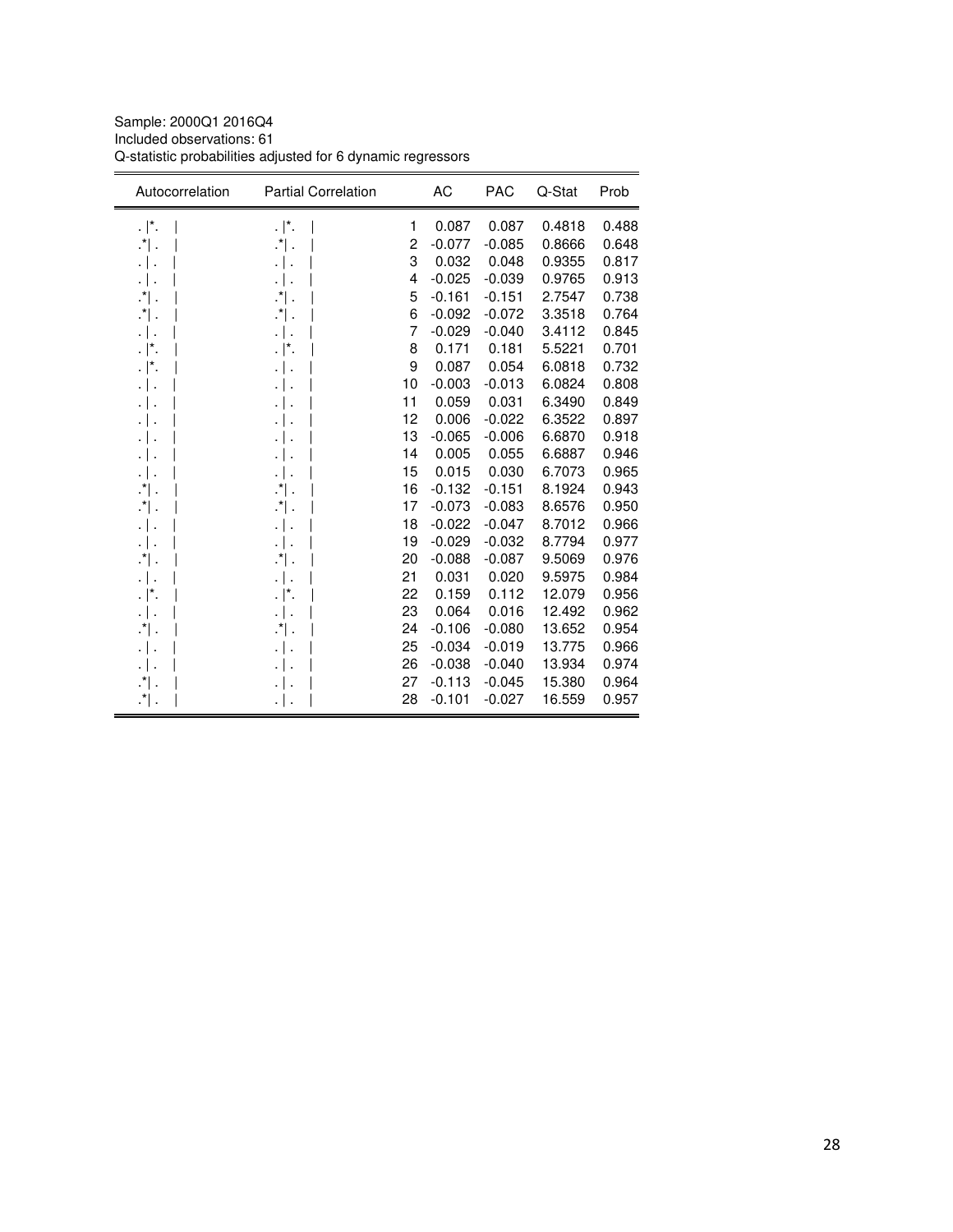Sample: 2000Q1 2016Q4 Included observations: 59 Correlations are asymptotically consistent approximations

| EM1BR, EIBR(-i) | $EM1BR, EIBR(+i)$    | Ť  | lag       | lead      |
|-----------------|----------------------|----|-----------|-----------|
| .**             | .**                  | 0  | $-0.1713$ | $-0.1713$ |
| $***$           |                      | 1  | $-0.2876$ | 0.1151    |
| $***$           |                      | 2  | $-0.1705$ | 0.0972    |
| .**             |                      | 3  | $-0.2001$ | 0.0793    |
| **              |                      | 4  | 0.1736    | 0.0987    |
|                 |                      | 5  | 0.0042    | 0.1199    |
|                 |                      | 6  | 0.1206    | $-0.2221$ |
|                 | $\cdot$ <sup>*</sup> | 7  | 0.0861    | $-0.1053$ |
|                 | $\cdot$ <sup>*</sup> | 8  | 0.0331    | $-0.0548$ |
|                 | $\cdot$ **           | 9  | 0.0683    | $-0.1577$ |
|                 |                      | 10 | 0.0385    | 0.0300    |
| **              | ;**                  | 11 | 0.2039    | 0.1698    |
|                 |                      | 12 | $-0.0360$ | $-0.0802$ |
|                 |                      | 13 | $-0.1231$ | $-0.0853$ |
|                 |                      | 14 | 0.0509    | 0.0946    |
|                 |                      | 15 | 0.0811    | 0.0876    |
| $***$           |                      | 16 | $-0.2237$ | 0.0468    |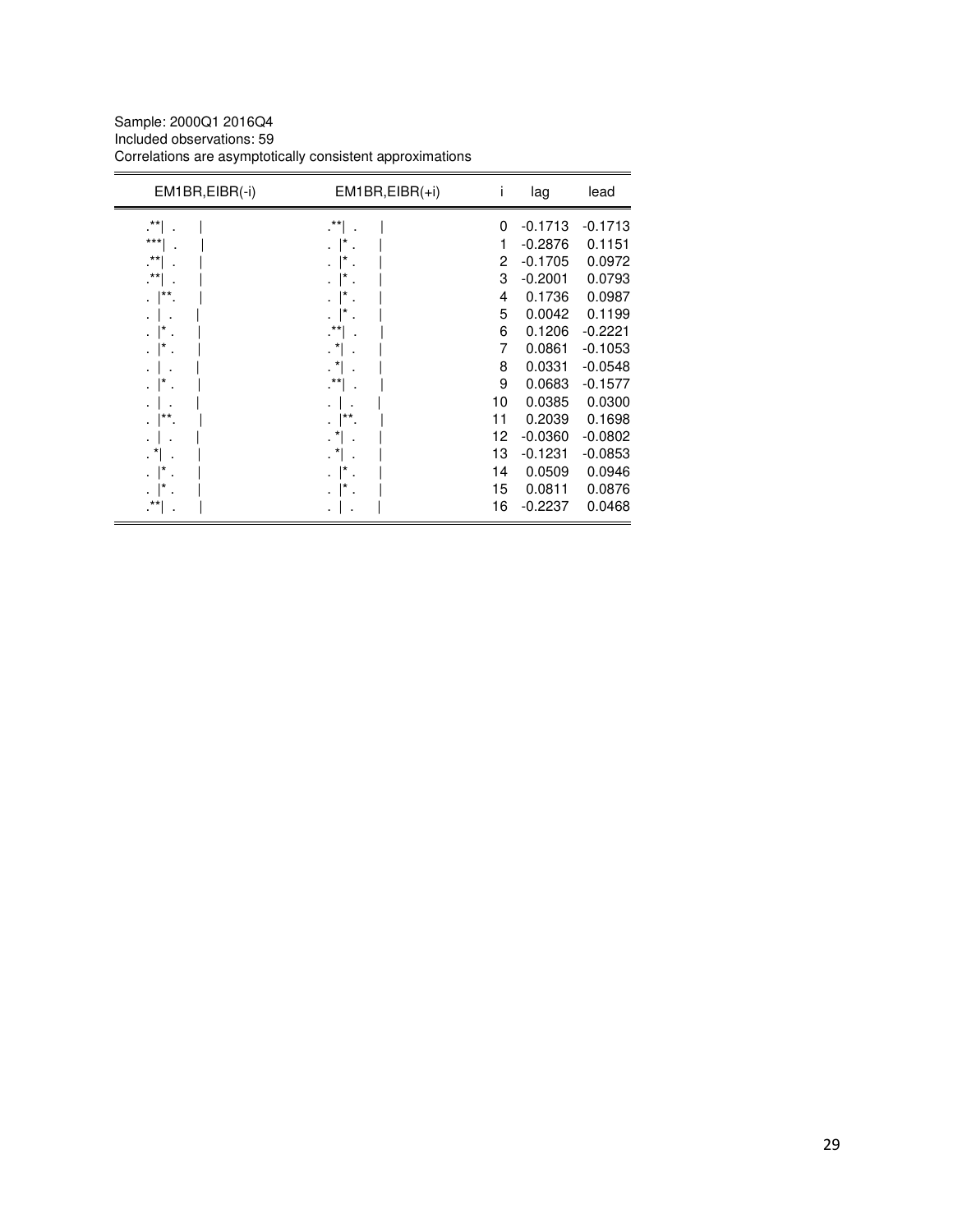# ii) Chile

#### Dependent Variable: DM1CH Method: Least Squares Date: 06/22/18 Time: 17:47 Sample (adjusted): 2001Q2 2016Q4 Included observations: 63 after adjustments

| Variable                                                                                                                         | Coefficient                                                                      | Std. Error                                                                                                                           | t-Statistic                                        | Prob.                                                                         |
|----------------------------------------------------------------------------------------------------------------------------------|----------------------------------------------------------------------------------|--------------------------------------------------------------------------------------------------------------------------------------|----------------------------------------------------|-------------------------------------------------------------------------------|
| C<br>$DM1CH(-1)$<br>$DM1CH(-3)$<br>$DM1CH(-4)$                                                                                   | 0.038702<br>$-0.193952$<br>$-0.287938$<br>0.265537                               | 0.008817<br>0.114488<br>0.105813<br>0.114075                                                                                         | 4.389439<br>$-1.694075$<br>$-2.721197$<br>2.327743 | 0.0000<br>0.0955<br>0.0085<br>0.0234                                          |
| R-squared<br>Adjusted R-squared<br>S.E. of regression<br>Sum squared resid<br>Log likelihood<br>F-statistic<br>Prob(F-statistic) | 0.403722<br>0.373403<br>0.036326<br>0.077857<br>121.5314<br>13.31572<br>0.000001 | Mean dependent var<br>S.D. dependent var<br>Akaike info criterion<br>Schwarz criterion<br>Hannan-Quinn criter.<br>Durbin-Watson stat |                                                    | 0.032239<br>0.045891<br>$-3.731156$<br>$-3.595084$<br>$-3.677638$<br>1.919074 |

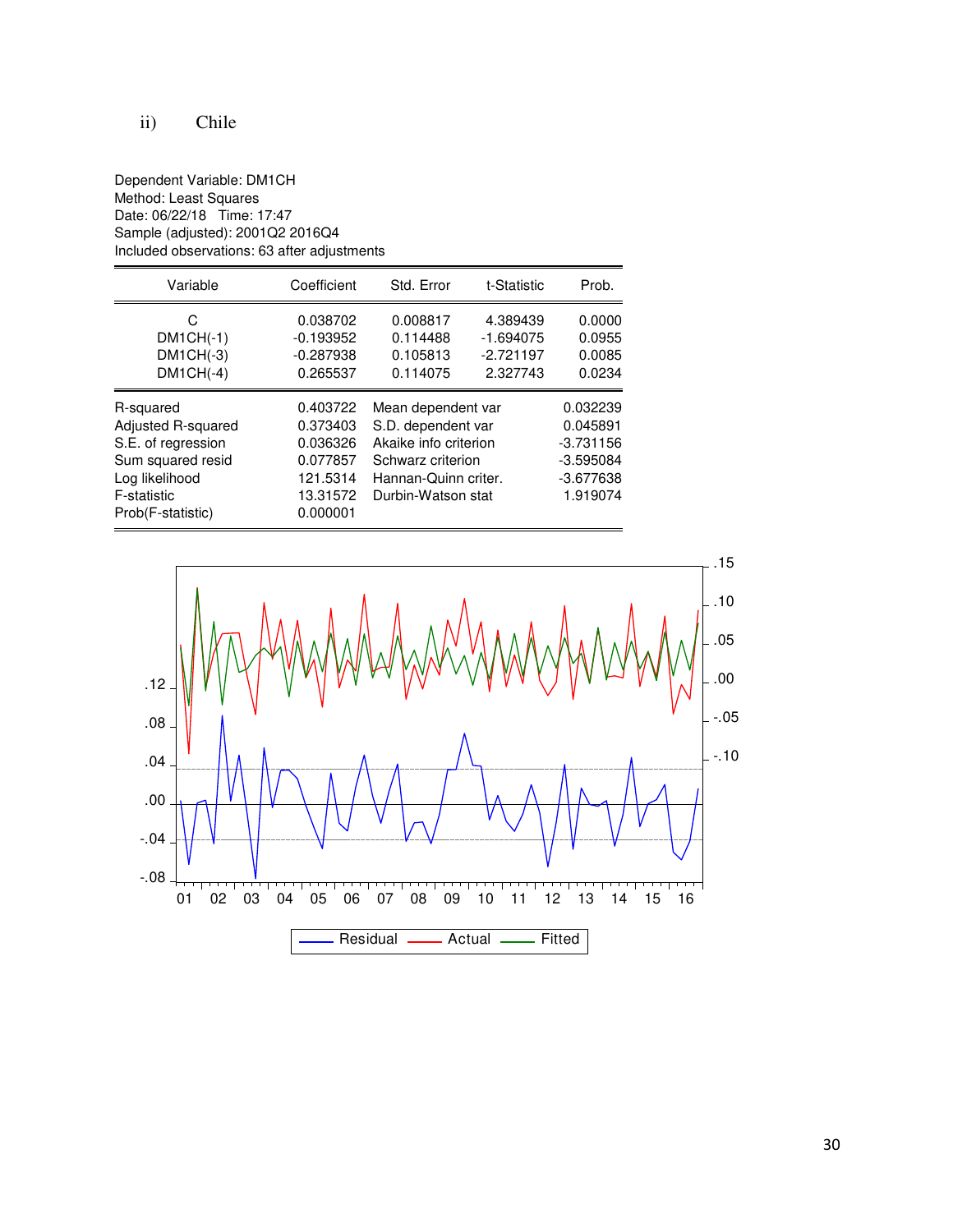Sample: 2000Q1 2016Q4 Included observations: 63 Q-statistic probabilities adjusted for 3 dynamic regressors

| Autocorrelation    | <b>Partial Correlation</b> |    | AC       | <b>PAC</b> | Q-Stat | Prob  |
|--------------------|----------------------------|----|----------|------------|--------|-------|
| $\cdot$ .          | .   .                      | 1  | 0.039    | 0.039      | 0.0985 | 0.754 |
| .                  | $\cdot$ .                  | 2  | $-0.016$ | $-0.018$   | 0.1163 | 0.943 |
| .   .              | $\cdot \mid$ .             | 3  | 0.043    | 0.044      | 0.2429 | 0.970 |
| .*  .              | $\cdot$ .                  | 4  | $-0.180$ | $-0.185$   | 2.5024 | 0.644 |
| $\cdot$ .          | $\cdot$                    | 5  | $-0.071$ | $-0.055$   | 2.8580 | 0.722 |
| $^{\ast\ast}$ .    | $^{\ast\ast}$ .            | 6  | $-0.250$ | $-0.264$   | 7.3330 | 0.291 |
| .                  | $\cdot$                    | 7  | $-0.007$ | 0.025      | 7.3371 | 0.395 |
| . $ ^{\star\star}$ | . $\vert^{**}$             | 8  | 0.279    | 0.257      | 13.126 | 0.108 |
| $\cdot$ .          | $\cdot$ .                  | 9  | $-0.135$ | $-0.170$   | 14.510 | 0.105 |
| $\cdot$ .          | ∴" ∴                       | 10 | $-0.027$ | $-0.117$   | 14.567 | 0.149 |
| $\cdot$ .          | $\cdot$                    | 11 | 0.013    | $-0.050$   | 14.581 | 0.203 |
| .                  | . $\vert^* .$              | 12 | 0.051    | 0.123      | 14.786 | 0.253 |
| .                  | $\cdot$ .                  | 13 | 0.030    | 0.033      | 14.862 | 0.316 |
| .                  | .   .                      | 14 | $-0.031$ | 0.062      | 14.941 | 0.382 |
| .   .              | $\cdot$ .                  | 15 | 0.012    | $-0.123$   | 14.954 | 0.455 |
| $\cdot$  *.        | $\cdot$  *.                | 16 | 0.143    | 0.077      | 16.726 | 0.404 |
| $\cdot$ $\vert$ .  | $\cdot$                    | 17 | $-0.119$ | $-0.037$   | 17.980 | 0.390 |
| $\cdot$ .          | $\cdot$ .                  | 18 | $-0.119$ | $-0.054$   | 19.260 | 0.376 |
| .   .              | $\cdot \mid$ .             | 19 | $-0.027$ | $-0.050$   | 19.328 | 0.436 |
| $\cdot$  *.        | . $\vert^{\star\star}$     | 20 | 0.167    | 0.221      | 21.989 | 0.341 |
| $\cdot$  *.        | .   .                      | 21 | 0.074    | 0.067      | 22.529 | 0.370 |
| .   .              | $\cdot \mid$ .             | 22 | 0.013    | 0.016      | 22.546 | 0.428 |
| .                  | ∴" ∴                       | 23 | 0.009    | $-0.099$   | 22.554 | 0.487 |
| .   .              | $\cdot$                    | 24 | 0.019    | $-0.058$   | 22.594 | 0.544 |
| $\cdot$ .          | $\cdot$ .                  | 25 | $-0.176$ | $-0.074$   | 25.951 | 0.410 |
| ∴" .               | . $\vert^* .$              | 26 | $-0.108$ | 0.087      | 27.237 | 0.397 |
|                    | $\cdot$ .                  | 27 | $-0.045$ | $-0.039$   | 27.469 | 0.439 |
| . $\vert^*$ .      | $\cdot \mid$ .             | 28 | 0.138    | 0.033      | 29.708 | 0.377 |
|                    |                            |    |          |            |        |       |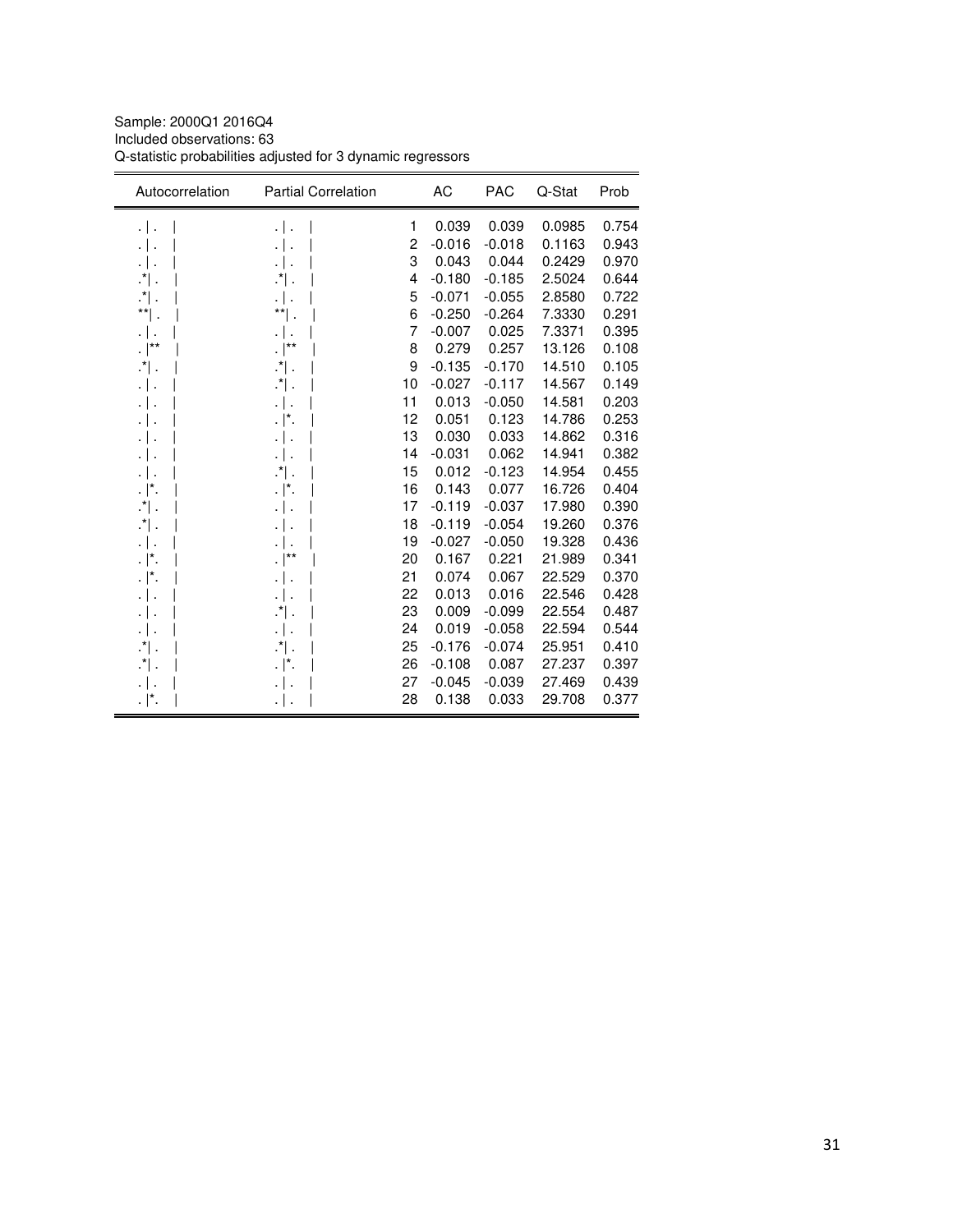Dependent Variable: ICH Method: Least Squares Date: 06/22/18 Time: 18:25 Sample (adjusted): 2001Q1 2016Q4 Included observations: 64 after adjustments

| Variable                                                                                                                         | Coefficient                                                                         | Std. Error                                                                                                                           | Prob.                                                          |                                                                      |
|----------------------------------------------------------------------------------------------------------------------------------|-------------------------------------------------------------------------------------|--------------------------------------------------------------------------------------------------------------------------------------|----------------------------------------------------------------|----------------------------------------------------------------------|
| C<br>$ICH(-1)$<br>$ICH(-2)$<br>$ICH(-3)$<br>$ICH(-4)$                                                                            | 0.816198<br>1.660906<br>$-1.353328$<br>0.849539<br>$-0.365272$                      | 0.235681<br>0.121075<br>0.221689<br>0.221405<br>0.120389                                                                             | 3.463145<br>13.71795<br>$-6.104623$<br>3.837042<br>$-3.034102$ | 0.0010<br>0.0000<br>0.0000<br>0.0003<br>0.0036                       |
| R-squared<br>Adjusted R-squared<br>S.E. of regression<br>Sum squared resid<br>Log likelihood<br>F-statistic<br>Prob(F-statistic) | 0.875048<br>0.866577<br>0.606027<br>21.66888<br>$-56.15587$<br>103.2957<br>0.000000 | Mean dependent var<br>S.D. dependent var<br>Akaike info criterion<br>Schwarz criterion<br>Hannan-Quinn criter.<br>Durbin-Watson stat |                                                                | 3.915625<br>1.659117<br>1.911121<br>2.079784<br>1.977566<br>1.983054 |

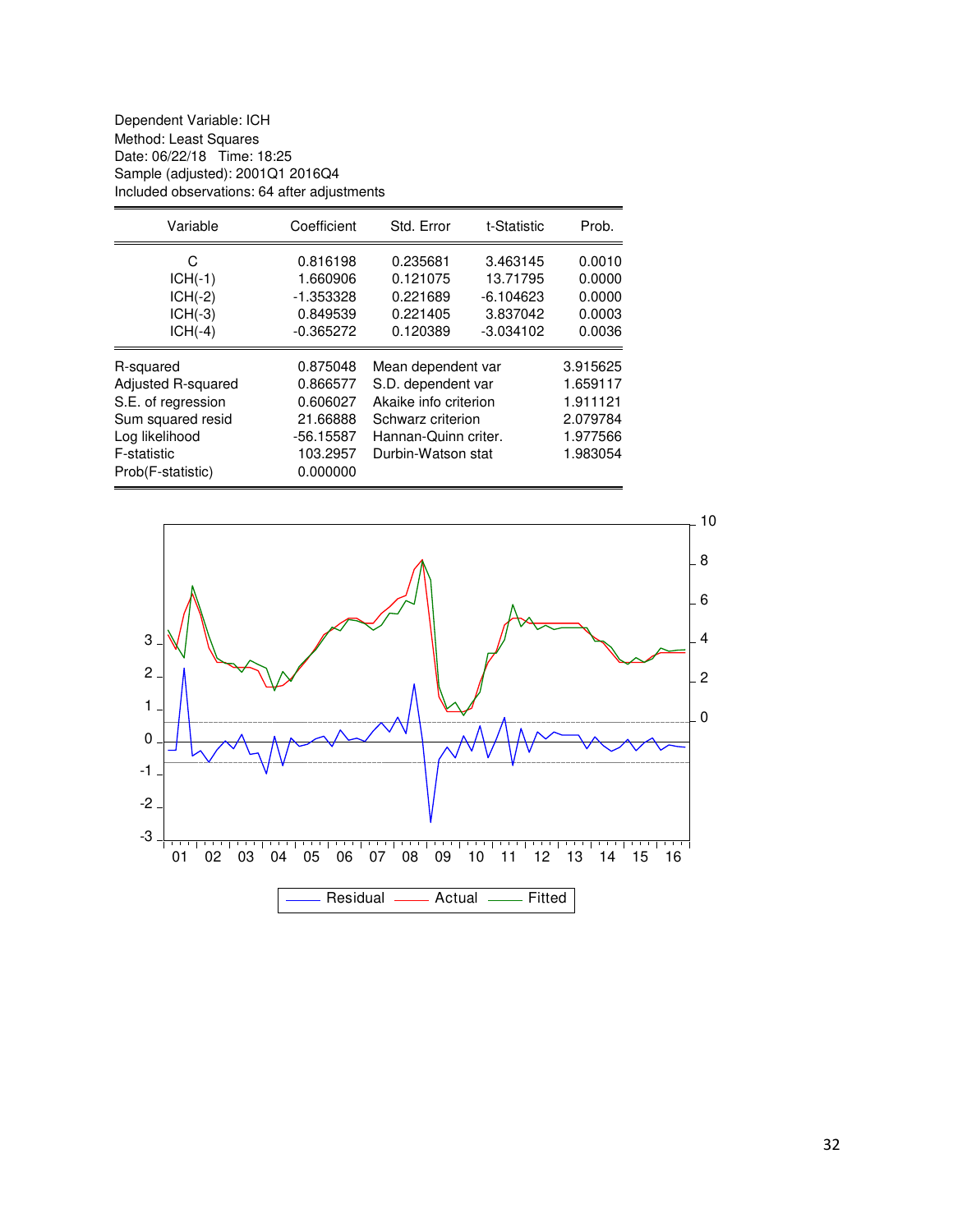Sample: 2000Q1 2016Q4 Included observations: 64 Q-statistic probabilities adjusted for 4 dynamic regressors

| 0.007<br>1<br>0.007<br>0.0029<br>0.957<br>$\cdot$ .<br>.   .<br>2<br>$-0.019$<br>$-0.019$<br>0.0266<br>0.987<br>$\cdot$ .<br>$\cdot$ .<br>3<br>$-0.014$<br>0.0405<br>$-0.014$<br>0.998<br>$\cdot$ .<br>.   .<br>4<br>0.986<br>$\cdot$ .<br>$-0.067$<br>$-0.067$<br>0.3533<br>∴" ∴<br>5<br>0.007<br>0.007<br>0.3563<br>0.996<br>$\cdot$  <br>.   .<br>6<br>$-0.129$<br>$-0.132$<br>1.5642<br>0.955<br>$\cdot$ .<br>∴*∣.<br>7<br>0.057<br>0.058<br>1.8040<br>0.970<br>$\cdot$  <br>.<br>8<br>$-0.041$<br>$-0.054$<br>1.9326<br>0.983<br>$\cdot$  <br>.   .<br>9<br>$-0.095$<br>$-0.095$<br>2.6198<br>0.977<br>.*  .<br>$\cdot$ .<br>0.986<br>10<br>$-0.048$<br>$-0.067$<br>2.8030<br>∴*∣.<br>.   .<br>11<br>0.003<br>0.993<br>$-0.000$<br>2.8030<br>$\cdot$  <br>.<br>12<br>$-0.126$<br>0.991<br>$\cdot$ .<br>$\cdot$ .<br>$-0.089$<br>3.4529<br>13<br>$-0.042$<br>$-0.044$<br>3.6019<br>0.995<br>$\cdot$  <br>.   .<br>$^{\star\star} $ .<br>$-0.167$<br>0.967<br>14<br>$-0.211$<br>5.9678<br>$\cdot$ .<br>15<br>$-0.016$<br>$-0.052$<br>5.9912<br>0.980<br>$\cdot$  <br>.   .<br>16<br>$-0.131$<br>$-0.202$<br>7.4945<br>0.963<br>$\cdot$ .<br>$\cdot$ .<br>17<br>$-0.013$<br>$-0.056$<br>0.976<br>7.5097<br>$\cdot$  <br>.   .<br>18<br>$-0.169$<br>7.5763<br>0.984<br>$\cdot$ .<br>$-0.027$<br>19<br>0.058<br>0.004<br>0.988<br>7.8968<br>$\cdot$  <br>.<br>0.985<br>0.095<br>$-0.052$<br>8.7644<br>$\cdot$  *.<br>20<br>$\cdot$  <br>0.091<br>. $\vert^*$ .<br>21<br>0.065<br>9.5855<br>0.984<br>$\cdot \mid$ .<br>22<br>0.079<br>$-0.047$<br>10.215<br>0.984<br>. ∣*.<br>$\cdot$  <br>23<br>0.032<br>0.018<br>10.318<br>0.989<br>.   .<br>0.001<br>$-0.102$<br>0.993<br>24<br>10.318<br>∴.*<br>.   .<br>0.001<br>10.318<br>0.996<br>25<br>$-0.004$<br>$\cdot$  <br>26<br>0.047<br>$-0.059$<br>10.559<br>0.997<br>$\cdot$ .<br>27<br>0.018<br>0.010<br>10.597<br>0.998<br>. $ ^{\ast\ast}$<br>28<br>0.268<br>0.211<br>18.996<br>0.898<br>$\cdot$  *. | Autocorrelation | <b>Partial Correlation</b> | AC | <b>PAC</b> | Q-Stat | Prob |
|---------------------------------------------------------------------------------------------------------------------------------------------------------------------------------------------------------------------------------------------------------------------------------------------------------------------------------------------------------------------------------------------------------------------------------------------------------------------------------------------------------------------------------------------------------------------------------------------------------------------------------------------------------------------------------------------------------------------------------------------------------------------------------------------------------------------------------------------------------------------------------------------------------------------------------------------------------------------------------------------------------------------------------------------------------------------------------------------------------------------------------------------------------------------------------------------------------------------------------------------------------------------------------------------------------------------------------------------------------------------------------------------------------------------------------------------------------------------------------------------------------------------------------------------------------------------------------------------------------------------------------------------------------------------------------------------------------------------------------------------------------------------------------------------------------------------------------------------------------------------------------------------------------------------------------------------------------|-----------------|----------------------------|----|------------|--------|------|
|                                                                                                                                                                                                                                                                                                                                                                                                                                                                                                                                                                                                                                                                                                                                                                                                                                                                                                                                                                                                                                                                                                                                                                                                                                                                                                                                                                                                                                                                                                                                                                                                                                                                                                                                                                                                                                                                                                                                                         |                 |                            |    |            |        |      |
|                                                                                                                                                                                                                                                                                                                                                                                                                                                                                                                                                                                                                                                                                                                                                                                                                                                                                                                                                                                                                                                                                                                                                                                                                                                                                                                                                                                                                                                                                                                                                                                                                                                                                                                                                                                                                                                                                                                                                         |                 |                            |    |            |        |      |
|                                                                                                                                                                                                                                                                                                                                                                                                                                                                                                                                                                                                                                                                                                                                                                                                                                                                                                                                                                                                                                                                                                                                                                                                                                                                                                                                                                                                                                                                                                                                                                                                                                                                                                                                                                                                                                                                                                                                                         |                 |                            |    |            |        |      |
|                                                                                                                                                                                                                                                                                                                                                                                                                                                                                                                                                                                                                                                                                                                                                                                                                                                                                                                                                                                                                                                                                                                                                                                                                                                                                                                                                                                                                                                                                                                                                                                                                                                                                                                                                                                                                                                                                                                                                         |                 |                            |    |            |        |      |
|                                                                                                                                                                                                                                                                                                                                                                                                                                                                                                                                                                                                                                                                                                                                                                                                                                                                                                                                                                                                                                                                                                                                                                                                                                                                                                                                                                                                                                                                                                                                                                                                                                                                                                                                                                                                                                                                                                                                                         |                 |                            |    |            |        |      |
|                                                                                                                                                                                                                                                                                                                                                                                                                                                                                                                                                                                                                                                                                                                                                                                                                                                                                                                                                                                                                                                                                                                                                                                                                                                                                                                                                                                                                                                                                                                                                                                                                                                                                                                                                                                                                                                                                                                                                         |                 |                            |    |            |        |      |
|                                                                                                                                                                                                                                                                                                                                                                                                                                                                                                                                                                                                                                                                                                                                                                                                                                                                                                                                                                                                                                                                                                                                                                                                                                                                                                                                                                                                                                                                                                                                                                                                                                                                                                                                                                                                                                                                                                                                                         |                 |                            |    |            |        |      |
|                                                                                                                                                                                                                                                                                                                                                                                                                                                                                                                                                                                                                                                                                                                                                                                                                                                                                                                                                                                                                                                                                                                                                                                                                                                                                                                                                                                                                                                                                                                                                                                                                                                                                                                                                                                                                                                                                                                                                         |                 |                            |    |            |        |      |
|                                                                                                                                                                                                                                                                                                                                                                                                                                                                                                                                                                                                                                                                                                                                                                                                                                                                                                                                                                                                                                                                                                                                                                                                                                                                                                                                                                                                                                                                                                                                                                                                                                                                                                                                                                                                                                                                                                                                                         |                 |                            |    |            |        |      |
|                                                                                                                                                                                                                                                                                                                                                                                                                                                                                                                                                                                                                                                                                                                                                                                                                                                                                                                                                                                                                                                                                                                                                                                                                                                                                                                                                                                                                                                                                                                                                                                                                                                                                                                                                                                                                                                                                                                                                         |                 |                            |    |            |        |      |
|                                                                                                                                                                                                                                                                                                                                                                                                                                                                                                                                                                                                                                                                                                                                                                                                                                                                                                                                                                                                                                                                                                                                                                                                                                                                                                                                                                                                                                                                                                                                                                                                                                                                                                                                                                                                                                                                                                                                                         |                 |                            |    |            |        |      |
|                                                                                                                                                                                                                                                                                                                                                                                                                                                                                                                                                                                                                                                                                                                                                                                                                                                                                                                                                                                                                                                                                                                                                                                                                                                                                                                                                                                                                                                                                                                                                                                                                                                                                                                                                                                                                                                                                                                                                         |                 |                            |    |            |        |      |
|                                                                                                                                                                                                                                                                                                                                                                                                                                                                                                                                                                                                                                                                                                                                                                                                                                                                                                                                                                                                                                                                                                                                                                                                                                                                                                                                                                                                                                                                                                                                                                                                                                                                                                                                                                                                                                                                                                                                                         |                 |                            |    |            |        |      |
|                                                                                                                                                                                                                                                                                                                                                                                                                                                                                                                                                                                                                                                                                                                                                                                                                                                                                                                                                                                                                                                                                                                                                                                                                                                                                                                                                                                                                                                                                                                                                                                                                                                                                                                                                                                                                                                                                                                                                         |                 |                            |    |            |        |      |
|                                                                                                                                                                                                                                                                                                                                                                                                                                                                                                                                                                                                                                                                                                                                                                                                                                                                                                                                                                                                                                                                                                                                                                                                                                                                                                                                                                                                                                                                                                                                                                                                                                                                                                                                                                                                                                                                                                                                                         |                 |                            |    |            |        |      |
|                                                                                                                                                                                                                                                                                                                                                                                                                                                                                                                                                                                                                                                                                                                                                                                                                                                                                                                                                                                                                                                                                                                                                                                                                                                                                                                                                                                                                                                                                                                                                                                                                                                                                                                                                                                                                                                                                                                                                         |                 |                            |    |            |        |      |
|                                                                                                                                                                                                                                                                                                                                                                                                                                                                                                                                                                                                                                                                                                                                                                                                                                                                                                                                                                                                                                                                                                                                                                                                                                                                                                                                                                                                                                                                                                                                                                                                                                                                                                                                                                                                                                                                                                                                                         |                 |                            |    |            |        |      |
|                                                                                                                                                                                                                                                                                                                                                                                                                                                                                                                                                                                                                                                                                                                                                                                                                                                                                                                                                                                                                                                                                                                                                                                                                                                                                                                                                                                                                                                                                                                                                                                                                                                                                                                                                                                                                                                                                                                                                         |                 |                            |    |            |        |      |
|                                                                                                                                                                                                                                                                                                                                                                                                                                                                                                                                                                                                                                                                                                                                                                                                                                                                                                                                                                                                                                                                                                                                                                                                                                                                                                                                                                                                                                                                                                                                                                                                                                                                                                                                                                                                                                                                                                                                                         |                 |                            |    |            |        |      |
|                                                                                                                                                                                                                                                                                                                                                                                                                                                                                                                                                                                                                                                                                                                                                                                                                                                                                                                                                                                                                                                                                                                                                                                                                                                                                                                                                                                                                                                                                                                                                                                                                                                                                                                                                                                                                                                                                                                                                         |                 |                            |    |            |        |      |
|                                                                                                                                                                                                                                                                                                                                                                                                                                                                                                                                                                                                                                                                                                                                                                                                                                                                                                                                                                                                                                                                                                                                                                                                                                                                                                                                                                                                                                                                                                                                                                                                                                                                                                                                                                                                                                                                                                                                                         |                 |                            |    |            |        |      |
|                                                                                                                                                                                                                                                                                                                                                                                                                                                                                                                                                                                                                                                                                                                                                                                                                                                                                                                                                                                                                                                                                                                                                                                                                                                                                                                                                                                                                                                                                                                                                                                                                                                                                                                                                                                                                                                                                                                                                         |                 |                            |    |            |        |      |
|                                                                                                                                                                                                                                                                                                                                                                                                                                                                                                                                                                                                                                                                                                                                                                                                                                                                                                                                                                                                                                                                                                                                                                                                                                                                                                                                                                                                                                                                                                                                                                                                                                                                                                                                                                                                                                                                                                                                                         |                 |                            |    |            |        |      |
|                                                                                                                                                                                                                                                                                                                                                                                                                                                                                                                                                                                                                                                                                                                                                                                                                                                                                                                                                                                                                                                                                                                                                                                                                                                                                                                                                                                                                                                                                                                                                                                                                                                                                                                                                                                                                                                                                                                                                         |                 |                            |    |            |        |      |
|                                                                                                                                                                                                                                                                                                                                                                                                                                                                                                                                                                                                                                                                                                                                                                                                                                                                                                                                                                                                                                                                                                                                                                                                                                                                                                                                                                                                                                                                                                                                                                                                                                                                                                                                                                                                                                                                                                                                                         |                 |                            |    |            |        |      |
|                                                                                                                                                                                                                                                                                                                                                                                                                                                                                                                                                                                                                                                                                                                                                                                                                                                                                                                                                                                                                                                                                                                                                                                                                                                                                                                                                                                                                                                                                                                                                                                                                                                                                                                                                                                                                                                                                                                                                         |                 |                            |    |            |        |      |
|                                                                                                                                                                                                                                                                                                                                                                                                                                                                                                                                                                                                                                                                                                                                                                                                                                                                                                                                                                                                                                                                                                                                                                                                                                                                                                                                                                                                                                                                                                                                                                                                                                                                                                                                                                                                                                                                                                                                                         |                 |                            |    |            |        |      |
|                                                                                                                                                                                                                                                                                                                                                                                                                                                                                                                                                                                                                                                                                                                                                                                                                                                                                                                                                                                                                                                                                                                                                                                                                                                                                                                                                                                                                                                                                                                                                                                                                                                                                                                                                                                                                                                                                                                                                         |                 |                            |    |            |        |      |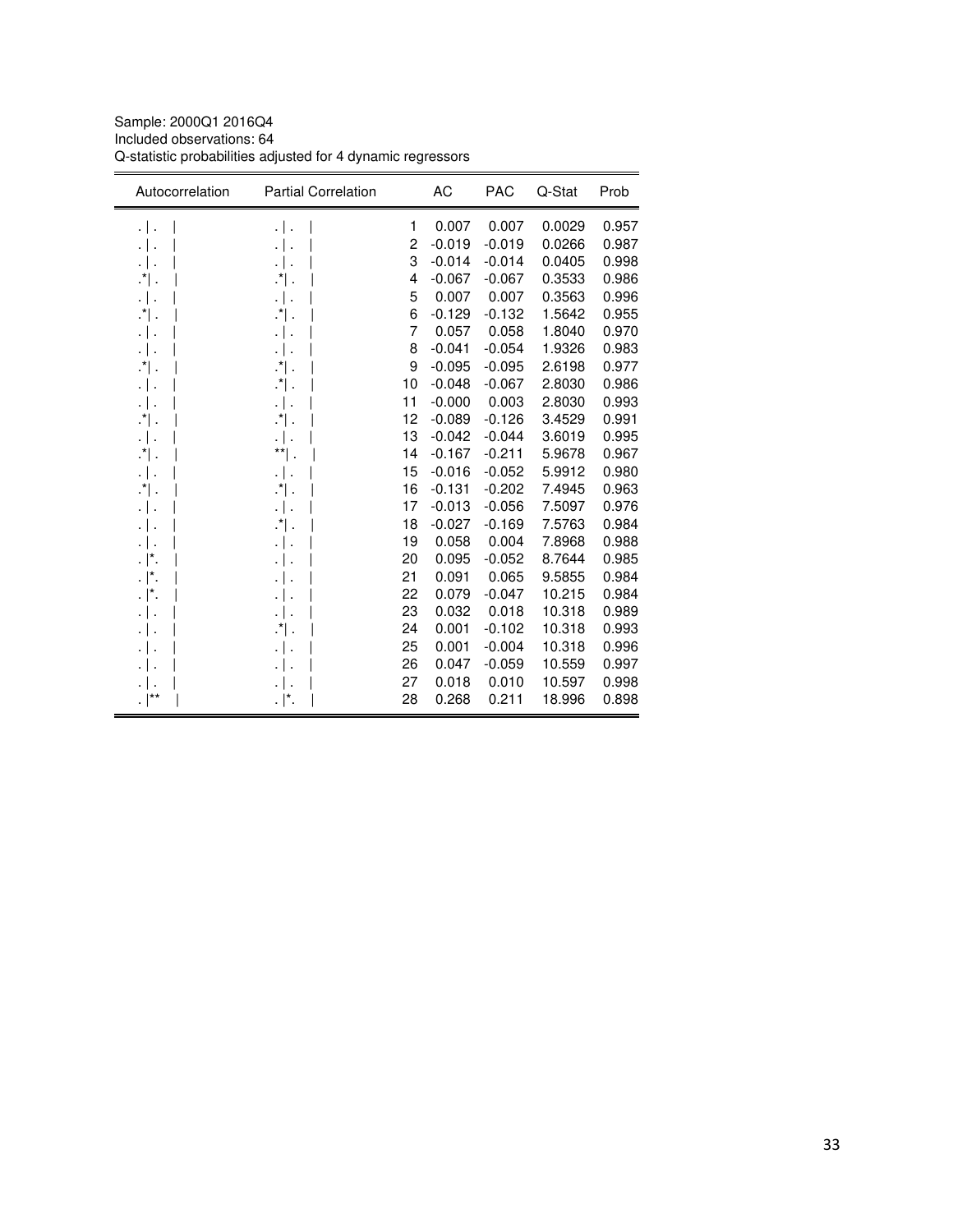Sample: 2000Q1 2016Q4 Included observations: 63 Correlations are asymptotically consistent approximations

| EM1CH, EICH(-i)           | $EM1CH, EICH(+i)$    | I  | lag       | lead      |
|---------------------------|----------------------|----|-----------|-----------|
| $\cdot$ $^{\star\star}$ . | $\cdot$ ** .         | 0  | $-0.1979$ | $-0.1979$ |
| $\cdot$ **                |                      | 1  | $-0.2385$ | 0.0781    |
| $\cdot$ **                | $\ddot{\phantom{0}}$ | 2  | $-0.1564$ | 0.0562    |
| $***$<br>٠                |                      | 3  | $-0.3110$ | 0.1167    |
|                           |                      | 4  | 0.1196    | 0.1190    |
|                           |                      | 5  | $-0.0011$ | $-0.1013$ |
| ***                       |                      | 6  | 0.3310    | $-0.0433$ |
|                           | $\ddot{\cdot}$       | 7  | 0.0635    | 0.1105    |
|                           |                      | 8  | $-0.0793$ | $-0.0507$ |
| $+ *$                     |                      | 9  | 0.2523    | $-0.0974$ |
| *                         |                      | 10 | $-0.0433$ | $-0.0326$ |
|                           |                      | 11 | 0.0099    | 0.0928    |
|                           |                      | 12 | 0.0289    | 0.0739    |
|                           |                      | 13 | 0.1344    | $-0.0136$ |
|                           | $**$                 | 14 | 0.0804    | 0.1851    |
| $***$                     | $***$                | 15 | $-0.2440$ | 0.1908    |
|                           | ٠                    | 16 | $-0.0161$ | 0.0167    |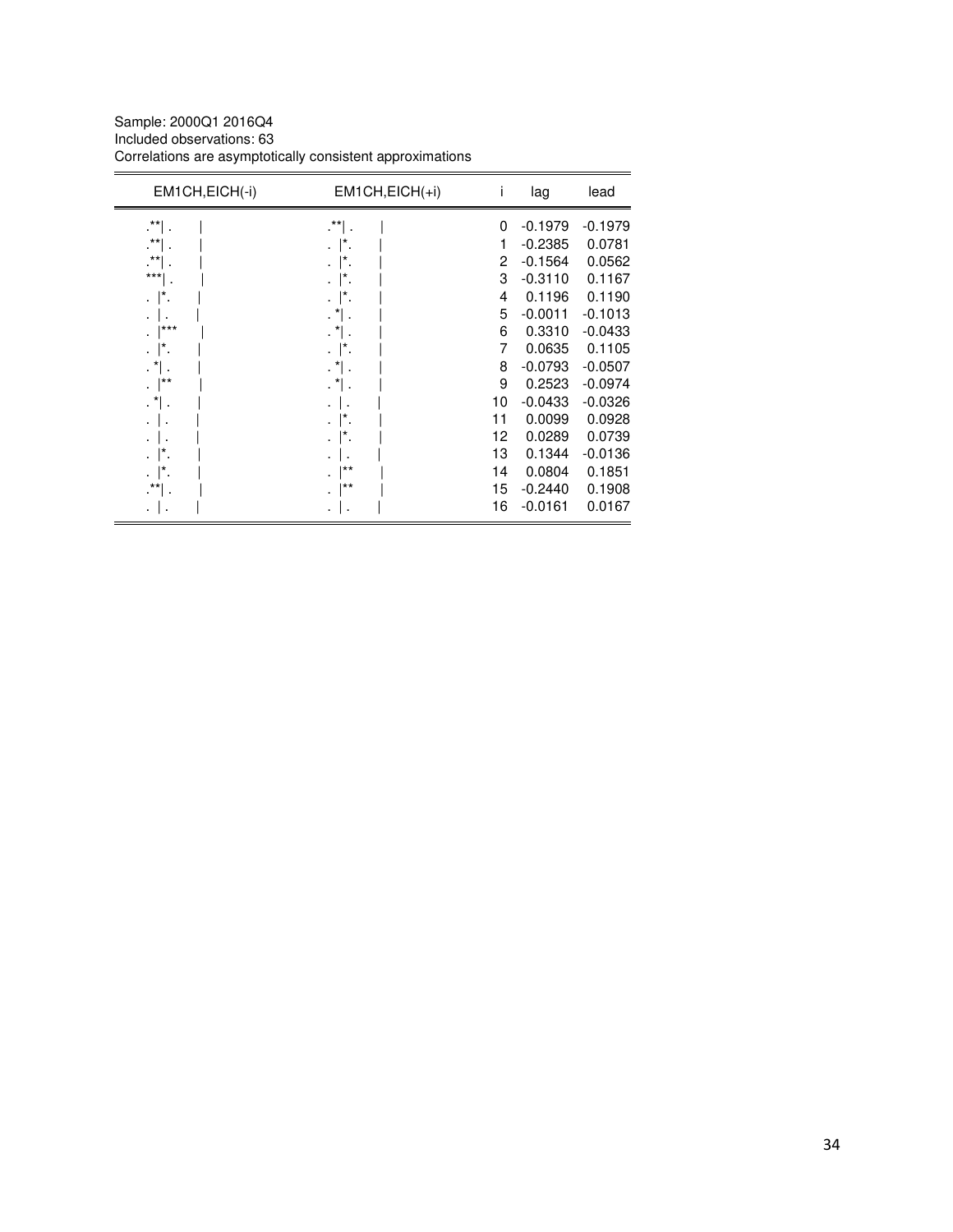# iii) Colombia

Dependent Variable: DM1COL Method: ARMA Maximum Likelihood (OPG - BHHH) Date: 07/15/18 Time: 21:54 Sample: 2002Q2 2016Q4 Included observations: 59 Convergence achieved after 6 iterations Coefficient covariance computed using outer product of gradients

| Variable                 | Coefficient               | Std. Error              | t-Statistic                 | Prob.                            |
|--------------------------|---------------------------|-------------------------|-----------------------------|----------------------------------|
| C                        | 0.000217                  | 0.002394                | 0.090445                    | 0.9283                           |
| $DM1COL(-4)$             | 0.362569                  | 0.105066                | 3.450870                    | 0.0011                           |
| DM1COL(-8)               | 0.552618                  | 0.103462                | 5.341242                    | 0.0000                           |
| AR(8)                    | $-0.624123$               | 0.124160                | $-5.026768$                 | 0.0000                           |
| <b>SIGMASO</b>           | 0.000536                  | 9.70E-05                | 5.527851                    | 0.0000                           |
| R-squared                | 0.959046                  | Mean dependent var      |                             | 0.031788                         |
| Adjusted R-squared       | 0.956013                  | S.D. dependent var      |                             | 0.115399                         |
| S.E. of regression       | 0.024203                  | Akaike info criterion   |                             | $-4.456851$                      |
| Sum squared resid        | 0.031632                  | Schwarz criterion       |                             | -4.280789                        |
| Log likelihood           | 136.4771                  | Hannan-Quinn criter.    |                             | -4.388124                        |
| F-statistic              | 316.1419                  | Durbin-Watson stat      |                             | 2.148738                         |
| Prob(F-statistic)        | 0.000000                  |                         |                             |                                  |
| <b>Inverted AR Roots</b> | $.87 + .36i$<br>-.36-.87i | .87-.36i<br>$-.36+.87i$ | .36-.87i<br>$-0.87 - 0.361$ | $.36 + .87i$<br>$-0.87 + 0.36$ i |

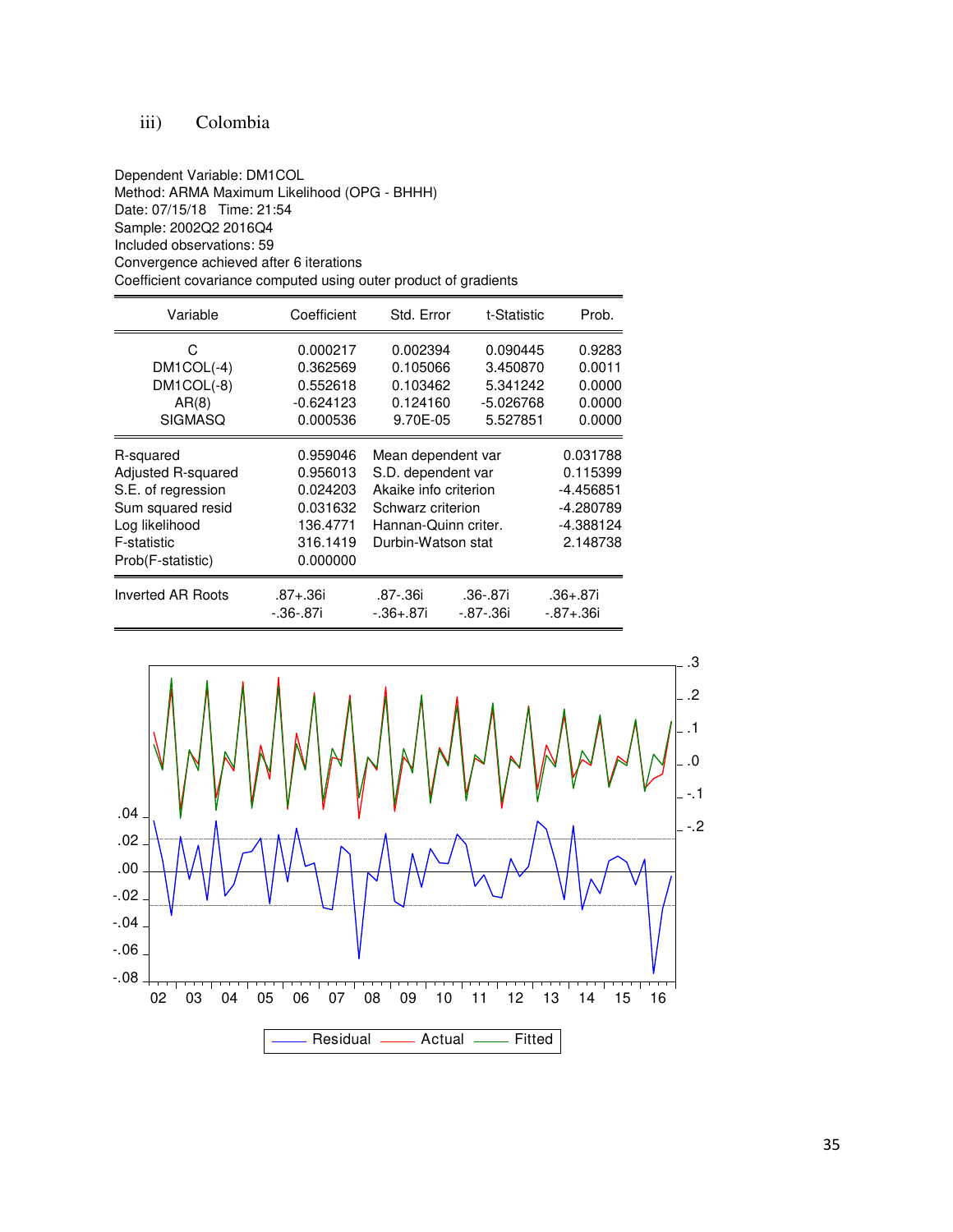| Autocorrelation | <b>Partial Correlation</b> |    | AC       | <b>PAC</b> | Q-Stat | Prob* |
|-----------------|----------------------------|----|----------|------------|--------|-------|
| $\cdot$ .       | $\cdot$ .                  | 1  | $-0.097$ | $-0.097$   | 0.5834 |       |
| .               |                            | 2  | 0.037    | 0.028      | 0.6696 | 0.413 |
| $\cdot$ .       | $\cdot$ .                  | 3  | $-0.086$ | $-0.080$   | 1.1425 | 0.565 |
| . ∣*.           |                            | 4  | 0.087    | 0.071      | 1.6346 | 0.652 |
|                 |                            | 5  | $-0.044$ | $-0.026$   | 1.7662 | 0.779 |
| .*I.            | ∴" .                       | 6  | $-0.144$ | $-0.165$   | 3.1799 | 0.672 |
|                 |                            | 7  | 0.028    | 0.017      | 3.2352 | 0.779 |
| $\cdot$ .       |                            | 8  | 0.027    | 0.028      | 3.2849 | 0.857 |
|                 |                            | 9  | 0.003    | $-0.015$   | 3.2854 | 0.915 |
| . $\vert^*$ .   |                            | 10 | 0.098    | 0.129      | 3.9950 | 0.912 |
| $\cdot$ .       |                            | 11 | 0.035    | 0.045      | 4.0856 | 0.943 |
| $\cdot$ .       | $\cdot$ .                  | 12 | $-0.135$ | $-0.175$   | 5.4835 | 0.906 |
| $\cdot$ .       | ∴"   .                     | 13 | $-0.150$ | $-0.163$   | 7.2534 | 0.840 |
|                 | .*  .                      | 14 | $-0.040$ | $-0.069$   | 7.3815 | 0.881 |
| .               |                            | 15 | 0.012    | $-0.013$   | 7.3938 | 0.918 |
| $\cdot$ .       | $\cdot$ .                  | 16 | $-0.118$ | $-0.079$   | 8.5539 | 0.900 |
|                 |                            | 17 | 0.058    | 0.064      | 8.8454 | 0.920 |
| . ∣*.           |                            | 18 | 0.134    | 0.112      | 10.421 | 0.885 |
|                 |                            | 19 | 0.066    | 0.022      | 10.809 | 0.902 |
| .*  .           | ∴" .                       | 20 | $-0.172$ | $-0.191$   | 13.536 | 0.810 |
| .               | . .                        | 21 | 0.067    | 0.031      | 13.963 | 0.832 |
| .*  .           | ∴" .                       | 22 | $-0.080$ | $-0.076$   | 14.589 | 0.843 |
| $\mathbf{r}$ .  | ∴'  .                      | 23 | $-0.077$ | $-0.081$   | 15.186 | 0.854 |
| $\cdot$ .       | $\cdot^*$ .                | 24 | $-0.169$ | $-0.109$   | 18.109 | 0.752 |

Sample: 2000Q1 2016Q4 Included observations: 59 Q-statistic probabilities adjusted for 1 ARMA term and 2 dynamic regressors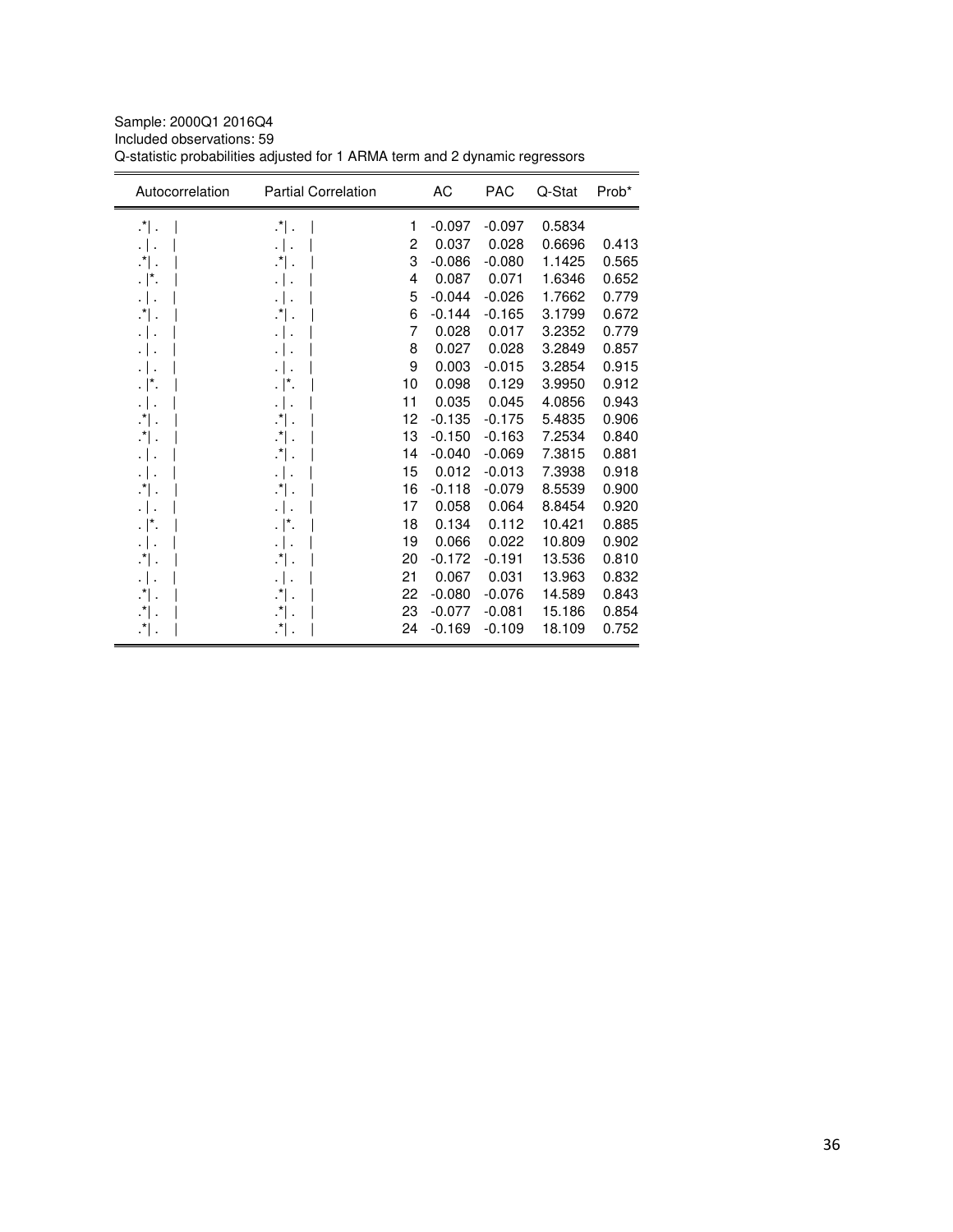Dependent Variable: ICOL Method: Least Squares Date: 06/22/18 Time: 18:34 Sample (adjusted): 2000Q3 2016Q4 Included observations: 66 after adjustments

| Variable                                                                                                                         | Coefficient                                                                         | Std. Error                                                                                                                           | t-Statistic                         | Prob.                                                                |
|----------------------------------------------------------------------------------------------------------------------------------|-------------------------------------------------------------------------------------|--------------------------------------------------------------------------------------------------------------------------------------|-------------------------------------|----------------------------------------------------------------------|
| С<br>$ICOL(-1)$<br>$ICOL(-2)$                                                                                                    | 0.451621<br>1.646026<br>$-0.719292$                                                 | 0.150701<br>0.083591<br>0.080818                                                                                                     | 2.996798<br>19.69145<br>$-8.900163$ | 0.0039<br>0.0000<br>0.0000                                           |
| R-squared<br>Adjusted R-squared<br>S.E. of regression<br>Sum squared resid<br>Log likelihood<br>F-statistic<br>Prob(F-statistic) | 0.967641<br>0.966614<br>0.447731<br>12.62915<br>$-39.07958$<br>941.9629<br>0.000000 | Mean dependent var<br>S.D. dependent var<br>Akaike info criterion<br>Schwarz criterion<br>Hannan-Quinn criter.<br>Durbin-Watson stat |                                     | 6.349848<br>2.450387<br>1.275139<br>1.374669<br>1.314468<br>1.811431 |

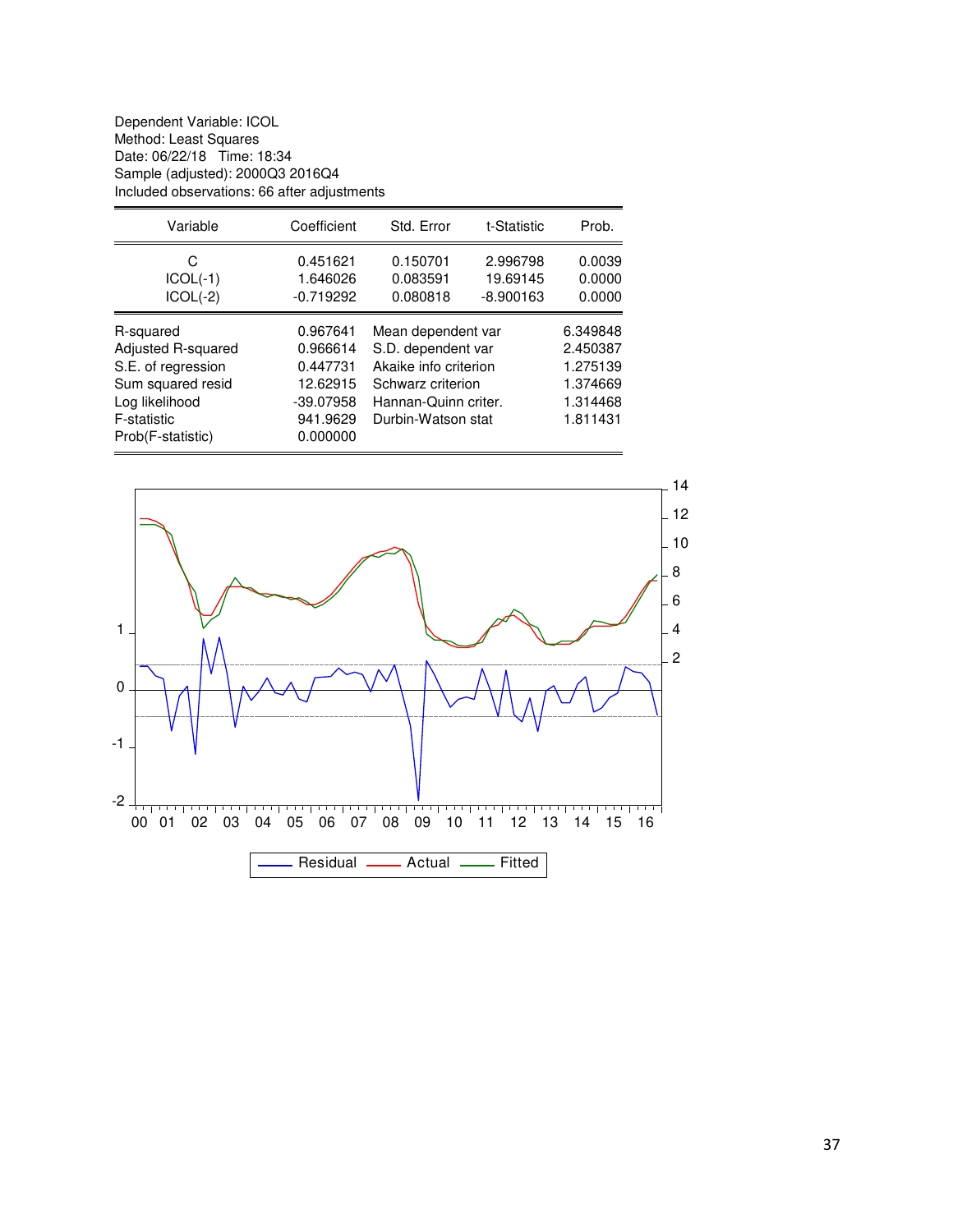| Sample: 2000Q1 2016Q4                                       |
|-------------------------------------------------------------|
| Included observations: 66                                   |
| Q-statistic probabilities adjusted for 2 dynamic regressors |

| Autocorrelation | <b>Partial Correlation</b> |    | AC       | <b>PAC</b> | Q-Stat | Prob  |
|-----------------|----------------------------|----|----------|------------|--------|-------|
| . $\vert^*$ .   | . $\vert^* .$              | 1  | 0.080    | 0.080      | 0.4392 | 0.508 |
| .               | .                          | 2  | $-0.023$ | $-0.030$   | 0.4767 | 0.788 |
| .   .           | $\cdot$                    | 3  | $-0.056$ | $-0.052$   | 0.7018 | 0.873 |
| $\cdot$ .       | $\cdot$ .                  | 4  | $-0.197$ | $-0.190$   | 3.5031 | 0.477 |
| .               | $\cdot$  *.                | 5  | 0.060    | 0.091      | 3.7664 | 0.584 |
| .   .           | $\cdot$                    | 6  | 0.011    | $-0.014$   | 3.7752 | 0.707 |
| .               |                            | 7  | 0.017    | 0.003      | 3.7965 | 0.803 |
|                 | $\cdot$                    | 8  | 0.051    | 0.018      | 3.9949 | 0.858 |
|                 |                            | 9  | $-0.011$ | 0.013      | 4.0053 | 0.911 |
| .               |                            | 10 | 0.049    | 0.048      | 4.1972 | 0.938 |
| ∴" .            | ∴" ∴                       | 11 | $-0.122$ | $-0.131$   | 5.4033 | 0.910 |
| .   .           |                            | 12 | $-0.065$ | $-0.031$   | 5.7593 | 0.928 |
|                 |                            | 13 | 0.039    | 0.043      | 5.8872 | 0.950 |
| .               | $\cdot$                    | 14 | 0.066    | 0.072      | 6.2601 | 0.960 |
| . ا .           |                            | 15 | 0.131    | 0.066      | 7.7588 | 0.933 |
| .               |                            | 16 | 0.008    | $-0.006$   | 7.7643 | 0.956 |
|                 | $\cdot$                    | 17 | 0.017    | 0.055      | 7.7901 | 0.971 |
| .               |                            | 18 | $-0.013$ | 0.006      | 7.8054 | 0.981 |
| $\cdot$ .       |                            | 19 | $-0.005$ | 0.033      | 7.8078 | 0.989 |
| .               |                            | 20 | $-0.026$ | $-0.048$   | 7.8737 | 0.993 |
| $\cdot$ ".      | $\cdot$  <br>÷,            | 21 | $-0.066$ | $-0.041$   | 8.3094 | 0.994 |
| .               | .                          | 22 | 0.027    | 0.022      | 8.3830 | 0.996 |
| .   .           |                            | 23 | 0.062    | 0.042      | 8.7824 | 0.997 |
| .   .           | .*  .                      | 24 | $-0.054$ | $-0.088$   | 9.0995 | 0.997 |
| $\cdot$ .       | $\cdot$ .                  | 25 | $-0.181$ | $-0.199$   | 12.698 | 0.980 |
| $\cdot$ .       | $\cdot$                    | 26 | $-0.108$ | $-0.038$   | 14.016 | 0.973 |
| ∴" .            | .*  .                      | 27 | $-0.089$ | $-0.082$   | 14.932 | 0.970 |
| . ∣*.           | . $\vert^* .$              | 28 | 0.111    | 0.083      | 16.398 | 0.960 |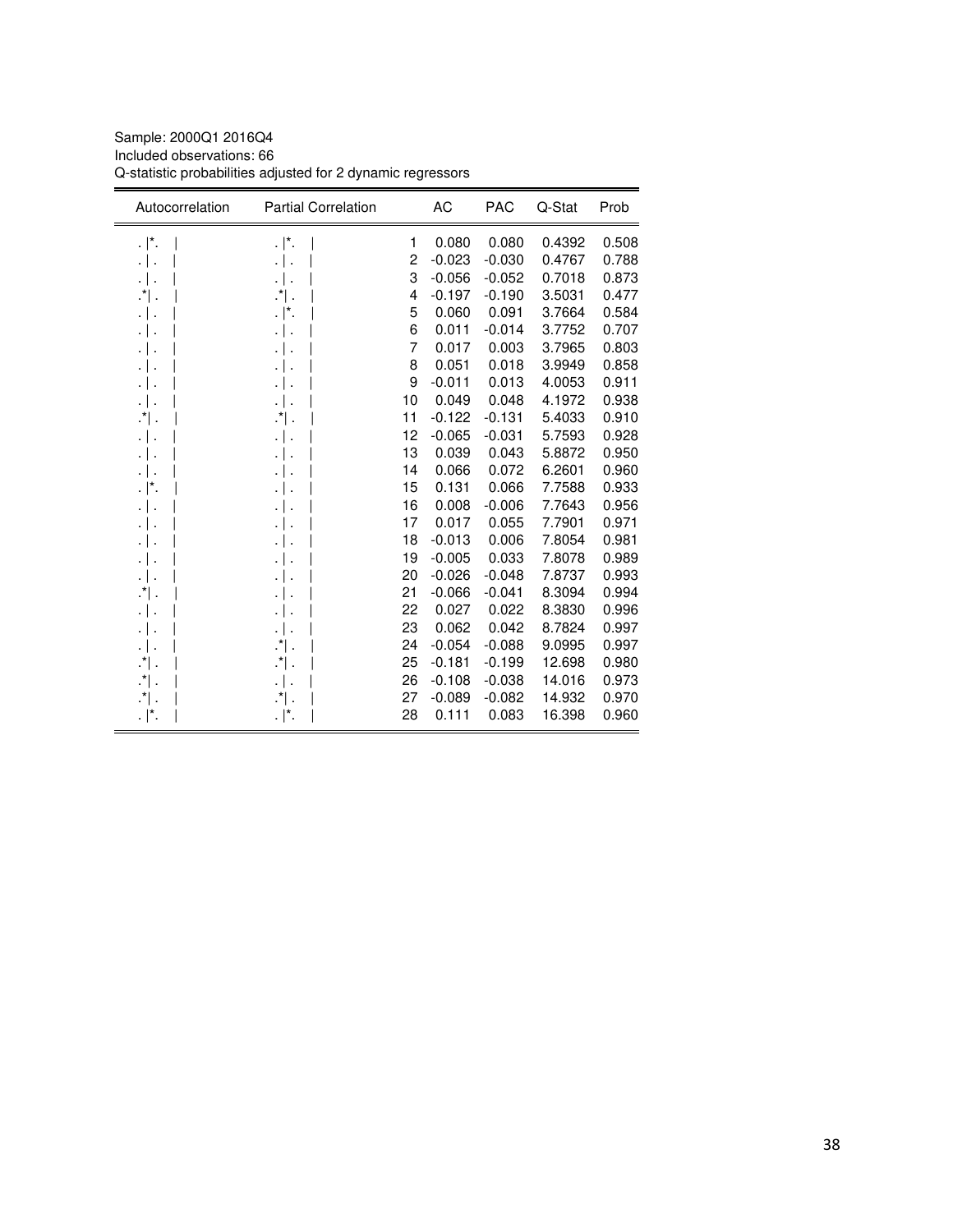Sample: 2000Q1 2016Q4 Included observations: 59 Correlations are asymptotically consistent approximations

| EM1COL, EICOL(-i) | EM1COL, EICOL(+i)           | i  | lag       | lead      |
|-------------------|-----------------------------|----|-----------|-----------|
| $\cdot$ $\cdot$   | $\mathbf{r}$ . $\mathbf{r}$ | 0  | $-0.1311$ | $-0.1311$ |
| $\cdot$ $\cdot$   |                             | 1  | $-0.1312$ | 0.0537    |
|                   |                             | 2  | $-0.0775$ | $-0.0009$ |
| .**               |                             | 3  | $-0.1765$ | 0.1093    |
|                   |                             | 4  | 0.0111    | 0.1401    |
|                   |                             | 5  | $-0.0683$ | 0.2435    |
|                   |                             | 6  | 0.0574    | $-0.1921$ |
| $\cdot$ **,       | . *                         | 7  | $-0.2097$ | $-0.0836$ |
|                   |                             | 8  | 0.1065    | 0.1200    |
|                   |                             | 9  | 0.0289    | 0.0866    |
|                   |                             | 10 | 0.0851    | $-0.0064$ |
|                   |                             | 11 | 0.0688    | $-0.0017$ |
|                   |                             | 12 | $-0.1115$ | $-0.0353$ |
| **                |                             | 13 | 0.2468    | 0.1254    |
|                   |                             | 14 | 0.0728    | $-0.0288$ |
|                   |                             | 15 | 0.0714    | 0.1271    |
|                   | $***$                       | 16 | $-0.1188$ | $-0.1635$ |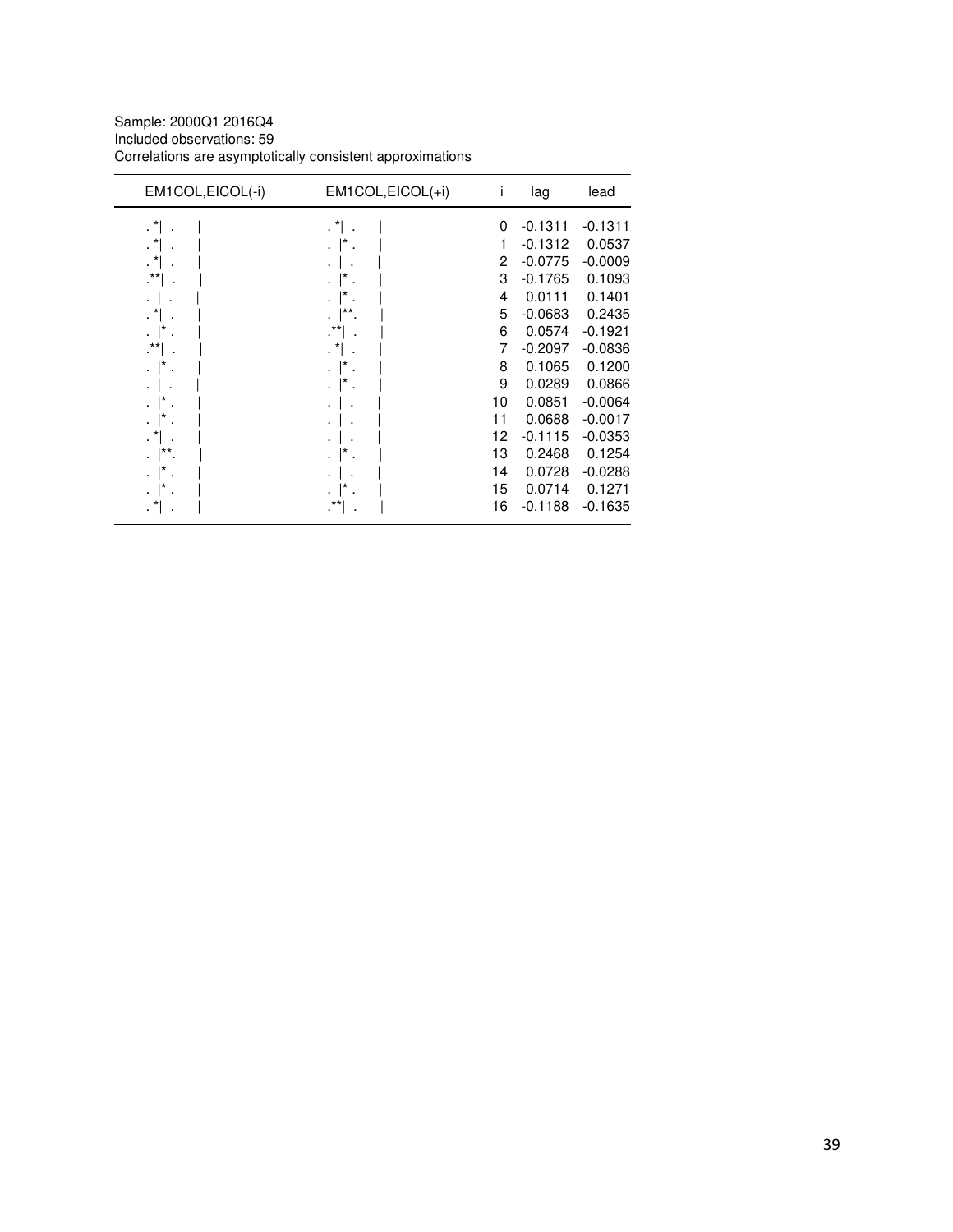# iv) Mexico

#### Dependent Variable: DM1MX Method: Least Squares Date: 06/22/18 Time: 18:09 Sample (adjusted): 2001Q2 2016Q4 Included observations: 63 after adjustments

| Variable                                                                                                                         | Coefficient                                                                      | Std. Error<br>t-Statistic                                                                                                            |                                                                   | Prob.                                                                     |
|----------------------------------------------------------------------------------------------------------------------------------|----------------------------------------------------------------------------------|--------------------------------------------------------------------------------------------------------------------------------------|-------------------------------------------------------------------|---------------------------------------------------------------------------|
| C<br>$DM1MX(-1)$<br>$DM1MX(-2)$<br>$DM1MX(-3)$<br>$DM1MX(-4)$                                                                    | 0.037836<br>$-0.269069$<br>$-0.272010$<br>$-0.333801$<br>0.619209                | 0.010285<br>0.093477<br>0.090512<br>0.090818<br>0.093878                                                                             | 3.678863<br>$-2.878440$<br>$-3.005231$<br>$-3.675512$<br>6.595897 | 0.0005<br>0.0056<br>0.0039<br>0.0005<br>0.0000                            |
| R-squared<br>Adjusted R-squared<br>S.E. of regression<br>Sum squared resid<br>Log likelihood<br>F-statistic<br>Prob(F-statistic) | 0.884188<br>0.876201<br>0.026606<br>0.041057<br>141.6887<br>110.7027<br>0.000000 | Mean dependent var<br>S.D. dependent var<br>Akaike info criterion<br>Schwarz criterion<br>Hannan-Quinn criter.<br>Durbin-Watson stat |                                                                   | 0.031414<br>0.075617<br>-4.339324<br>$-4.169234$<br>-4.272427<br>1.671398 |

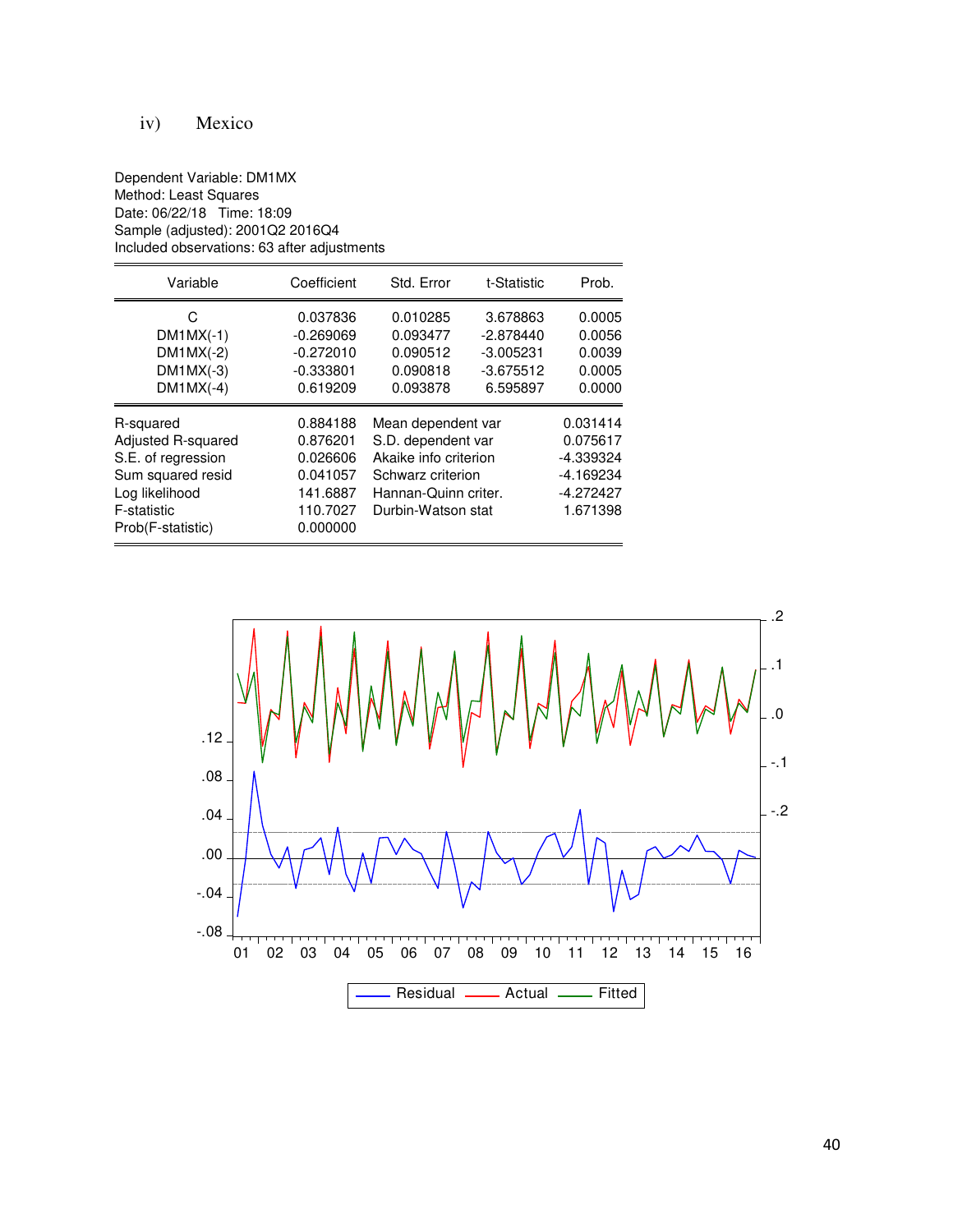Sample: 2000Q1 2016Q4 Included observations: 63 Q-statistic probabilities adjusted for 4 dynamic regressors

| . $\vert^*$ .<br>$\cdot$  *.<br>0.120<br>0.120<br>0.9499<br>0.330<br>1<br>2<br>0.451<br>$\cdot$ " .<br>$\cdot$ .<br>$-0.098$<br>$-0.114$<br>1.5913<br>3<br>0.020<br>0.048<br>1.6186<br>0.655<br>$\cdot$  <br>$\cdot$ .<br>4<br>$-0.204$<br>0.340<br>$\cdot$ .<br>** .<br>$-0.232$<br>4.5209<br>5<br>0.017<br>0.451<br>$-0.054$<br>4.7230<br>$\cdot \mid$ .<br>$\cdot$ .<br>6<br>$-0.058$<br>$-0.116$<br>4.9608<br>0.549<br>$\cdot$ .<br>$\cdot$ ] .<br>7<br>$-0.040$<br>0.001<br>5.0756<br>0.651<br>$\cdot$  <br>$\cdot$ .<br>$\cdot$<br>8<br>$-0.022$<br>$-0.093$<br>5.1110<br>$\cdot$ .<br>0.746<br>.   .<br>9<br>$-0.178$<br>$-0.185$<br>0.585<br>.*  .<br>$\cdot$ .<br>7.5005<br>10<br>$-0.058$<br>$-0.066$<br>7.7562<br>0.653<br>$\cdot$ .<br>.   .<br>11<br>0.003<br>$-0.059$<br>0.735<br>7.7568<br>$\cdot$ .<br>.   .<br>$\cdot$ " .<br>$\cdot$ .<br>12<br>$-0.118$<br>$-0.167$<br>0.713<br>8.8760<br>13<br>0.099<br>. $\vert^*$ .<br>0.150<br>10.726<br>0.634<br>. $\vert$ *.<br>$-0.184$<br>0.703<br>$\cdot$ .<br>14<br>$-0.025$<br>10.777<br>.   .<br>$-0.004$<br>15<br>0.028<br>10.778<br>0.768<br>.   .<br>$\cdot$  <br>11.963<br>16<br>0.117<br>$-0.035$<br>0.747<br>$\cdot$  *.<br>$\cdot$ .<br>$\cdot$ $\vert$ .<br>$-0.081$<br>$-0.085$<br>12.542<br>0.766<br>$\cdot$ .<br>17<br>18<br>0.105<br>0.058<br>13.550<br>0.758<br>$\cdot$  *.<br>.   .<br>19<br>0.121<br>0.050<br>14.923<br>0.727<br>$\cdot$  *.<br>$\cdot \mid$ .<br>0.081<br>0.061<br>15.277<br>0.760<br>20<br>. $\vert^*$ .<br>$\cdot$ .<br>21<br>0.027<br>$-0.042$<br>15.347<br>0.805<br>.   .<br>.   .<br>22<br>$-0.069$<br>0.015<br>15.827<br>0.824<br>$\cdot$ .<br>$\cdot$ .<br>23<br>0.062<br>0.124<br>16.216<br>0.846<br>$\cdot$  *.<br>.   .<br>0.019<br>24<br>0.022<br>16.255<br>0.879<br>$\cdot$  <br>$\cdot$ .<br>$^{\star\star} $ .<br>$-0.139$<br>$\cdot$ .<br>$-0.227$<br>21.811<br>0.647<br>25<br>$\cdot$ .<br>26<br>$-0.110$<br>$-0.117$<br>23.149<br>$\cdot$ .<br>0.624<br>$-0.092$<br>24.107<br>0.624<br>$\cdot$ .<br>27<br>$-0.048$<br>$\cdot$ .<br>28<br>0.035<br>0.136<br>24.253<br>0.668<br>$\cdot$  *.<br>٠١. | Autocorrelation | <b>Partial Correlation</b> | AC | <b>PAC</b> | Q-Stat | Prob |
|------------------------------------------------------------------------------------------------------------------------------------------------------------------------------------------------------------------------------------------------------------------------------------------------------------------------------------------------------------------------------------------------------------------------------------------------------------------------------------------------------------------------------------------------------------------------------------------------------------------------------------------------------------------------------------------------------------------------------------------------------------------------------------------------------------------------------------------------------------------------------------------------------------------------------------------------------------------------------------------------------------------------------------------------------------------------------------------------------------------------------------------------------------------------------------------------------------------------------------------------------------------------------------------------------------------------------------------------------------------------------------------------------------------------------------------------------------------------------------------------------------------------------------------------------------------------------------------------------------------------------------------------------------------------------------------------------------------------------------------------------------------------------------------------------------------------------------------------------------------------------------------------------------------------------------------------------------------------------------------------------------------------------------------------------------------------------------------------------------------|-----------------|----------------------------|----|------------|--------|------|
|                                                                                                                                                                                                                                                                                                                                                                                                                                                                                                                                                                                                                                                                                                                                                                                                                                                                                                                                                                                                                                                                                                                                                                                                                                                                                                                                                                                                                                                                                                                                                                                                                                                                                                                                                                                                                                                                                                                                                                                                                                                                                                                  |                 |                            |    |            |        |      |
|                                                                                                                                                                                                                                                                                                                                                                                                                                                                                                                                                                                                                                                                                                                                                                                                                                                                                                                                                                                                                                                                                                                                                                                                                                                                                                                                                                                                                                                                                                                                                                                                                                                                                                                                                                                                                                                                                                                                                                                                                                                                                                                  |                 |                            |    |            |        |      |
|                                                                                                                                                                                                                                                                                                                                                                                                                                                                                                                                                                                                                                                                                                                                                                                                                                                                                                                                                                                                                                                                                                                                                                                                                                                                                                                                                                                                                                                                                                                                                                                                                                                                                                                                                                                                                                                                                                                                                                                                                                                                                                                  |                 |                            |    |            |        |      |
|                                                                                                                                                                                                                                                                                                                                                                                                                                                                                                                                                                                                                                                                                                                                                                                                                                                                                                                                                                                                                                                                                                                                                                                                                                                                                                                                                                                                                                                                                                                                                                                                                                                                                                                                                                                                                                                                                                                                                                                                                                                                                                                  |                 |                            |    |            |        |      |
|                                                                                                                                                                                                                                                                                                                                                                                                                                                                                                                                                                                                                                                                                                                                                                                                                                                                                                                                                                                                                                                                                                                                                                                                                                                                                                                                                                                                                                                                                                                                                                                                                                                                                                                                                                                                                                                                                                                                                                                                                                                                                                                  |                 |                            |    |            |        |      |
|                                                                                                                                                                                                                                                                                                                                                                                                                                                                                                                                                                                                                                                                                                                                                                                                                                                                                                                                                                                                                                                                                                                                                                                                                                                                                                                                                                                                                                                                                                                                                                                                                                                                                                                                                                                                                                                                                                                                                                                                                                                                                                                  |                 |                            |    |            |        |      |
|                                                                                                                                                                                                                                                                                                                                                                                                                                                                                                                                                                                                                                                                                                                                                                                                                                                                                                                                                                                                                                                                                                                                                                                                                                                                                                                                                                                                                                                                                                                                                                                                                                                                                                                                                                                                                                                                                                                                                                                                                                                                                                                  |                 |                            |    |            |        |      |
|                                                                                                                                                                                                                                                                                                                                                                                                                                                                                                                                                                                                                                                                                                                                                                                                                                                                                                                                                                                                                                                                                                                                                                                                                                                                                                                                                                                                                                                                                                                                                                                                                                                                                                                                                                                                                                                                                                                                                                                                                                                                                                                  |                 |                            |    |            |        |      |
|                                                                                                                                                                                                                                                                                                                                                                                                                                                                                                                                                                                                                                                                                                                                                                                                                                                                                                                                                                                                                                                                                                                                                                                                                                                                                                                                                                                                                                                                                                                                                                                                                                                                                                                                                                                                                                                                                                                                                                                                                                                                                                                  |                 |                            |    |            |        |      |
|                                                                                                                                                                                                                                                                                                                                                                                                                                                                                                                                                                                                                                                                                                                                                                                                                                                                                                                                                                                                                                                                                                                                                                                                                                                                                                                                                                                                                                                                                                                                                                                                                                                                                                                                                                                                                                                                                                                                                                                                                                                                                                                  |                 |                            |    |            |        |      |
|                                                                                                                                                                                                                                                                                                                                                                                                                                                                                                                                                                                                                                                                                                                                                                                                                                                                                                                                                                                                                                                                                                                                                                                                                                                                                                                                                                                                                                                                                                                                                                                                                                                                                                                                                                                                                                                                                                                                                                                                                                                                                                                  |                 |                            |    |            |        |      |
|                                                                                                                                                                                                                                                                                                                                                                                                                                                                                                                                                                                                                                                                                                                                                                                                                                                                                                                                                                                                                                                                                                                                                                                                                                                                                                                                                                                                                                                                                                                                                                                                                                                                                                                                                                                                                                                                                                                                                                                                                                                                                                                  |                 |                            |    |            |        |      |
|                                                                                                                                                                                                                                                                                                                                                                                                                                                                                                                                                                                                                                                                                                                                                                                                                                                                                                                                                                                                                                                                                                                                                                                                                                                                                                                                                                                                                                                                                                                                                                                                                                                                                                                                                                                                                                                                                                                                                                                                                                                                                                                  |                 |                            |    |            |        |      |
|                                                                                                                                                                                                                                                                                                                                                                                                                                                                                                                                                                                                                                                                                                                                                                                                                                                                                                                                                                                                                                                                                                                                                                                                                                                                                                                                                                                                                                                                                                                                                                                                                                                                                                                                                                                                                                                                                                                                                                                                                                                                                                                  |                 |                            |    |            |        |      |
|                                                                                                                                                                                                                                                                                                                                                                                                                                                                                                                                                                                                                                                                                                                                                                                                                                                                                                                                                                                                                                                                                                                                                                                                                                                                                                                                                                                                                                                                                                                                                                                                                                                                                                                                                                                                                                                                                                                                                                                                                                                                                                                  |                 |                            |    |            |        |      |
|                                                                                                                                                                                                                                                                                                                                                                                                                                                                                                                                                                                                                                                                                                                                                                                                                                                                                                                                                                                                                                                                                                                                                                                                                                                                                                                                                                                                                                                                                                                                                                                                                                                                                                                                                                                                                                                                                                                                                                                                                                                                                                                  |                 |                            |    |            |        |      |
|                                                                                                                                                                                                                                                                                                                                                                                                                                                                                                                                                                                                                                                                                                                                                                                                                                                                                                                                                                                                                                                                                                                                                                                                                                                                                                                                                                                                                                                                                                                                                                                                                                                                                                                                                                                                                                                                                                                                                                                                                                                                                                                  |                 |                            |    |            |        |      |
|                                                                                                                                                                                                                                                                                                                                                                                                                                                                                                                                                                                                                                                                                                                                                                                                                                                                                                                                                                                                                                                                                                                                                                                                                                                                                                                                                                                                                                                                                                                                                                                                                                                                                                                                                                                                                                                                                                                                                                                                                                                                                                                  |                 |                            |    |            |        |      |
|                                                                                                                                                                                                                                                                                                                                                                                                                                                                                                                                                                                                                                                                                                                                                                                                                                                                                                                                                                                                                                                                                                                                                                                                                                                                                                                                                                                                                                                                                                                                                                                                                                                                                                                                                                                                                                                                                                                                                                                                                                                                                                                  |                 |                            |    |            |        |      |
|                                                                                                                                                                                                                                                                                                                                                                                                                                                                                                                                                                                                                                                                                                                                                                                                                                                                                                                                                                                                                                                                                                                                                                                                                                                                                                                                                                                                                                                                                                                                                                                                                                                                                                                                                                                                                                                                                                                                                                                                                                                                                                                  |                 |                            |    |            |        |      |
|                                                                                                                                                                                                                                                                                                                                                                                                                                                                                                                                                                                                                                                                                                                                                                                                                                                                                                                                                                                                                                                                                                                                                                                                                                                                                                                                                                                                                                                                                                                                                                                                                                                                                                                                                                                                                                                                                                                                                                                                                                                                                                                  |                 |                            |    |            |        |      |
|                                                                                                                                                                                                                                                                                                                                                                                                                                                                                                                                                                                                                                                                                                                                                                                                                                                                                                                                                                                                                                                                                                                                                                                                                                                                                                                                                                                                                                                                                                                                                                                                                                                                                                                                                                                                                                                                                                                                                                                                                                                                                                                  |                 |                            |    |            |        |      |
|                                                                                                                                                                                                                                                                                                                                                                                                                                                                                                                                                                                                                                                                                                                                                                                                                                                                                                                                                                                                                                                                                                                                                                                                                                                                                                                                                                                                                                                                                                                                                                                                                                                                                                                                                                                                                                                                                                                                                                                                                                                                                                                  |                 |                            |    |            |        |      |
|                                                                                                                                                                                                                                                                                                                                                                                                                                                                                                                                                                                                                                                                                                                                                                                                                                                                                                                                                                                                                                                                                                                                                                                                                                                                                                                                                                                                                                                                                                                                                                                                                                                                                                                                                                                                                                                                                                                                                                                                                                                                                                                  |                 |                            |    |            |        |      |
|                                                                                                                                                                                                                                                                                                                                                                                                                                                                                                                                                                                                                                                                                                                                                                                                                                                                                                                                                                                                                                                                                                                                                                                                                                                                                                                                                                                                                                                                                                                                                                                                                                                                                                                                                                                                                                                                                                                                                                                                                                                                                                                  |                 |                            |    |            |        |      |
|                                                                                                                                                                                                                                                                                                                                                                                                                                                                                                                                                                                                                                                                                                                                                                                                                                                                                                                                                                                                                                                                                                                                                                                                                                                                                                                                                                                                                                                                                                                                                                                                                                                                                                                                                                                                                                                                                                                                                                                                                                                                                                                  |                 |                            |    |            |        |      |
|                                                                                                                                                                                                                                                                                                                                                                                                                                                                                                                                                                                                                                                                                                                                                                                                                                                                                                                                                                                                                                                                                                                                                                                                                                                                                                                                                                                                                                                                                                                                                                                                                                                                                                                                                                                                                                                                                                                                                                                                                                                                                                                  |                 |                            |    |            |        |      |
|                                                                                                                                                                                                                                                                                                                                                                                                                                                                                                                                                                                                                                                                                                                                                                                                                                                                                                                                                                                                                                                                                                                                                                                                                                                                                                                                                                                                                                                                                                                                                                                                                                                                                                                                                                                                                                                                                                                                                                                                                                                                                                                  |                 |                            |    |            |        |      |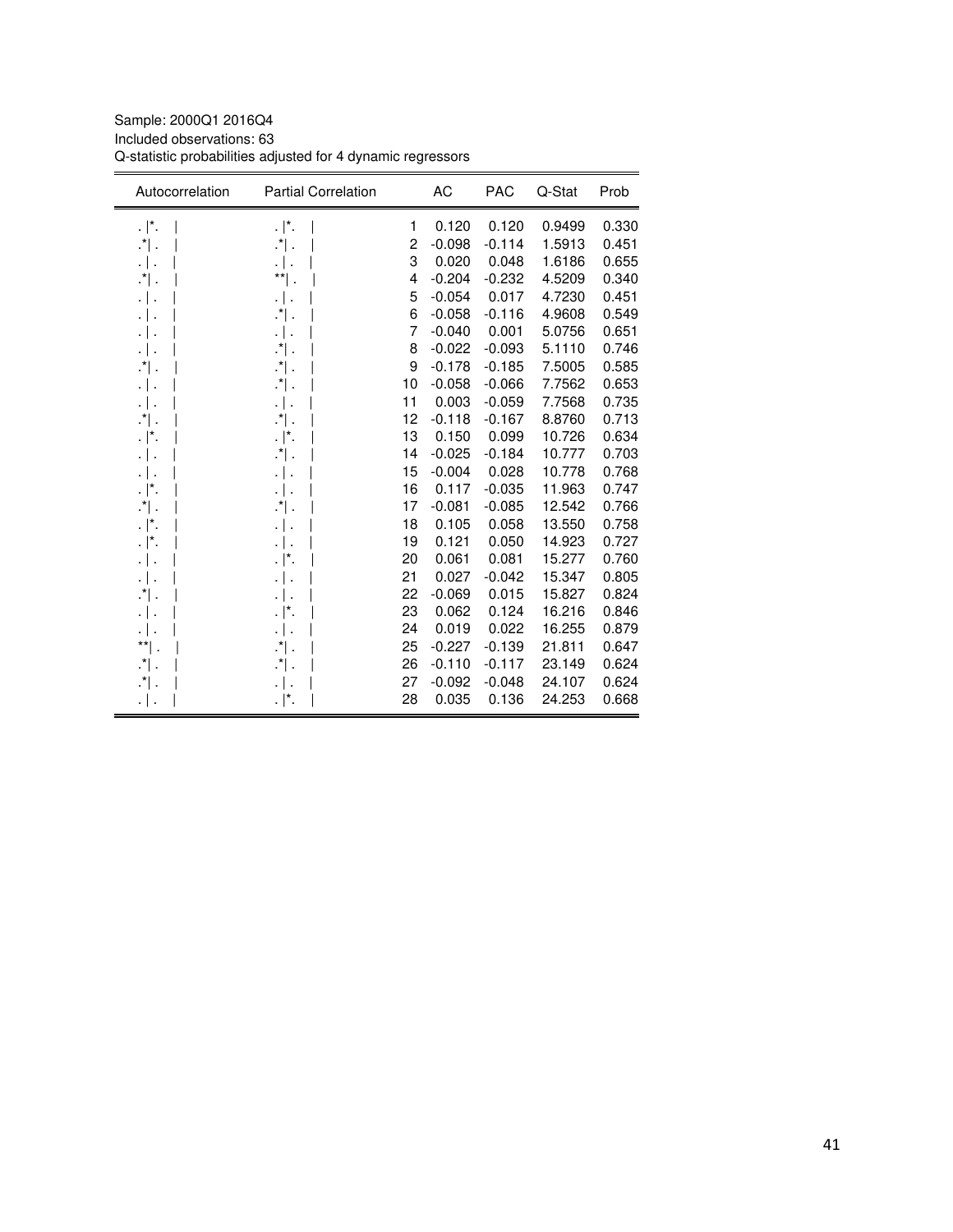Dependent Variable: IMX Method: Least Squares Date: 06/22/18 Time: 18:57 Sample (adjusted): 2001Q4 2016Q4 Included observations: 61 after adjustments

| Variable                                                                                                                         | Coefficient                                                                       | Std. Error<br>t-Statistic                                                                                                            |                                                 | Prob.                                                                |
|----------------------------------------------------------------------------------------------------------------------------------|-----------------------------------------------------------------------------------|--------------------------------------------------------------------------------------------------------------------------------------|-------------------------------------------------|----------------------------------------------------------------------|
| C<br>$IMX(-1)$<br>$IMX(-2)$<br>$IMX(-7)$                                                                                         | 0.395944<br>1.234563<br>$-0.362258$<br>0.047501                                   | 0.259409<br>0.110314<br>0.108203<br>0.031299                                                                                         | 1.526334<br>11.19132<br>$-3.347952$<br>1.517662 | 0.1325<br>0.0000<br>0.0014<br>0.1346                                 |
| R-squared<br>Adjusted R-squared<br>S.E. of regression<br>Sum squared resid<br>Log likelihood<br>F-statistic<br>Prob(F-statistic) | 0.895140<br>0.889621<br>0.633052<br>22.84304<br>-56.59732<br>162.1937<br>0.000000 | Mean dependent var<br>S.D. dependent var<br>Akaike info criterion<br>Schwarz criterion<br>Hannan-Quinn criter.<br>Durbin-Watson stat |                                                 | 5.685738<br>1.905443<br>1.986797<br>2.125215<br>2.041045<br>1.998871 |

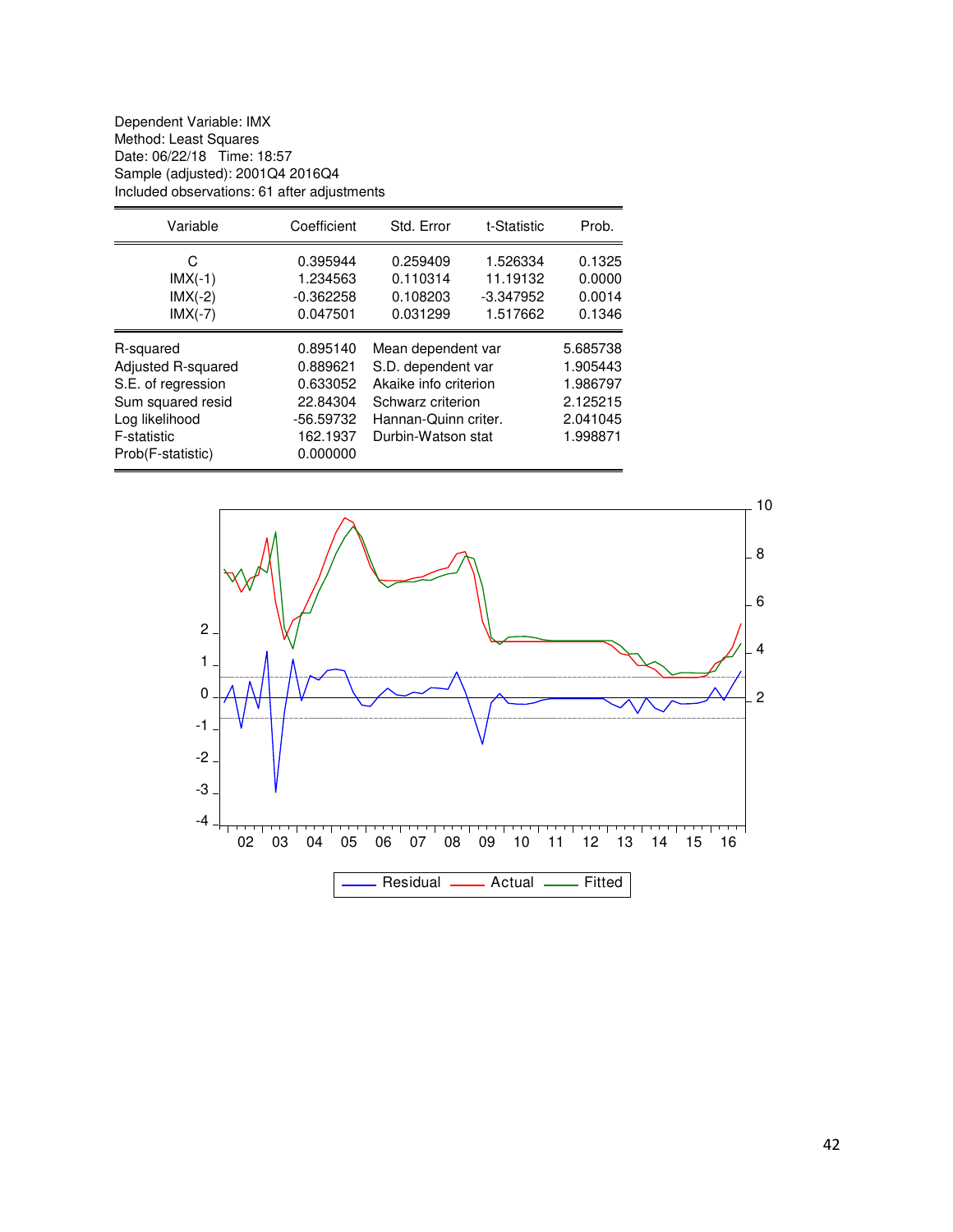Sample: 2000Q1 2016Q4 Included observations: 61 Q-statistic probabilities adjusted for 3 dynamic regressors

| Autocorrelation | <b>Partial Correlation</b> |    | AC       | <b>PAC</b> | Q-Stat | Prob  |
|-----------------|----------------------------|----|----------|------------|--------|-------|
| .   .           | .                          | 1  | $-0.015$ | $-0.015$   | 0.0141 | 0.905 |
| .               | . ا .                      | 2  | 0.037    | 0.037      | 0.1055 | 0.949 |
| .               |                            | 3  | 0.003    | 0.004      | 0.1061 | 0.991 |
| . ∣*.           | . $\vert^*$ .              | 4  | 0.079    | 0.078      | 0.5239 | 0.971 |
| ٠١.             |                            | 5  | 0.005    | 0.007      | 0.5255 | 0.991 |
| ∴" .            | ∴" ∴                       | 6  | $-0.110$ | $-0.116$   | 1.3692 | 0.968 |
| .               |                            | 7  | $-0.038$ | $-0.043$   | 1.4708 | 0.983 |
| ∴" .            | $\mathbf{r}$               | 8  | $-0.101$ | $-0.102$   | 2.2107 | 0.974 |
| .               |                            | 9  | 0.006    | 0.005      | 2.2131 | 0.988 |
| .               |                            | 10 | 0.018    | 0.046      | 2.2382 | 0.994 |
| .   .           |                            | 11 | 0.017    | 0.029      | 2.2616 | 0.997 |
| .               |                            | 12 | $-0.013$ | $-0.009$   | 2.2752 | 0.999 |
|                 | $\cdot$                    | 13 | 0.052    | 0.041      | 2.4891 | 0.999 |
| . ا .           |                            | 14 | 0.081    | 0.055      | 3.0230 | 0.999 |
| .               |                            | 15 | 0.035    | 0.024      | 3.1233 | 0.999 |
| .               |                            | 16 | $-0.027$ | $-0.034$   | 3.1854 | 1.000 |
| .               | $\cdot$                    | 17 | $-0.042$ | $-0.049$   | 3.3374 | 1.000 |
| ∴" ∴            | ∴" ∴                       | 18 | $-0.066$ | $-0.078$   | 3.7249 | 1.000 |
| $\cdot$ .       |                            | 19 | $-0.040$ | $-0.036$   | 3.8739 | 1.000 |
| $\cdot$ .       | .                          | 20 | $-0.072$ | $-0.050$   | 4.3610 | 1.000 |
| $\cdot$ .       | ∴" .                       | 21 | $-0.131$ | $-0.107$   | 6.0148 | 0.999 |
| ∴" .            | $\cdot$                    | 22 | $-0.066$ | $-0.049$   | 6.4430 | 0.999 |
| .   .           |                            | 23 | 0.058    | 0.067      | 6.7802 | 1.000 |
| $\cdot$  *.     | $\cdot$  *.                | 24 | 0.125    | 0.128      | 8.3974 | 0.999 |
| $\cdot$ .       | ∴" .                       | 25 | $-0.126$ | $-0.128$   | 10.096 | 0.996 |
| .               | $\cdot$ $\vert$ .          | 26 | $-0.060$ | $-0.106$   | 10.497 | 0.997 |
|                 | $\mathbf{r}$               | 27 | $-0.033$ | $-0.090$   | 10.622 | 0.998 |
|                 | $\cdot$                    | 28 | 0.031    | $-0.024$   | 10.735 | 0.999 |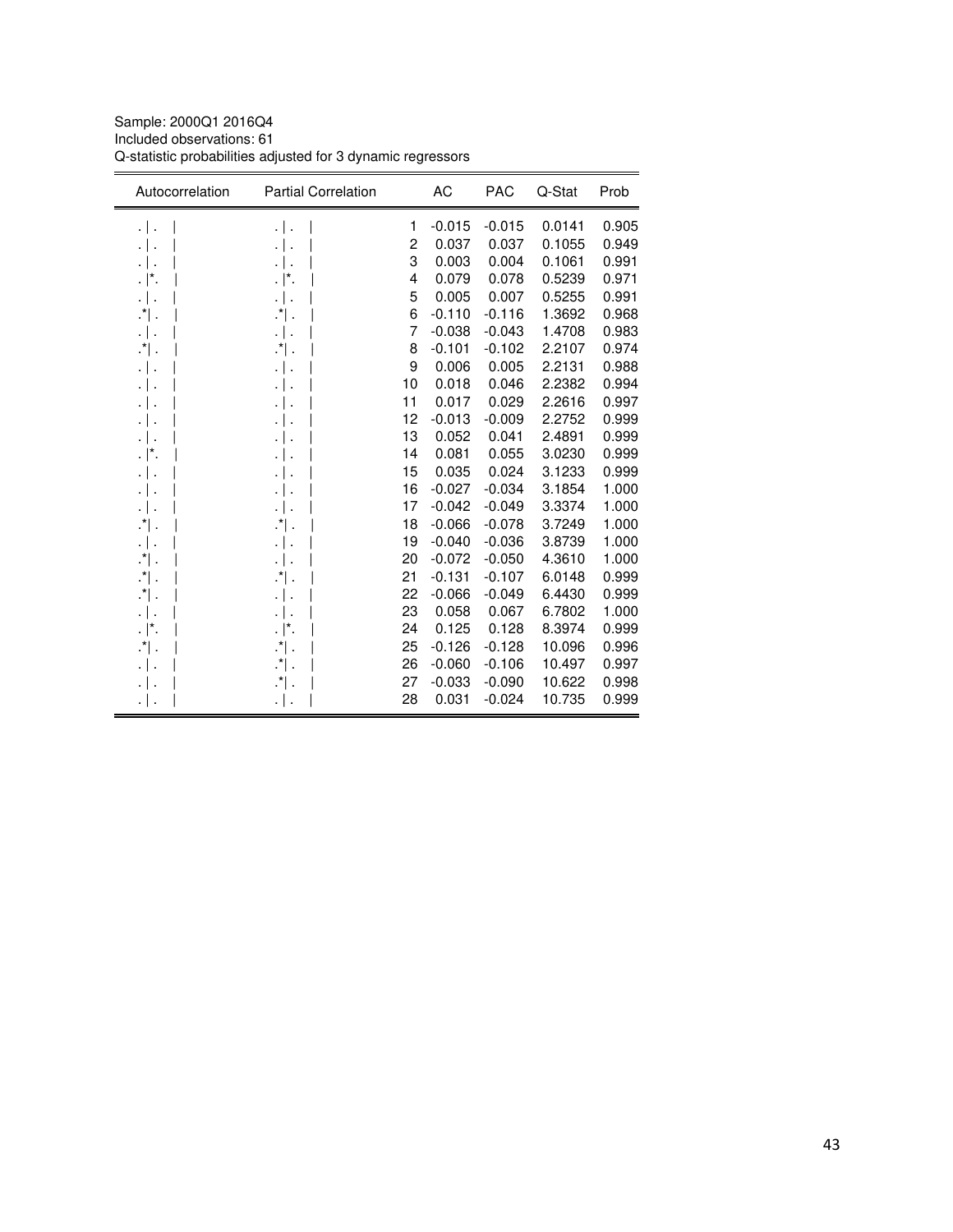Sample: 2000Q1 2016Q4 Included observations: 61 Correlations are asymptotically consistent approximations

| EM1MX, EIMX(-i)      | $EM1MX, EIMX(+i)$ | Ť        | lag       | lead      |
|----------------------|-------------------|----------|-----------|-----------|
| .**                  | $\cdot$ **        | $\Omega$ | $-0.1693$ | $-0.1693$ |
| . *                  |                   | 1        | $-0.0843$ | 0.0329    |
| $\cdot$ <sup>*</sup> | $\cdot$ **        | 2        | $-0.0514$ | $-0.1581$ |
|                      |                   | 3        | 0.1177    | 0.1082    |
| .**                  | **.               | 4        | $-0.1652$ | 0.2022    |
|                      |                   | 5        | 0.1146    | 0.1522    |
|                      | $***$<br>٠        | 6        | $-0.0401$ | $-0.2505$ |
|                      |                   | 7        | $-0.0087$ | $-0.0080$ |
|                      | $^{\star\star}$   | 8        | 0.0424    | 0.2372    |
|                      |                   | 9        | $-0.1149$ | 0.0638    |
|                      |                   | 10       | 0.0627    | 0.0909    |
|                      |                   | 11       | $-0.0495$ | 0.0757    |
| . *                  |                   | 12       | $-0.0855$ | 0.0786    |
|                      |                   | 13       | $-0.0483$ | 0.0567    |
|                      |                   | 14       | $-0.0291$ | $-0.0424$ |
| $***$                |                   | 15       | 0.1697    | $-0.0860$ |
|                      | $\ast$            | 16       | 0.0904    | $-0.0471$ |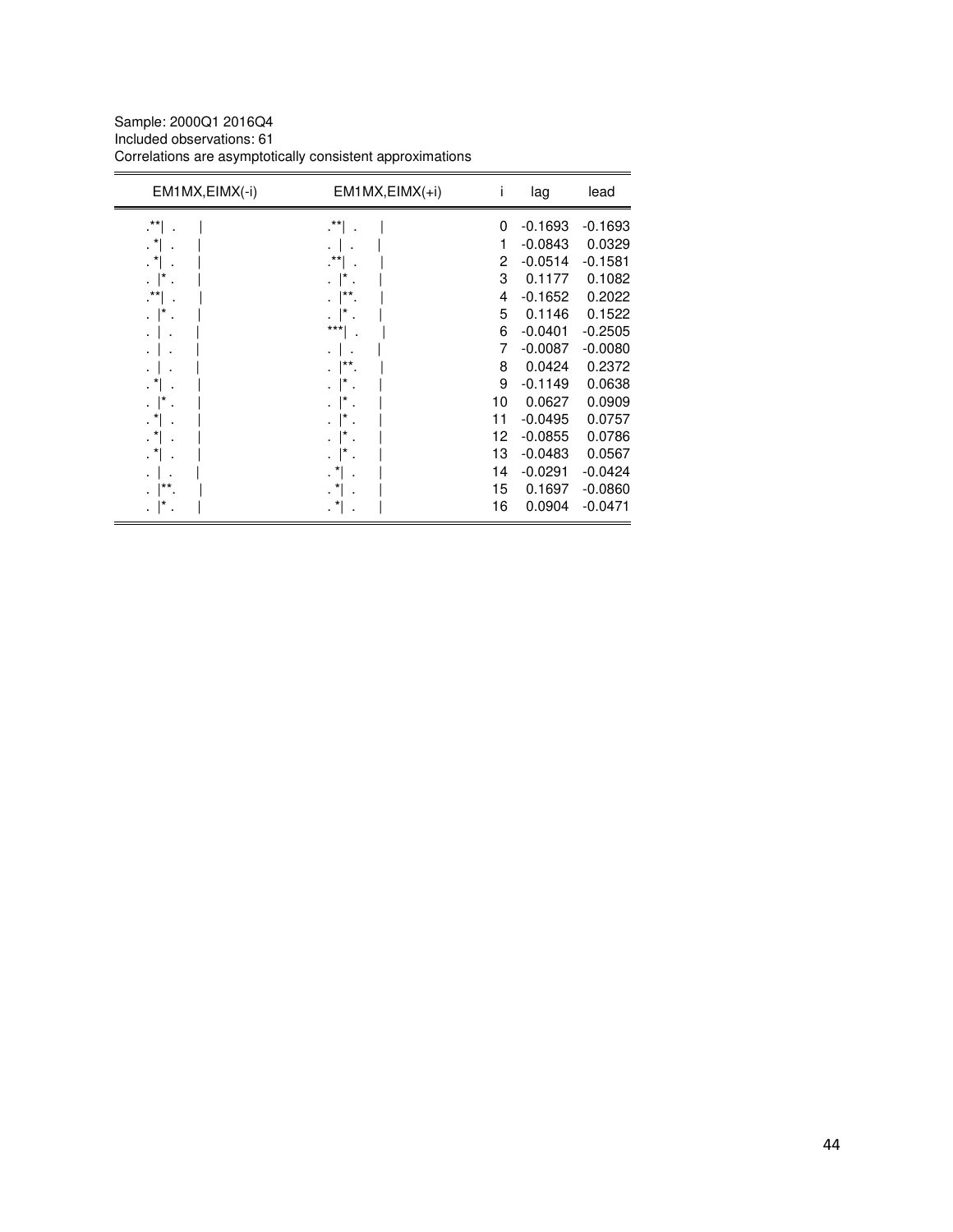# v) Peru

Dependent Variable: DM1PER Method: Least Squares Date: 06/22/18 Time: 18:18 Sample (adjusted): 2002Q2 2016Q4 Included observations: 59 after adjustments

| Variable                                                                                                                         | Coefficient                                                                      | Std. Error                                                                                                                           | t-Statistic                      | Prob.                                                                         |
|----------------------------------------------------------------------------------------------------------------------------------|----------------------------------------------------------------------------------|--------------------------------------------------------------------------------------------------------------------------------------|----------------------------------|-------------------------------------------------------------------------------|
| C<br>$DM1PER(-4)$<br>$DM1PER(-8)$                                                                                                | 0.006945<br>0.405357<br>0.391434                                                 | 0.005870<br>0.119562<br>0.115579                                                                                                     | 1.183106<br>3.390344<br>3.386713 | 0.2418<br>0.0013<br>0.0013                                                    |
| R-squared<br>Adjusted R-squared<br>S.E. of regression<br>Sum squared resid<br>Log likelihood<br>F-statistic<br>Prob(F-statistic) | 0.615431<br>0.601696<br>0.036747<br>0.075617<br>112.7410<br>44.80879<br>0.000000 | Mean dependent var<br>S.D. dependent var<br>Akaike info criterion<br>Schwarz criterion<br>Hannan-Quinn criter.<br>Durbin-Watson stat |                                  | 0.039073<br>0.058225<br>$-3.720035$<br>$-3.614398$<br>$-3.678799$<br>1.665601 |

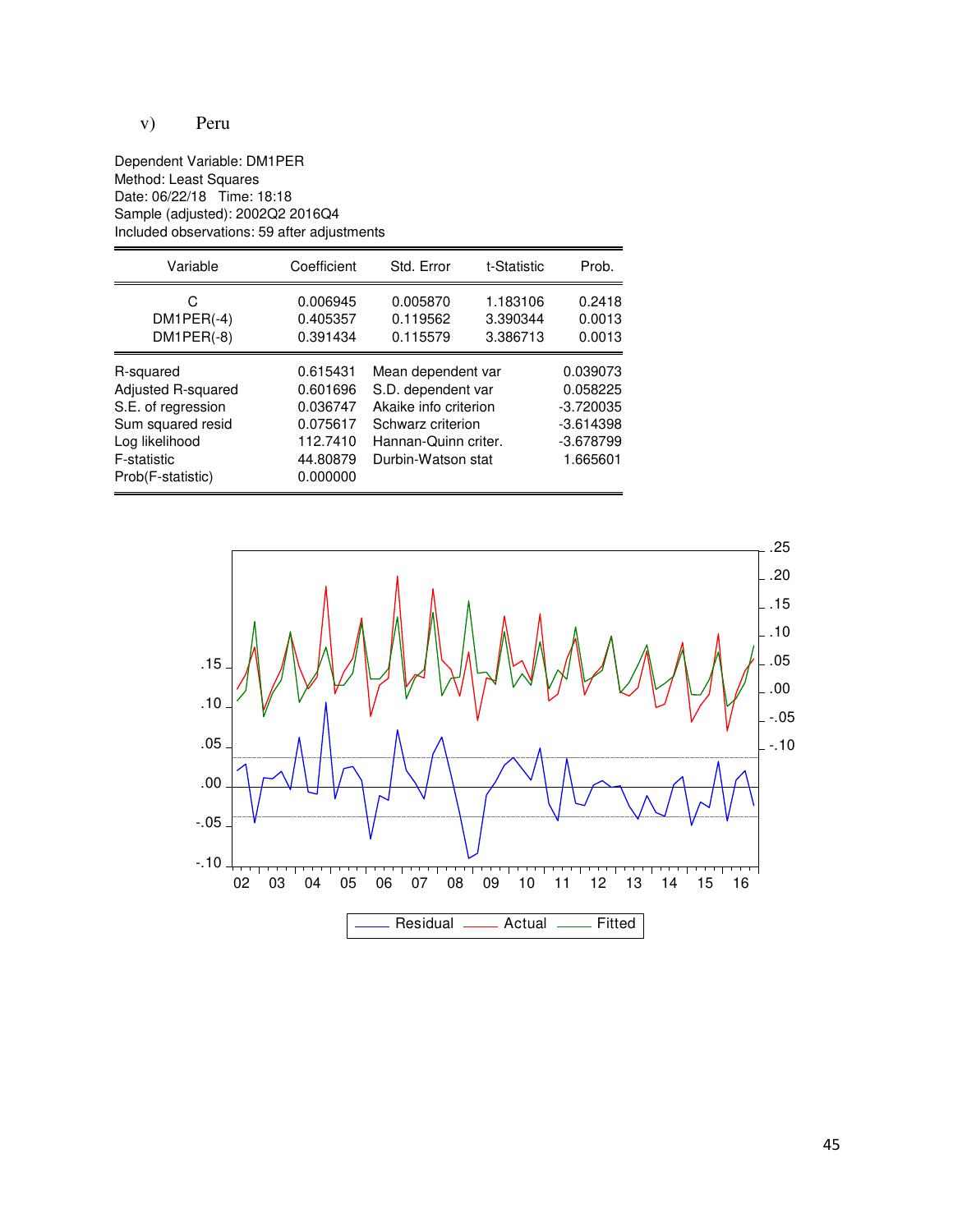Sample: 2000Q1 2016Q4 Included observations: 59 Q-statistic probabilities adjusted for 2 dynamic regressors

| Autocorrelation | <b>Partial Correlation</b> |    | AC       | <b>PAC</b> | Q-Stat | Prob  |
|-----------------|----------------------------|----|----------|------------|--------|-------|
| $\cdot$  *.     | $\cdot$  *.                | 1  | 0.161    | 0.161      | 1.6018 | 0.206 |
| $\cdot$ .       | $\cdot$                    | 2  | 0.001    | $-0.025$   | 1.6019 | 0.449 |
| .               | $\cdot$                    | 3  | $-0.011$ | $-0.007$   | 1.6097 | 0.657 |
| $\cdot$ .       | $\cdot$ .                  | 4  | $-0.092$ | $-0.091$   | 2.1619 | 0.706 |
| $\cdot$ .       | $\cdot$ .                  | 5  | $-0.149$ | $-0.123$   | 3.6343 | 0.603 |
| .               | $\cdot$  *.                | 6  | 0.056    | 0.102      | 3.8508 | 0.697 |
| ∴" .            | $\cdot$ .                  | 7  | $-0.075$ | $-0.110$   | 4.2388 | 0.752 |
| $\cdot$ .       | $\cdot$ .                  | 8  | $-0.141$ | $-0.126$   | 5.6428 | 0.687 |
| $\cdot$  *.     | $\cdot$  *.                | 9  | 0.122    | 0.155      | 6.7084 | 0.667 |
| . ∣*.           | $\cdot$  *.                | 10 | 0.130    | 0.082      | 7.9522 | 0.634 |
| $\cdot$  *.     | $\cdot$  *.                | 11 | 0.162    | 0.149      | 9.9191 | 0.538 |
| . ∣*.           | $\cdot$  *.                | 12 | 0.194    | 0.114      | 12.787 | 0.385 |
| . ∣*.           | $\cdot$  *.                | 13 | 0.125    | 0.090      | 14.006 | 0.373 |
| $\cdot$ .       | ∴*∣.                       | 14 | $-0.113$ | $-0.075$   | 15.029 | 0.376 |
| $\cdot$ .       | $\cdot$                    | 15 | $-0.068$ | $-0.038$   | 15.405 | 0.423 |
| $\cdot$ .       | $\cdot$ .                  | 16 | $-0.153$ | $-0.119$   | 17.356 | 0.363 |
| $\cdot$ .       | $\cdot$                    | 17 | $-0.109$ | $-0.012$   | 18.373 | 0.366 |
| .               |                            | 18 | 0.017    | 0.051      | 18.399 | 0.430 |
| $\cdot$ .       | $\cdot$ 1                  | 19 | 0.062    | 0.042      | 18.745 | 0.473 |
|                 | $\cdot$ .                  | 20 | 0.028    | 0.025      | 18.818 | 0.534 |
|                 | $\cdot$ .                  | 21 | $-0.007$ | $-0.096$   | 18.823 | 0.596 |
| .               | $\cdot$ .                  | 22 | $-0.001$ | $-0.091$   | 18.823 | 0.656 |
|                 |                            | 23 | 0.030    | $-0.005$   | 18.913 | 0.706 |
| $\cdot$  *.     | . $\vert^*$ .              | 24 | 0.131    | 0.083      | 20.665 | 0.658 |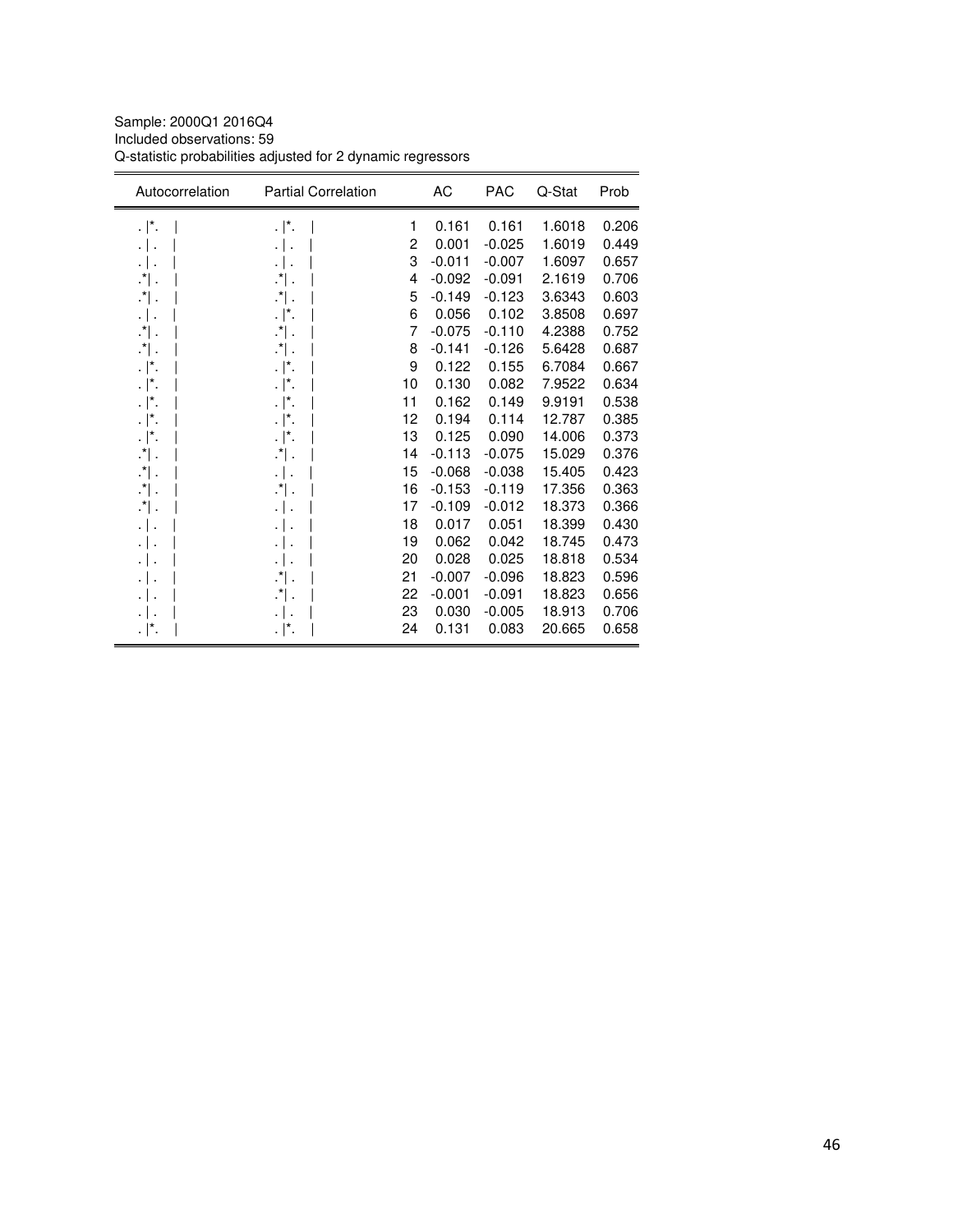Dependent Variable: IPER Method: Least Squares Date: 06/22/18 Time: 19:39 Sample (adjusted): 2001Q3 2016Q4 Included observations: 62 after adjustments

| Variable                                                                                                                         | Coefficient                                                                         | Std. Error                                                                                                                           | t-Statistic                         | Prob.                                                                |
|----------------------------------------------------------------------------------------------------------------------------------|-------------------------------------------------------------------------------------|--------------------------------------------------------------------------------------------------------------------------------------|-------------------------------------|----------------------------------------------------------------------|
| С<br>$IPER(-1)$<br>$IPER(-2)$                                                                                                    | 0.898200<br>1.409577<br>$-0.646678$                                                 | 0.181266<br>0.092114<br>0.084396                                                                                                     | 4.955161<br>15.30261<br>$-7.662430$ | 0.0000<br>0.0000<br>0.0000                                           |
| R-squared<br>Adjusted R-squared<br>S.E. of regression<br>Sum squared resid<br>Log likelihood<br>F-statistic<br>Prob(F-statistic) | 0.863303<br>0.858669<br>0.434549<br>11.14111<br>$-34.76293$<br>186.3062<br>0.000000 | Mean dependent var<br>S.D. dependent var<br>Akaike info criterion<br>Schwarz criterion<br>Hannan-Quinn criter.<br>Durbin-Watson stat |                                     | 3.782097<br>1.155900<br>1.218159<br>1.321085<br>1.258570<br>1.927026 |

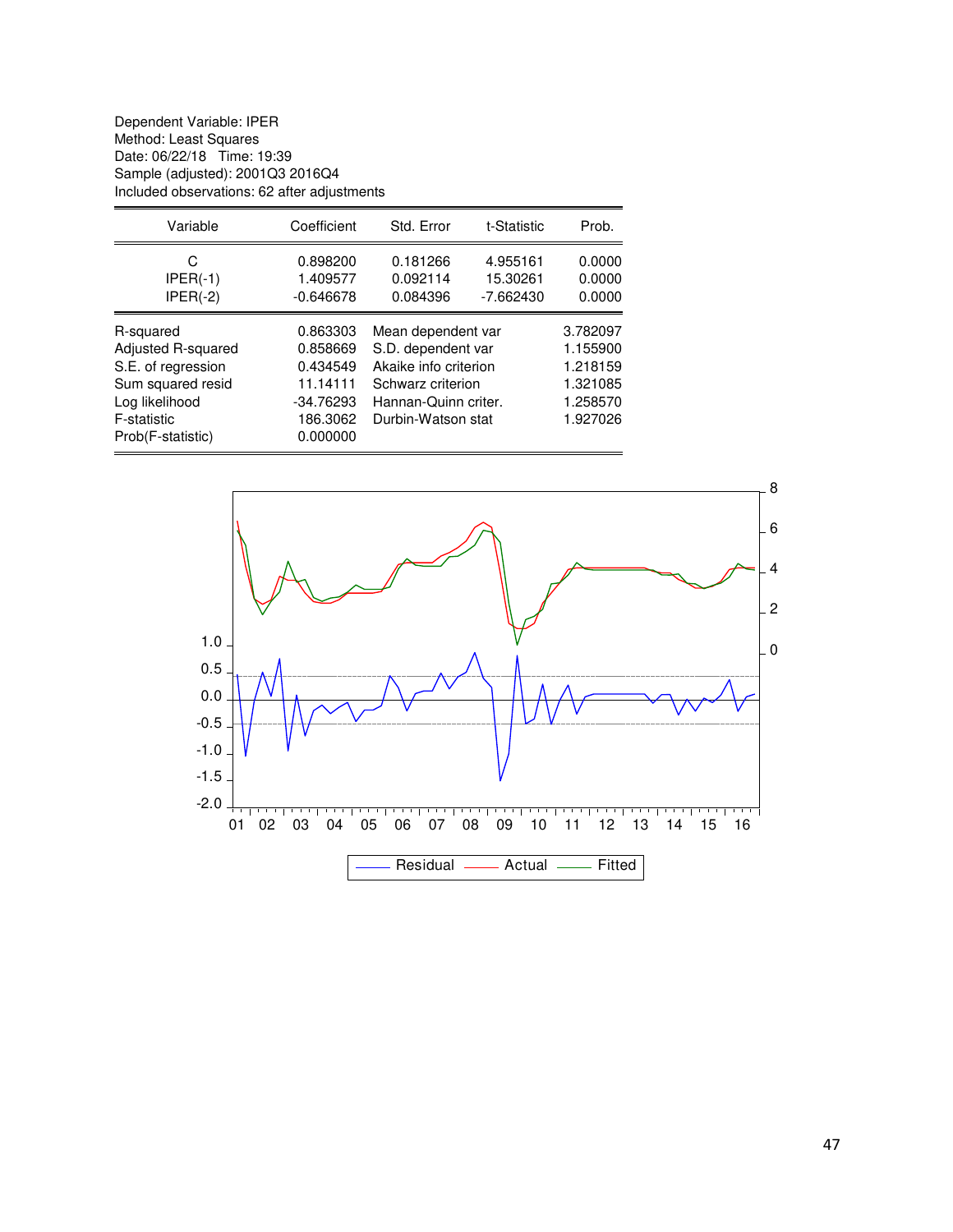Sample: 2000Q1 2016Q4 Included observations: 62 Q-statistic probabilities adjusted for 2 dynamic regressors

| Autocorrelation   | <b>Partial Correlation</b> |    | AC       | <b>PAC</b> | Q-Stat | Prob  |
|-------------------|----------------------------|----|----------|------------|--------|-------|
| $\cdot$ .         | $\cdot$                    | 1  | 0.026    | 0.026      | 0.0426 | 0.836 |
| $\cdot$ .         | $\cdot$ .                  | 2  | $-0.015$ | $-0.016$   | 0.0581 | 0.971 |
| $\cdot$ .         | $\cdot$   .                | 3  | 0.072    | 0.073      | 0.4037 | 0.939 |
| ∴" ∴              | $\cdot$ .                  | 4  | $-0.162$ | $-0.167$   | 2.2036 | 0.698 |
| $\cdot$  *.       | . ∣*.                      | 5  | 0.108    | 0.126      | 3.0179 | 0.697 |
| .   .             | $\cdot$                    | 6  | 0.022    | $-0.001$   | 3.0532 | 0.802 |
| $\cdot$ .         | $\cdot$                    | 7  | $-0.078$ | $-0.052$   | 3.4944 | 0.836 |
| $\cdot$ .         | ∴" ∴                       | 8  | $-0.088$ | $-0.132$   | 4.0614 | 0.852 |
| .                 | $\cdot$                    | 9  | $-0.023$ | 0.025      | 4.0994 | 0.905 |
| $\cdot$ $\vert$ . | $\cdot$ $\vert$ .          | 10 | $-0.081$ | $-0.092$   | 4.5999 | 0.916 |
| .   .             | $\cdot$ .                  | 11 | $-0.065$ | $-0.068$   | 4.9285 | 0.935 |
| $\cdot$ .         | $\cdot$ .                  | 12 | $-0.114$ | $-0.146$   | 5.9580 | 0.918 |
| .*  .             | $\cdot$ $\vert$ .          | 13 | $-0.180$ | $-0.146$   | 8.5737 | 0.804 |
| .   .             | $\cdot$ .                  | 14 | $-0.045$ | $-0.074$   | 8.7410 | 0.847 |
| .   .             | $\cdot$                    | 15 | 0.037    | 0.028      | 8.8571 | 0.885 |
| $\cdot$ .         | $\cdot$ .                  | 16 | $-0.086$ | $-0.131$   | 9.4968 | 0.892 |
| .   .             | $\cdot$                    | 17 | $-0.005$ | $-0.041$   | 9.4990 | 0.923 |
| .                 | $\cdot$ .                  | 18 | $-0.001$ | $-0.033$   | 9.4992 | 0.947 |
| .   .             | $\cdot$ .                  | 19 | $-0.009$ | $-0.007$   | 9.5067 | 0.964 |
| $\cdot$ .         | $\cdot$ .                  | 20 | 0.022    | $-0.098$   | 9.5513 | 0.976 |
| .                 | .   .                      | 21 | 0.054    | 0.012      | 9.8352 | 0.981 |
|                   | $\cdot$ .                  | 22 | 0.017    | $-0.039$   | 9.8625 | 0.988 |
| $\cdot$  *.       | . ∣*.                      | 23 | 0.152    | 0.126      | 12.226 | 0.967 |
| .   .             | $\cdot$ .                  | 24 | 0.071    | $-0.031$   | 12.754 | 0.970 |
| $\cdot$  *.       | . ∣*.                      | 25 | 0.129    | 0.136      | 14.529 | 0.952 |
|                   | ∴" ∴                       | 26 | $-0.060$ | $-0.182$   | 14.924 | 0.959 |
|                   | **                         | 27 | $-0.224$ | $-0.206$   | 20.606 | 0.804 |
| ۰   ۰             | $\cdot^*$ .                | 28 | 0.021    | $-0.070$   | 20.656 | 0.839 |